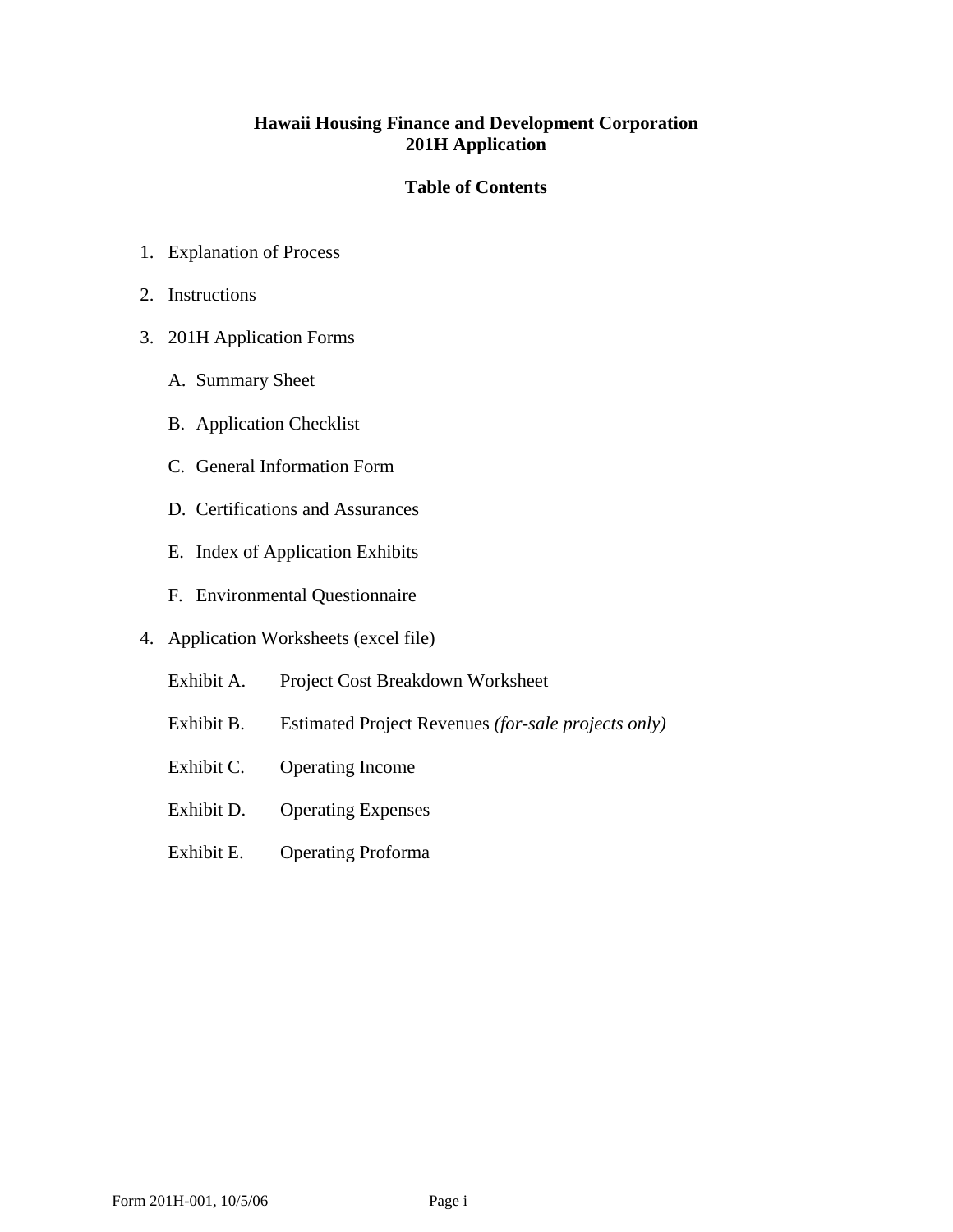### **Explanation of 201H Process**

Chapter 201H, HRS, authorizes the Hawaii Housing Finance and Development Corporation to develop or assist in the development of housing projects which are exempt from certain statutes, ordinances, charter provisions, and rules of any governmental agency relating to planning, zoning, construction standards for subdivisions, development and improvement of land, and the construction of units thereon provided that:

- The project primarily or exclusively includes affordable housing units;
- The Corporation finds that the project meets minimum requirements of health and safety; and
- The development of the project does not contravene any safety standards, tariffs, or rates and fees approved by the public utilities commission for public utilities or various Boards of Water Supply.

The 201H expedited processing tool provides for greater design flexibility and cost savings for affordable housing projects. The HHFDC establishes its affordability threshold for projects as those projects that primarily are affordable to households with incomes at or below 140% of area median income. County governments have similar powers, and county governments establish their own affordability threshold criteria, which differ from the state's affordability level of serving households with incomes at or below 140%.

The particular exemptions requested through the 201H process are generally processed through the appropriate county agencies. For most developments, the county agencies will accept and process 201H applications. Developers are encouraged to begin the 201H process by first contacting the appropriate county:

- County of Hawaii, Office of Housing and Community Development;
- City and County of Honolulu, Department of Planning and Permitting;
- Kauai County, Office of Community Assistance, Housing Agency; or
- Maui County, Department of Housing and Human Concerns.

Occasionally, a county denies a 201H expedited processing request. If the project meets the state's eligibility criteria, the developer may apply to HHFDC for 201H expedited processing. HHFDC requires that the developer conduct at least one public meeting to solicit community input on the proposed project.

### **Threshold Requirements for Applications to HHFDC**

These are the threshold requirements for HHFDC acceptance of an application for review for 201H expedited processing:

- a. Developer has site control.
- b. Developer provides an explanation as to why the request is not being processed through the county process.
- c. Developer provides description of the project and percent of affordable units. The state currently requires that a 201H expedited processing project primarily or exclusively include housing units affordable to households with incomes at or below one hundred forty per cent of the median family income. The current income limits are available on the HHFDC website, <http://www.hawaii.gov/dbedt/hhfdc>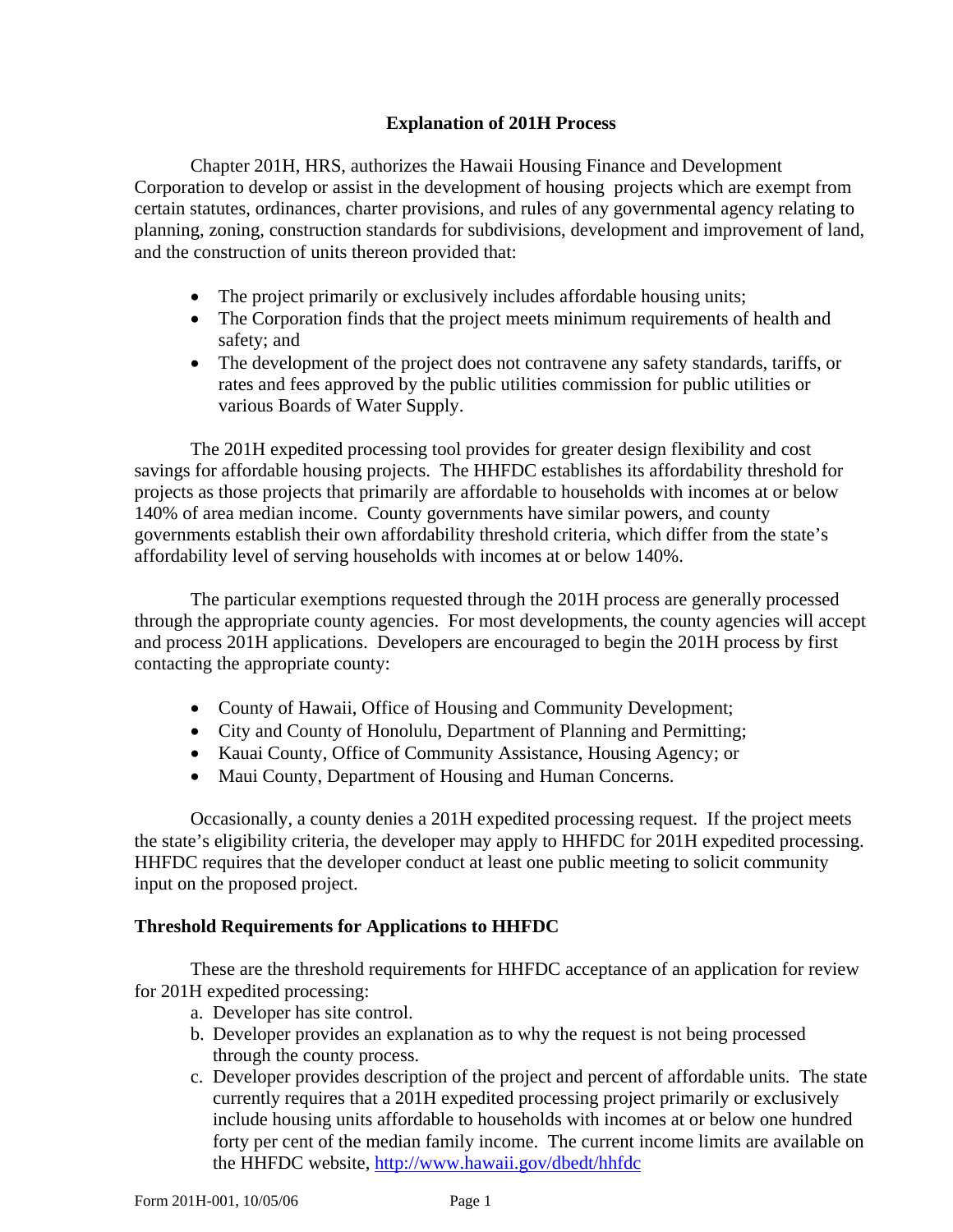- d. Developer acknowledgement that affordable units will be subject to HHFDC buyback and shared appreciation.
- e. Submittal of an approved EA (if an EA is required) or an equivalent document is a threshold requirement for any one of the following conditions:
	- A project is equal to or greater than 15 acres,
	- The project will rely on non-public sewer or water systems, OR
	- The project is a subdivision and requests subdivision exemptions.

### **Application to HHFDC**

- 1. Before submitting an application for the 201H expedited process to HHFDC, the developer is encouraged to discuss the proposed project with HHFDC staff.
- 2. The developer must conduct or participate in at least one public meeting to solicit community input on the proposed project.
- 3. The project must meet federal, state and county health and safety standards as determined by the appropriate governmental agency.
- 4. Once the developer completes and submits the HHFDC 201H application, documentation, and \$1,000 fee to HHFDC, HHFDC staff will review the application.
- 5. HHFDC may request additional information, if necessary, to determine that the developer is an "eligible developer" and qualified by experience and financial responsibility and support to construct housing of the type described and of the magnitude encompassed by the given project. This information may include but is not limited to credit worthiness, additional years of financial statements, etc.
- 6. HHFDC may request additional information, if necessary to determine eligibility and feasibility of the project. This additional information may include, but is not limited to, information to determine credit worthiness, detailed information on operating costs for private sewer and or water systems, traffic studies, etc.

### **Line Agencies' Review**

- 7. The staff will prepare a cover letter for use by the developer to distribute plans and exemptions to all appropriate county, state, and/or federal agencies.
- 8. The cover letter will request that the agencies complete their review within the county's standard 201H review time.
- 9. Agencies will review the plans and exemptions requested to ensure that the projects and exemptions requested do not negatively affect public health and safety.
- 10. The developer and/or the project's architect/engineer/consultant works directly with agencies to address their concerns. The developer's architect/engineer may have to modify plans to address agency comments.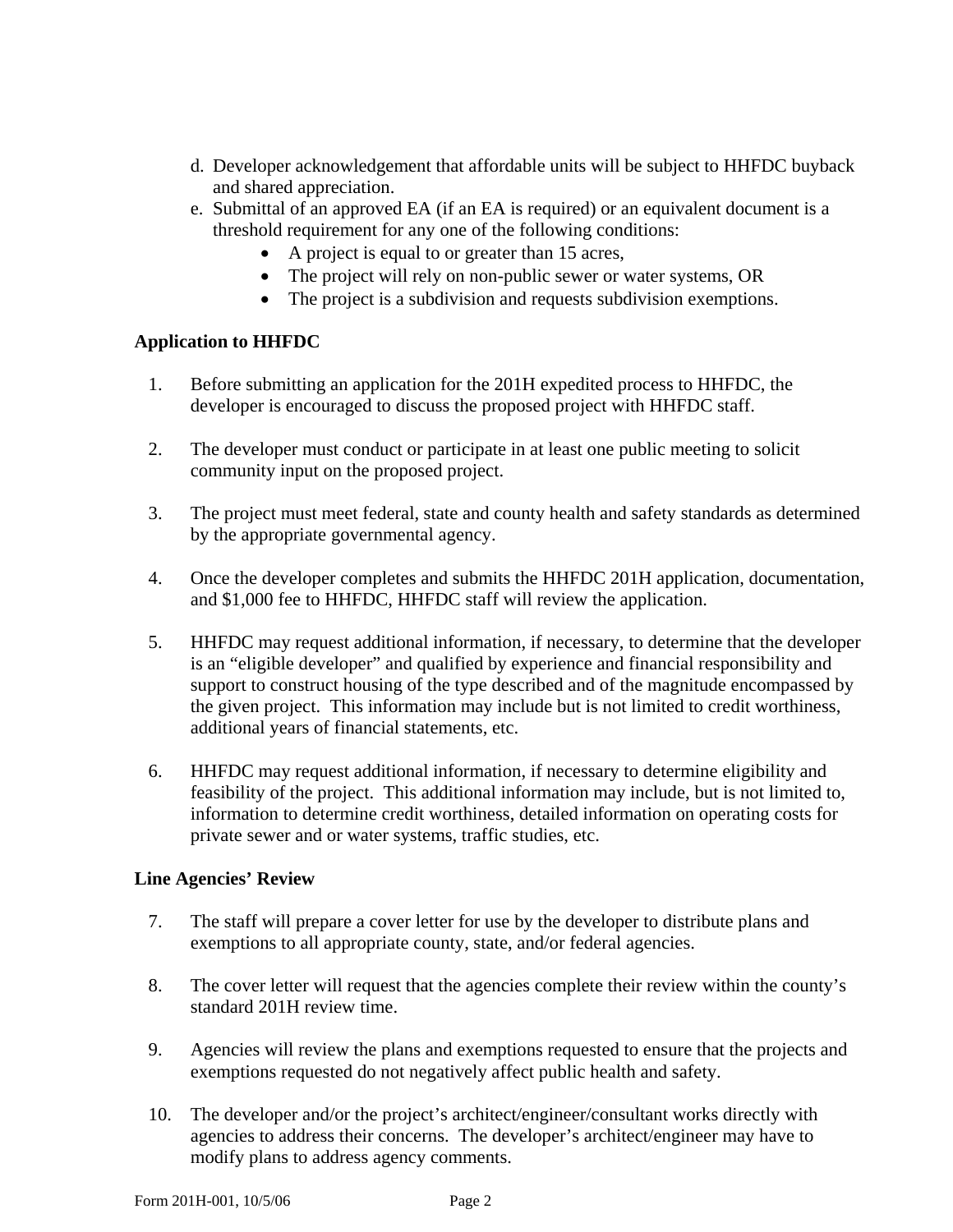### **HHFDC Approval**

- 11. After all agency concerns are addressed and after HHFDC makes a determination on the developer's qualification to develop the project, HHFDC shall render its decision on the applicant's qualification and the proposed housing project at a Board meeting held in the county in which the proposed project is located. Board approval may be contingent, such as on completion of an EA or EIS
- 12. Upon approval by the HHFDC of the proposed housing project and the satisfaction of any contingent requirements, HHFDC will submit the Chapter 201H Exemption Request package for review and approval of the requested exemptions to the appropriate City or County Council or the State Land Use Commission. The package will typically include preliminary plans, outline specifications, a draft agreement between the HHFDC and developer ensuring the project is built and operated as presented by the developer, and a draft resolution that itemizes each proposed exemption. The developer must provide sets of plans which reflect all amendments agreed upon during the agencies' review of the project for inclusion in the 201H Exemption Request package.

### **Review by City/County Council**

- 13. The Council has 45 days from receipt of the 201H Exemption Request package to act on the resolution The Council may require modifications to the project during the course of its deliberations.
- 14. The 201H Exemptions Request Package may first be reviewed in a Committee hearing. The developer or representative shall be present at all committee meetings to make a presentation on the project and respond to any questions or concerns regarding the proposed project.
- 15. If approved at the Committee level, a Committee Report recommending adoption of the 201H resolution is referred to the full Council for formal adoption. The developer or representative shall be present at the full Council meeting to respond to any questions or concerns regarding the proposed project.
- 16. Council action on the exemption request may take one of the following forms:
	- a. The Council may vote to approve the exemption request.
	- b. The Council may vote to approve the exemption request with conditions, including a time limit on development.
	- c. The Council may vote to deny the exemption requests.
	- d. The Council may choose not to act upon the exemption requests. If no action is taken, the exemption requests are deemed to be approved after the 45-day Council review period lapses.

### **Review by State Land Use Commission**

17. If LUC approval is required, the developer must follow the process as specifically described in the Hawaii Administrative Rules (HAR) for the Land Use Commission, HAR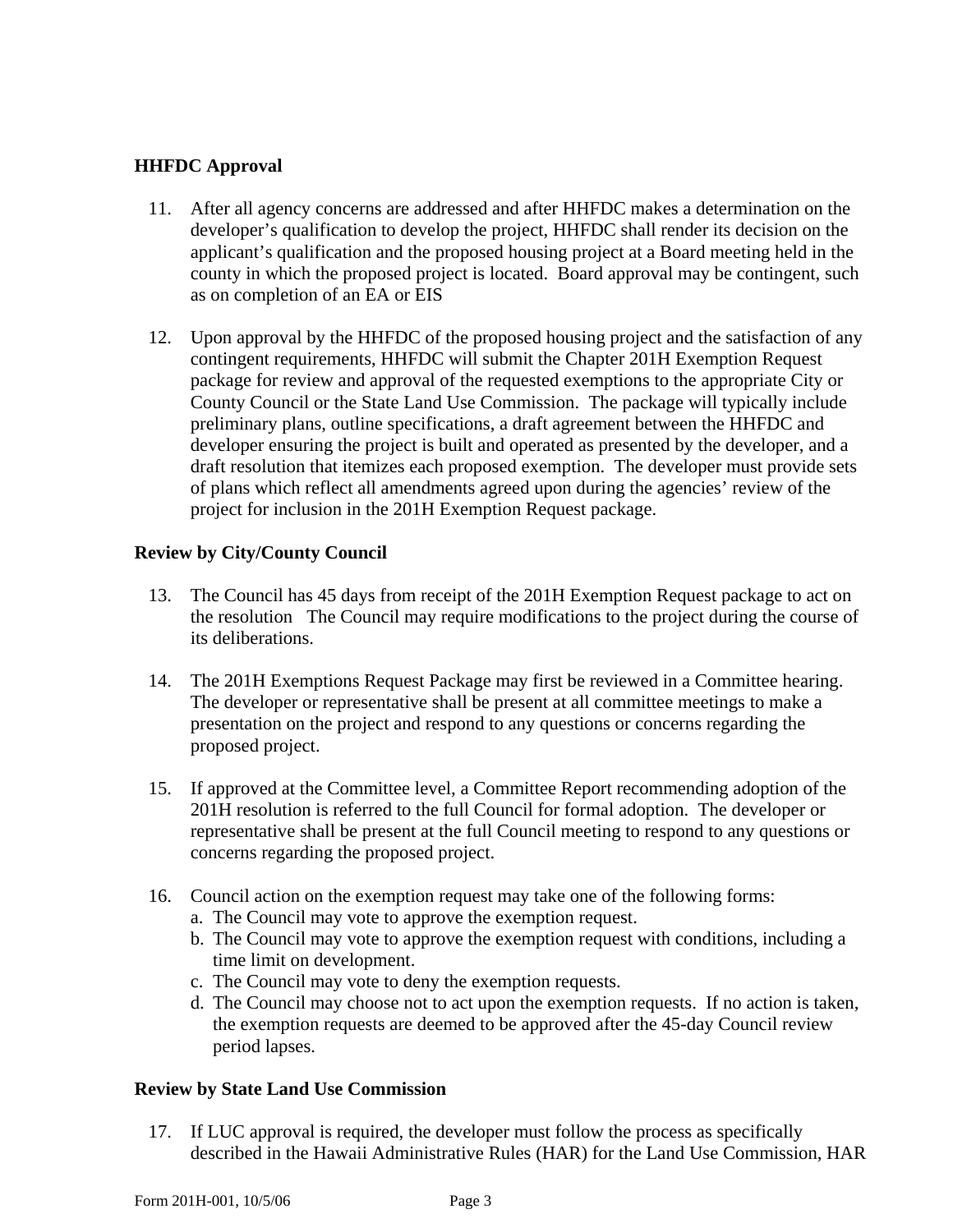Chapter 15-15. Generally, notices of intent to file must be made to the public, the Land Use Commission, and particular state and county officials not less than sixty days prior to the filing of the petition. Pre-application meetings may be required. The developer must also provide additional information to the Land Use Commission.

### **Project Development Phase**

- 18. If the requested council and/or Land Use Commission approvals are obtained, the HHFDC and developer execute a development agreement with the approved exemptions and developer requirements.
- 19. The approved resolution should be attached to the building permit application.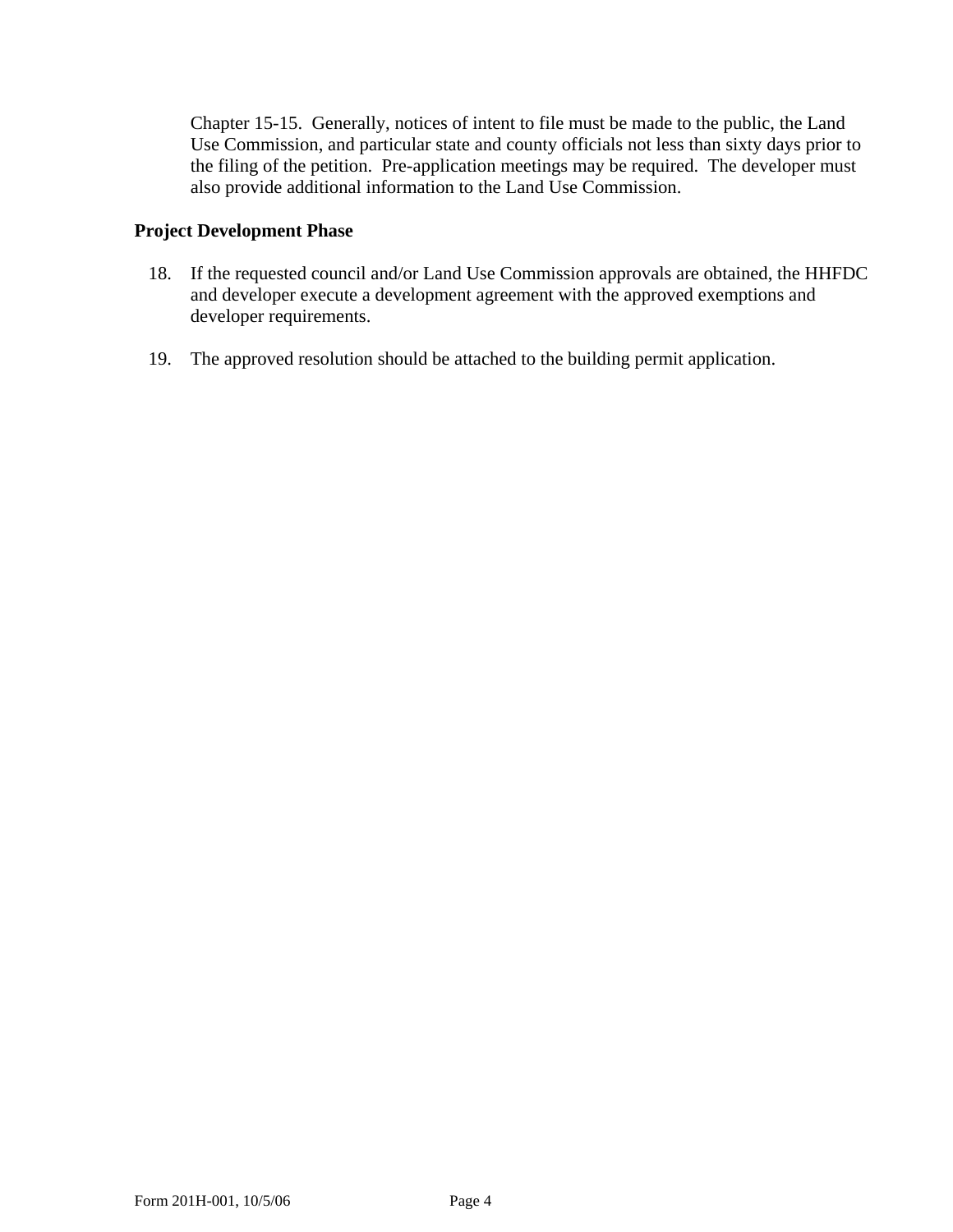### **STATE OF HAWAII**

### **HAWAII HOUSING FINANCE AND DEVELOPMENT CORPORATION**

#### **INSTRUCTIONS FOR 201H PROGRAM APPLICATION**

Please refer to these instructions as you complete the application. Staff is available for consultation. If you have any questions, please contact a member of the Program Staff at (808) 587-0529.

#### **NOTE TO ALL APPLICANTS:**

Applications must be fully completed in order to be accepted. Incomplete applications **will not** be processed by the program staff for review and decision making by the Hawaii Housing Finance and Development Corporation Board of Directors (Board).

The 201H Application is prepared in Microsoft Word. The 201H Application may be completed in Microsoft Word or a compatible program. If you are typing this application, please use at least a 10 point font.

Applicants must submit all applicable exhibits as part of this application. Required exhibits pertaining to the section of the application are referenced throughout the application. Please refer to the list of exhibits included as part of the 201H Application for details.

#### **APPLICATION CHECKLIST**

Please complete, sign, and submit the Application Checklist with your application package.

#### **SUMMARY SHEET**

Please complete each line and check the appropriate boxes on the Summary Sheet.

- Section II. Provide information regarding the number of units and the corresponding income and rent restriction which the project will commit to. If this project includes market rate units, please indicate the number of market rate units in this project.
- Section III. Provide the number of years that the project will commit to maintain the project as affordable based on the affordability restrictions in Section II. in accordance with applicable program rules.
- Section IV. Indicate the number of units allocated to the relevant resident population.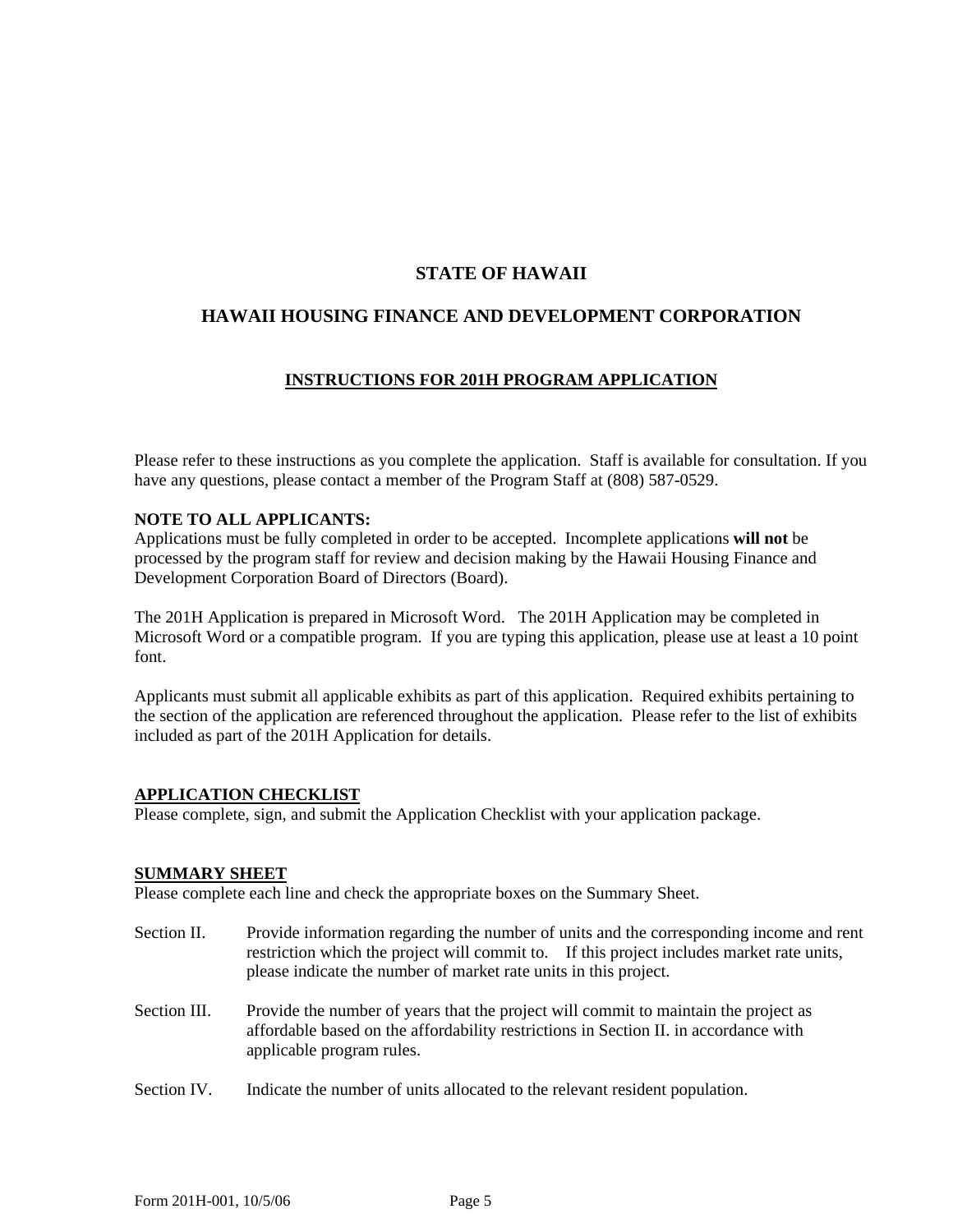#### **SECTION I. GENERAL INFORMATION**

#### **1. APPLICANT INFORMATION**

#### **A) Applicant**

TYPE OR PRINT CLEARLY the full Name, Address, Telephone & Fax Number, E-mail address, and Tax ID Number of your organization. Provide the name of a contact person whom we may contact with questions about your application. The contact person should be knowledgeable about your proposed project. If the contact person is not affiliated with the applicant's organization, then please fill in the blanks with the appropriate information.

TYPE OR PRINT CLEARLY the full Name, Address, Telephone & Fax Number and E-mail address of the person or company that completed the application on behalf of the applicant. Provide the name of a contact person whom we may contact with questions about your application. The contact person should be knowledgeable about your proposed project. If the applicant prepared the application, please fill in "Same as Above" in the line designated for Application Preparer Name.

#### **B) Applicant Organization/Entity**

Check the box next to the category that best identifies the 201H applicant organization. Indicate whether the organization is a Limited Partnership, General Partnership, Limited Liability Company, or Corporation. For State or County applicants, indicate the agency or division making the request. If none of the categories is applicable, check the box labeled "Other" and describe your organization.

#### **C) Applicant Experience**

Check the appropriate box that describes the applicant's experience in owning or developing affordable housing. If the Applicant has prior experience developing or owning affordable housing please complete the excel spreadsheet, Exhibit 8. Please fill in all the cells in the spreadsheet with the most current information.

#### **D) Project Team Information**

Provide the name, address, telephone/fax numbers, and E-mail for each member of the project team. Please provide the name of a contact person for each organization. Also summarize the role and responsibilities of each team member as it pertains to the project.

If the applicant is not the Developer for this project, please complete Exhibit 8 listing the experience of the Developer as developer and owner of affordable housing projects.

Please submit Exhibit 10 for the Management Agent.

#### **2. SITE INFORMATION**

#### **A) Location**

Fill in the blanks with the Address, Island, Tax Map Key Number, and Census Tract for the project. Depending upon where the project is located, indicate the appropriate Legislative District (outer islands) and/or the Neighborhood Board (Oahu) for the project. Identify any special design or management district in which the site is located.

#### **B) Site Size**

Indicate the size of your project's site in acres and square feet.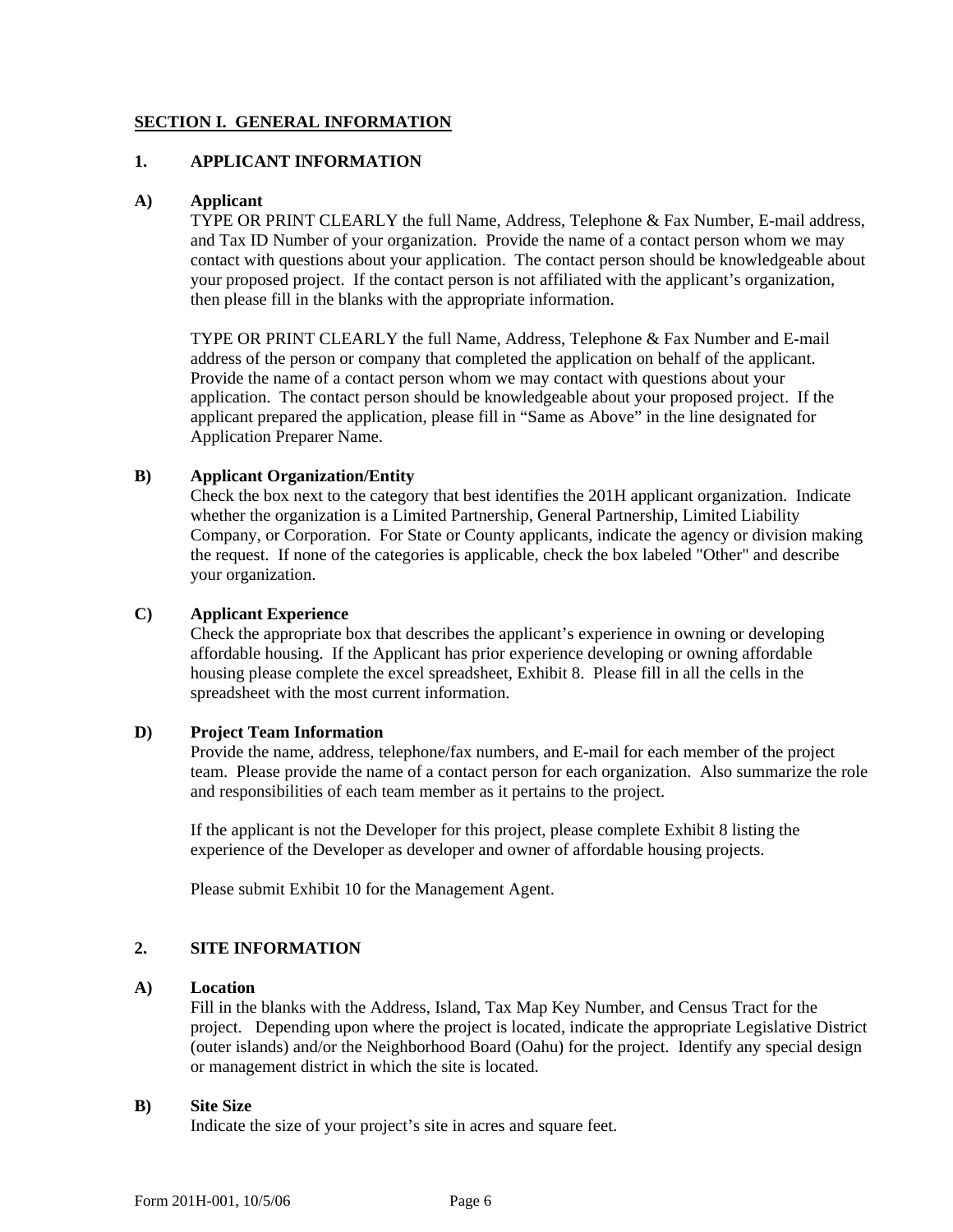#### **C) Present legal owner of project site**

Identify the present legal owner of the project site. If you, the applicant, do not own the site, then enter the Name and Address of the owner of the fee interest. If you, the applicant, own the site, then type in "APPLICANT."

#### **D) Site Control Status**

Check the box that best describes your organization's relationship to the project site. Do you "Own the Site"? Have you "Executed a Ground Lease"? Do you have an "Option to Purchase" the project site? Or, do you have an "Option to Lease" the site? For ground leases and options to purchase or options to lease, please provide the expiration date of the agreement.

If none of these categories apply, then check "Other" and please describe the status of site control.

#### **E) Special Site Classification**

These five (5) classifications are considered for the purposes of this application to be difficult development zones. In most instances, none of the categories will be applicable. If that is the case with your project, then type in "NA" next to each category. However, if one of the categories is applicable, then check the box next to that category and briefly describe what impact being located in that particular zone may have on your project. For the Flood Zone, please indicate the flood zone designation for the site from FEMA. (NOTE - applicants may be required to provide a complete description of the problem and what mitigating measures will be taken to reduce the impact on the project.)

#### **F) Land Use and Zoning**

Indicate the State Land Use Classification, Development/Community Plan designation, applicable special design or sustainable community district and zoning designation.

Will your project conform to the existing zoning for the property?

Based on the current zoning designation, can you complete your proposed project on the site?

If the answer is NO, provide a copy of the letter from the appropriate county that denies your request to them for 201-H processing in Exhibit 18. List the variances and/or conditional or special use permits required to complete the project and attach as Exhibit 19.

#### **G) Relocation**

Indicate whether the proposed project will relocate any tenants, and if so, what assistance will be provided? Please describe the relocation plan.

#### **H) Environmental Assessment (EA)**

Submit an approved EA (if an EA is required) or an equivalent document for any of the following conditions:

- A project is equal to or greater than 15 acres,
- The project will have private sewer or water systems, OR
- The project is a subdivision and requests subdivision exemptions.

Please check the box that most appropriately describes the status of your project. If an EA, EIS or FONSI is required, please provide the estimated completion date.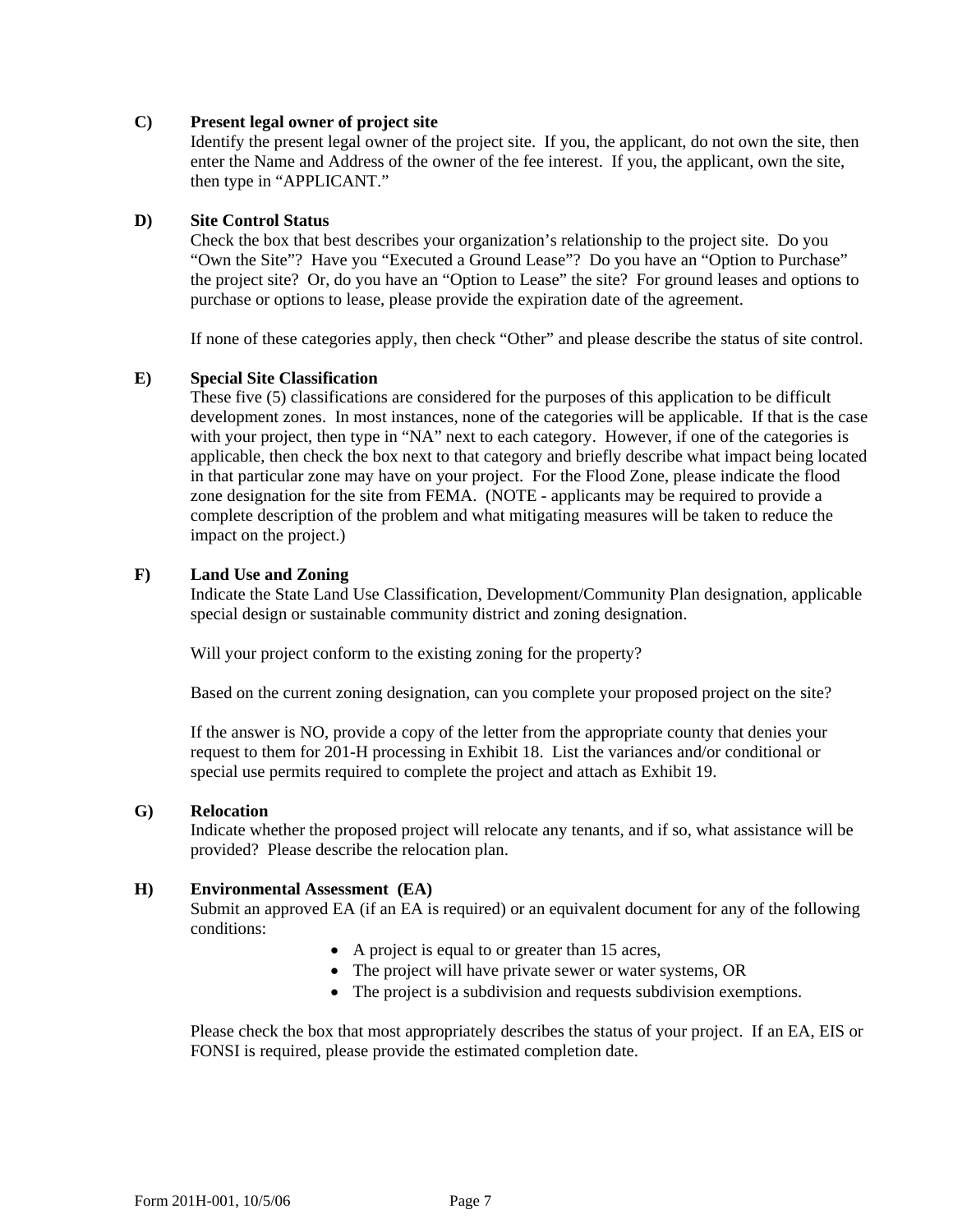#### **I) Site Feasibility**

Questions.Please answer all of the questions by checking the appropriate box.

For each of the five (5) categories (Access, Site Improvements, Availability of Utilities, Topography and Soils, and Environmental) describe any particular benefits of your site or disclose any known problems that may be associated with your site. At a minimum, please answer the following with respect to each category:

ACCESS TO SITE. List major access points. Is the access convenient or are there any hazardous conditions limiting access to the site? Are any easements necessary for access?

SITE IMPROVEMENTS. What is currently on the site? List the existing structures, if applicable. If there are any existing structures, will there be any displacement of tenants? How will this displacement be handled? Will existing structures be renovated or demolished?

AVAILABILITY OF UTILITIES. Does the project have sewer, water, and electricity immediately available for hook-up? Will the project trigger upgrades to the existing utility infrastructure?

TOPOGRAPHY AND SOILS. Is the site developable? Is there a soils engineering study available for review? Is there a topographic survey of the site? Will the site require any grading due to the slope?

ENVIRONMENTAL ISSUES. What existing environmental conditions exist at the site? What environmental conditions may affect the development of the site?

FAILURE TO DISCLOSE ANY KNOWN MATERIAL DEFECTS MAY RESULT IN AN IMMEDIATE DISQUALIFICATION FROM FURTHER CONSIDERATION. PLEASE COMPLETE THE ATTACHED ENVIRONMENTAL QUESTIONNAIRE. Please attach additional pages if needed.

#### **J) Off-Site Improvements**

For each of the seven (7) categories (Water, Sewer, Drainage, Roads, Electrical, Gas, Telephone/ Television/Data) describe the existing improvements and what improvements are being planned.

FAILURE TO DISCLOSE ANY KNOWN MATERIAL DEFECTS MAY RESULT IN AN IMMEDIATE DISQUALIFICATION FROM FURTHER CONSIDERATION. PLEASE COMPLETE THE ATTACHED ENVIRONMENTAL QUESTIONNAIRE. Please attach additional pages if needed.

#### **3. PROJECT DESCRIPTION**

#### **A) Project Classification**

Check the box next to the category of project that you are planning. If none of categories are applicable, then check the "Other" box and describe your project. Identify the number of buildings in this project and the description of each building. Describe the type of construction being proposed. Indicate if the buildings are single, two, or three-story, etc.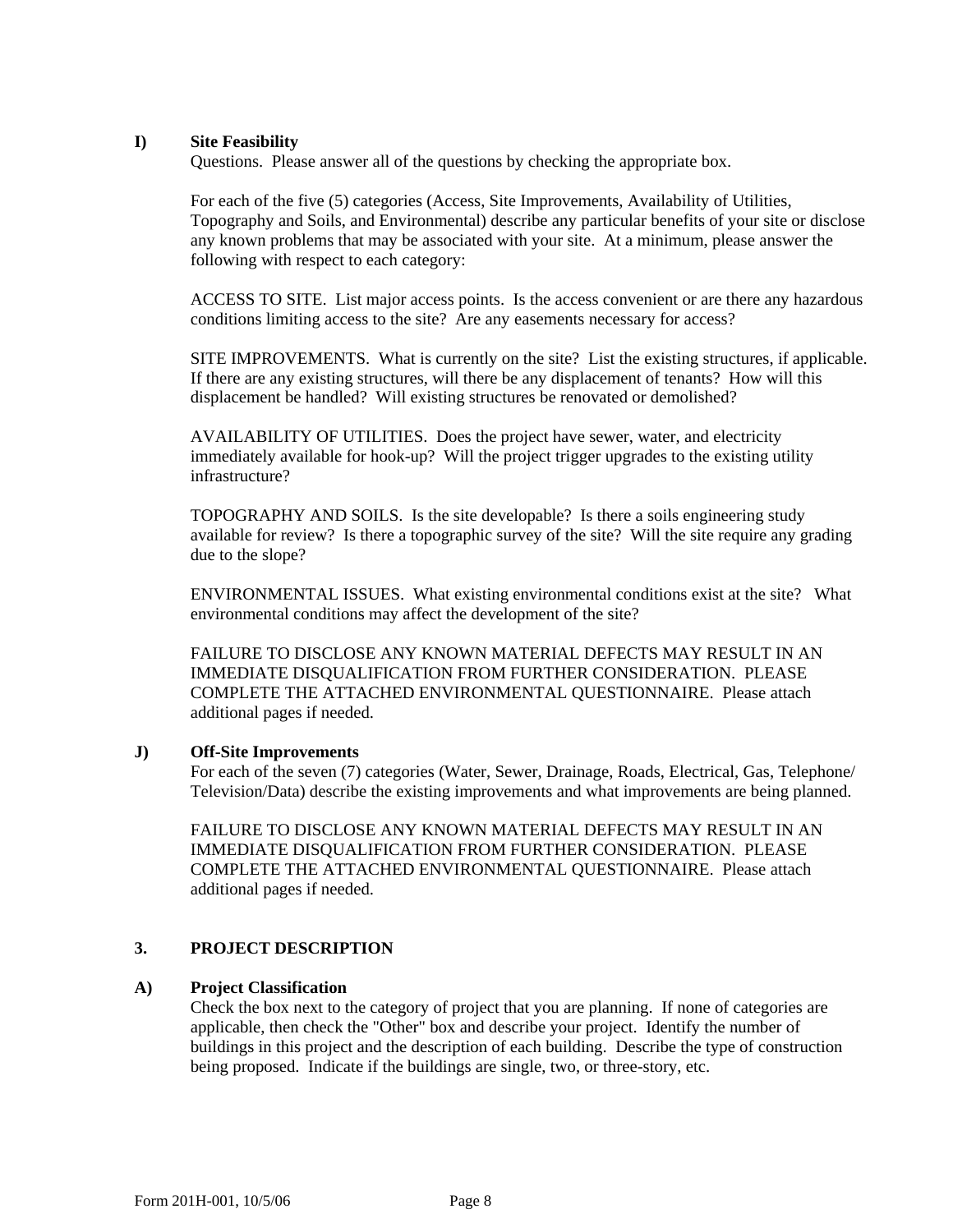#### **B) Project Unit Mix**

In this section, fill in the table with the information requested. Indicate the following:

| No. of Buildings:       | Indicate the area in total number of buildings in the project;       |  |
|-------------------------|----------------------------------------------------------------------|--|
| Gross Building Area:    | Indicate the area in total square feet for each applicable category; |  |
| Total Units:            | Indicate the total number of units in the project;                   |  |
|                         | Enter the number of each type of unit by bedroom size;               |  |
|                         | Enter the square footage of each unit.                               |  |
| Common Area             | Indicate the area attributable to common area in square feet         |  |
| <b>Commercial Space</b> | Indicate the area attributable to commercial space in square feet    |  |

The Total Units are the total number of units in the entire project. Note: If you are contemplating units larger than four-bedroom, then you may cross out one of the smaller categories and type in the exact unit size for your project.

#### **C) Project Amenities**

Use the space, as indicated, to discuss your proposed project and any amenities that may be offered in the project. This may include meeting facilities, "tot lots," laundry facilities, or other highlights of your project.

#### **D) Unit Amenities**

Check the box indicating what amenities will be offered to residents as part of the proposed project.

#### **E) Parking**

Indicate how many resident, guest, and handicapped parking spaces will be made available in your project and the associated parking per unit ratio. Indicate if residents will be charged to use parking spaces.

#### **F) Proximity to Services, Schools, Shopping and Recreational Opportunities**

Identify schools, recreational facilities and shopping facilities located in the immediate vicinity of the project site. Please indicate the estimated distance to the facility or service in miles.

#### **G) Project Schedule**

Fill in the blanks next to each of the categories with the projected dates for each item. If the tasks have been completed, then enter in the actual dates.

#### **H) Market Demand**

Provide justification of market demand. HHFDC, at its discretion, may require a market analysis.

#### **I) Immediate Vicinity**

Use the space, as indicated, to discuss what employment opportunities, recreational facilities, and shopping facilities are located in the immediate vicinity of the project site (i.e., within walking distance for residents).

Describe the surrounding community by its land uses, building heights, etc.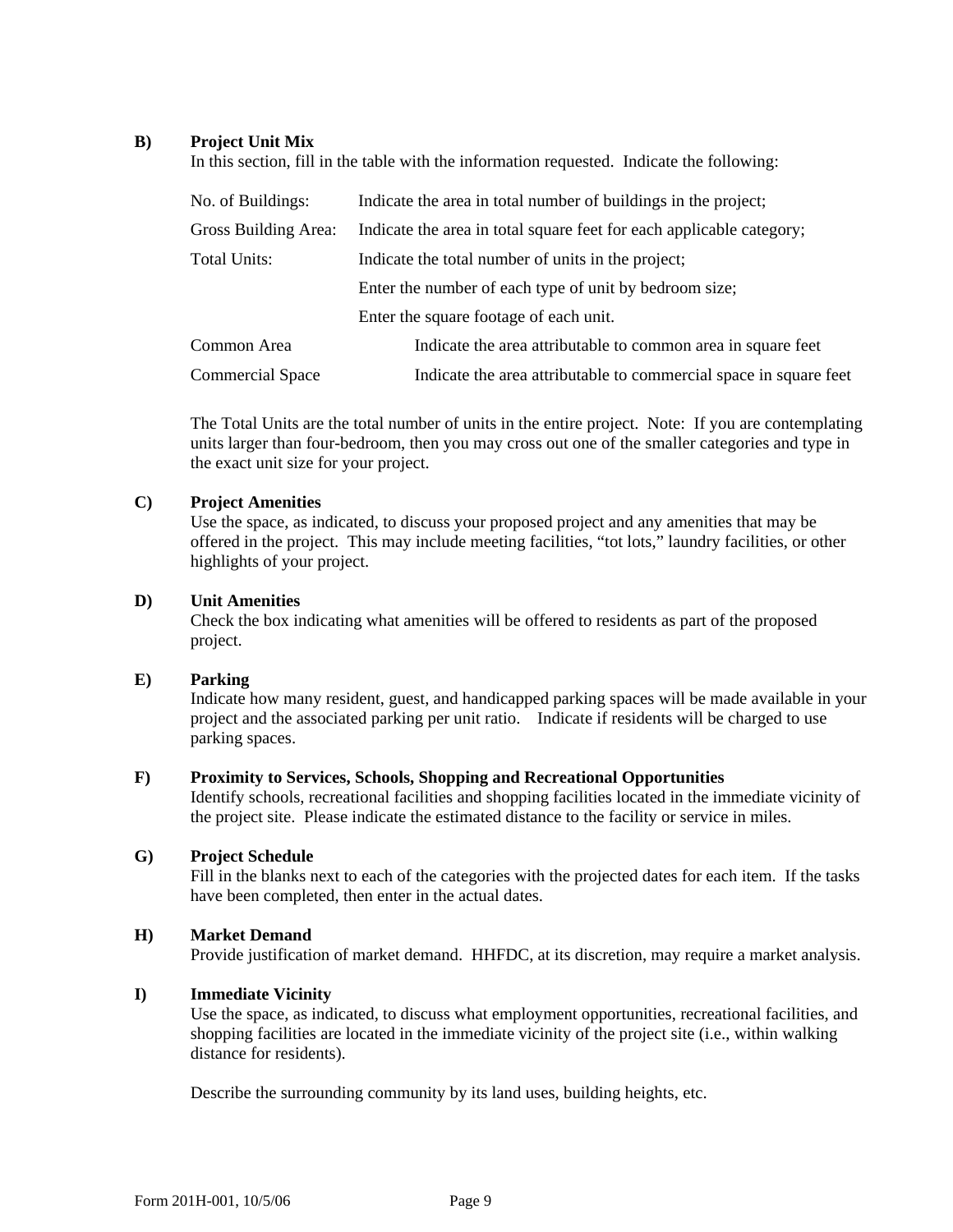#### **J) Management/Sales Plan**

Provide a detailed description of how the project will be managed, if "Rental Project." If "For Sale Project" detailed description of sales force and plan. Include anticipated staffing, programs, etc.

#### **4. TARGET POPULATION**

#### **A) Occupancy Type**

Fill in the blanks with the number of units that the project will offer to any specific category of individuals. Also indicate what measures will be taken to accommodate this group.

#### **B) Accessible Units**

Identify the number of Handicapped Accessible units and the number Handicap Adaptable units proposed for this project.

#### **C) Availability**

Will all of the units be available to the general public? If the answer is no, please provide an explanation of which populations the project will be made available to.

#### **5. SOURCES AND USES**

#### **A) Sponsor Equity**

Indicate the total dollar amount in the form of cash (or equivalents), land, or "in kind" contributions that your organization will directly contribute to the project.

If land is part of your equity contribution, provide an estimate of the land value and how that number was derived i.e., if the land value is from an appraisal, include a copy of the appraisal. "In kind" contributions may include, but are not limited to, donated construction materials, or professional services (i.e., pro bono work by architects, engineers, attorneys, etc.).

Attach a detailed list of the "in kind" contributions that your organization is making to the project. If your organization is NOT contributing any cash, land, or "in kind" goods and services to the project, please provide an explanation.

#### **B) Financing Plan**

Complete the tables for both construction and permanent financing.

Provide the name of each source and whether there is any financing commitment in place. Include the nature of the loan including identifying the security and the whether the loan is recourse or nonrecourse and any relevant terms. If a commitment exists, please provide such evidence and the name and phone number of a contact person.

#### **C) Operational Subsidies**

Specify if any Operating subsidies are awarded to this project or contemplated for this project. Please fill out the chart as appropriate.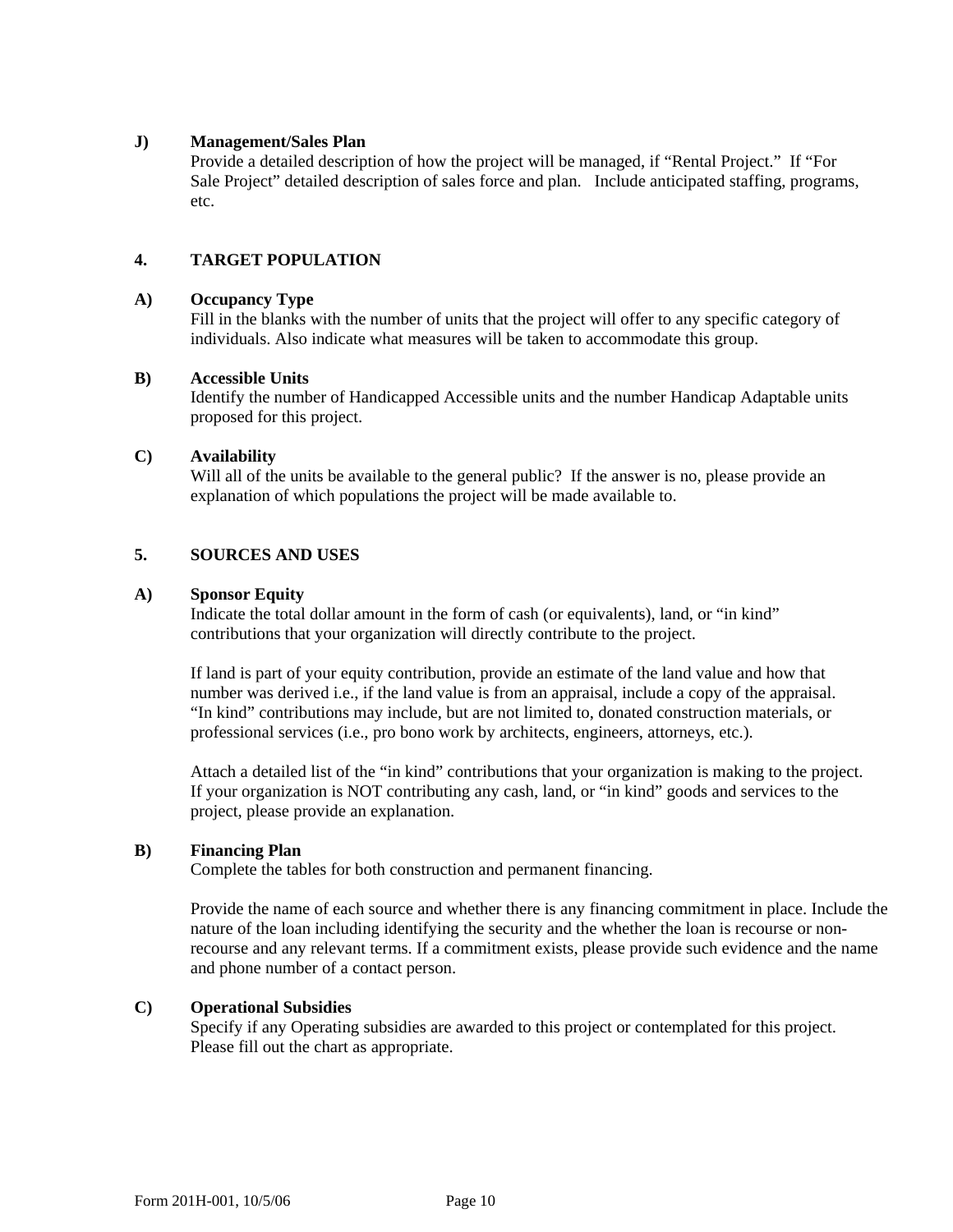#### **D) Worksheets**

Please complete Exhibit A, Development Budget.

If "For Sale Project," please complete Exhibit B - Estimated Project Revenue

If "Rental Project," please complete:

Exhibit C Operating Income

Exhibit D Operating Expenses

Exhibit E Pro Forma Operating Budget Format. Exhibit E details the Net Operating Income, the Annual Debt Service, the Pre-Tax Cash Flow, and the Debt Coverage Ratio for the full term of the financing.

#### **6. QUESTIONS**

Respond to each question, but limit your response to ONE PAGE or less per question. Please answer one question per page, include the question addressed at the top of the page.

#### **7. EXHIBITS**

Attach the documentation listed under the Index of Application Exhibits. Submit each item in the order requested and number the documents as indicated. If certain sections are not applicable, then insert a page with the statement "THIS SECTION IS INTENTIONALLY OMITTED" typed on it, along with a brief explanation as to why that exhibit is not applicable.

#### **Final Comments to Applicants:**

- Attach a cover letter, if you so desire.
- Complete and sign Application Checklist
- Complete and sign summary sheet.
- Please remember to number each question and each page.
- A Table of Contents and a List of Attachments is highly recommended.
- Complete the forms whenever possible.
- If you have any questions about completing the Application, contact the staff .
- Check to ensure the application is completed and all attachments are included.

THE **ORIGINAL, THREE COPIES, AND ONE ELECTRONIC VERSION** (PDF format or compatible) OF THE FINAL APPLICATION AND YOUR CASHIER'S CHECK MUST BE **RECEIVED** BY THE HHFDC.

Send or deliver application materials to:

### **Hawaii Housing Finance and Development Corporation Attn: Development Branch 677 Queen Street, Suite 300 Honolulu, Hawaii 96813**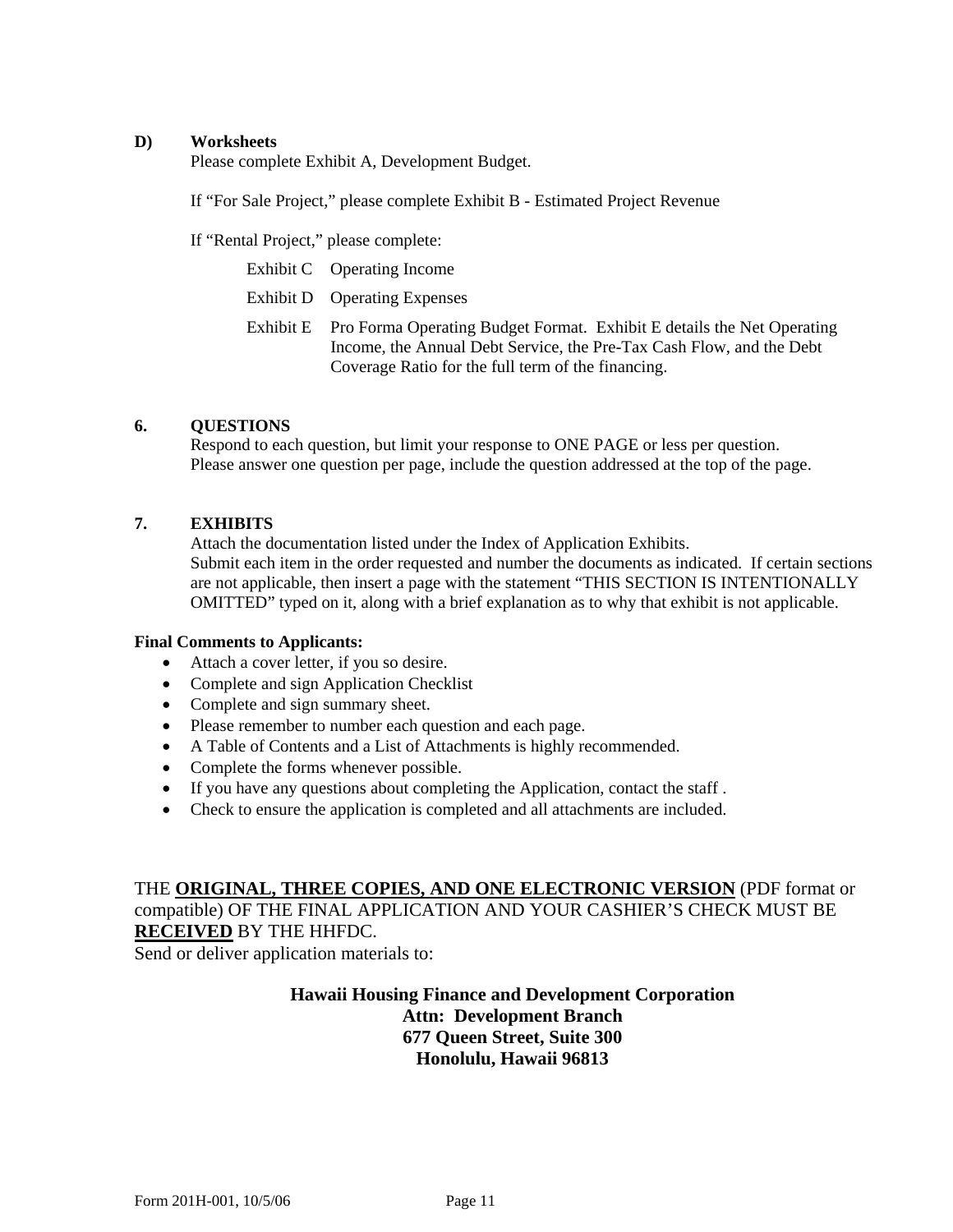### **State of Hawaii**

### **Hawaii Housing Finance and Development Corporation 201H Application Form**

### **Summary Sheet**

#### **I. INFORMATION:**

| <b>APPLICANT NAME:</b> |  |
|------------------------|--|
| <b>PROJECT NAME:</b>   |  |

#### **II. Income and Rent Restrictions**

Applicant commits to set-aside units based on the following income and rent restrictions. Complete the chart below.

| <b>Affordable Units</b>       |                 |                        |
|-------------------------------|-----------------|------------------------|
| Restricted at % of AMGI*      | Number of units | Percent of total units |
| % of AMGI                     | units           | $\%$                   |
| % of AMGI                     | units           | %                      |
| % of AMGI                     | units           | %                      |
| <b>Total Affordable Units</b> | units           |                        |
|                               |                 |                        |
| <b>Market Rate Units</b>      | units           | $\%$                   |
|                               |                 |                        |
| <b>Total Number of Units</b>  | units           | $\frac{6}{9}$          |

\*AMGI = Average Median Gross Income

#### **III. Length of Affordability Commitment**

How long will your project commit to affordability restrictions and program compliance?

Years

### **IV. Occupancy Type**

Indicate the number of units allotted for each of the following:

Family Elderly\* Homeless

Tenants with Special Housing Needs

(please describe the Special Housing Need of the tenants below)

**\*Please refer to the definition of Elder or Elderly Households as defined in Act 64, Session Laws of Hawaii 2002**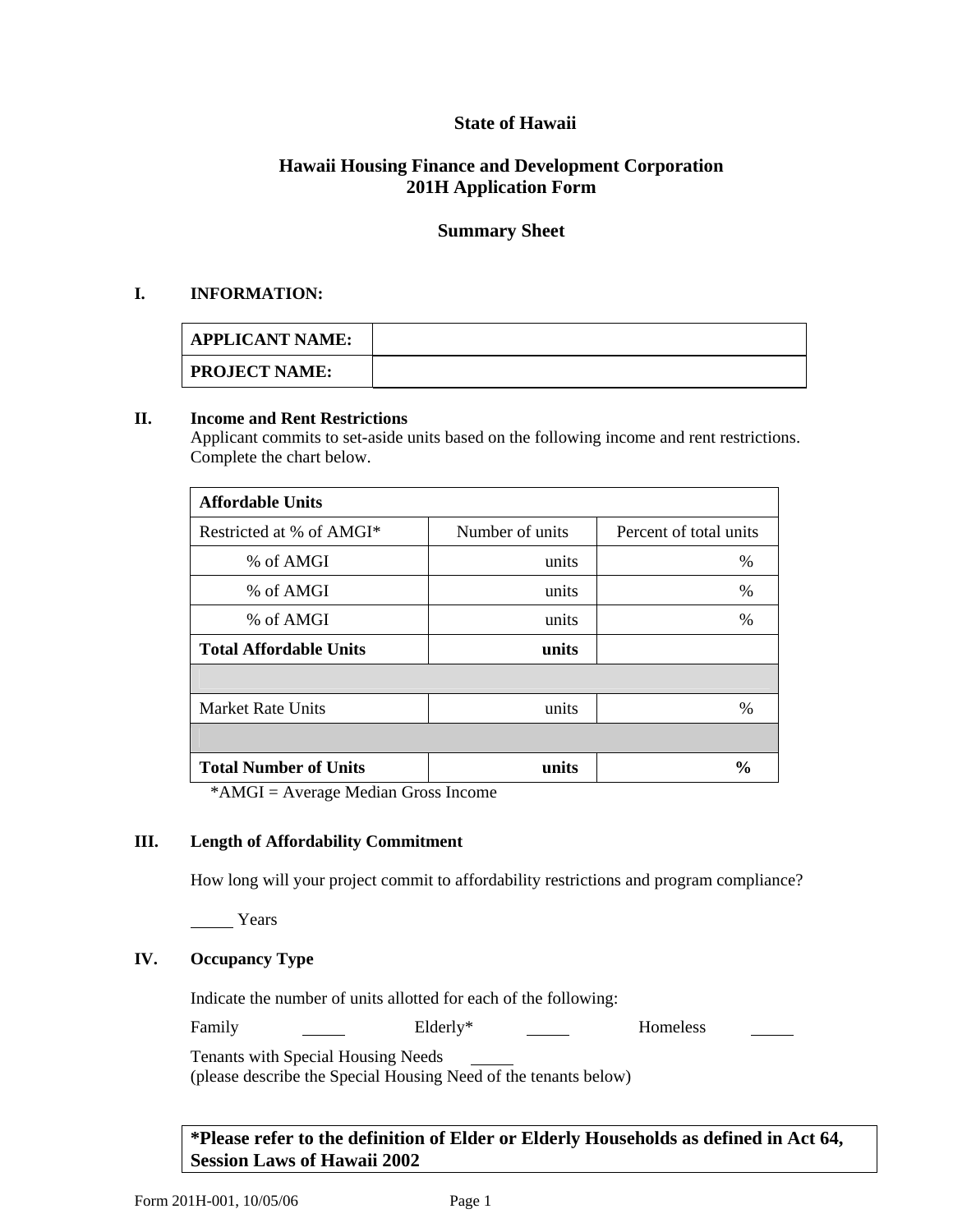## **Application Checklist**

(To be completed and signed by applicant and returned with application.) **Project Name:** 

|    | <b>Correct Application Fee Amount Enclosed</b>                        | <b>Amount Enclosed:</b> |  |
|----|-----------------------------------------------------------------------|-------------------------|--|
|    |                                                                       | $\sqrt{\frac{2}{2}}$    |  |
|    | <b>Total Due to HHFDC</b>                                             | \$                      |  |
|    | Correct number of copies (1 original, 3 copies. 1 electronic version) |                         |  |
|    | <b>Complete Application</b>                                           |                         |  |
| 1. | Application Checklist (completed and signed)                          |                         |  |
| 2. | <b>Summary Sheet</b>                                                  |                         |  |
| 3. | <b>General Information Section</b>                                    |                         |  |
| 4. | Questions                                                             |                         |  |
| 5. | <b>Certifications and Assurances</b>                                  |                         |  |
| 6. | Index of Application Exhibits Included                                |                         |  |
| 7. | Environmental Questionnaire (completed and signed)                    |                         |  |
| 8. | <b>Exhibit Worksheets</b>                                             |                         |  |
|    | Project Cost Breakdown Worksheet (Exhibit A)<br>a.                    |                         |  |
|    | Estimated Project Revenue (Exhibit B)<br>b.                           |                         |  |
|    | Operating Income(Exhibit C)<br>c.                                     |                         |  |
|    | Operating Expenses (Exhibit D)<br>d.                                  |                         |  |
|    | Operating Proforma (Exhibit E)<br>e.                                  |                         |  |
| 9. | All Exhibits attached                                                 |                         |  |

**HHFDC's receipt of this application, consisting of the documents above-referenced, does not constitute acceptance of this application.** 

**Applications must be complete in accordance with this checklist.** 

**Incomplete applications and applications that fail to meet individual program criteria, shall be returned to the applicant without further action.**

Applicant:

Applicant Representative:

(Signature, Date)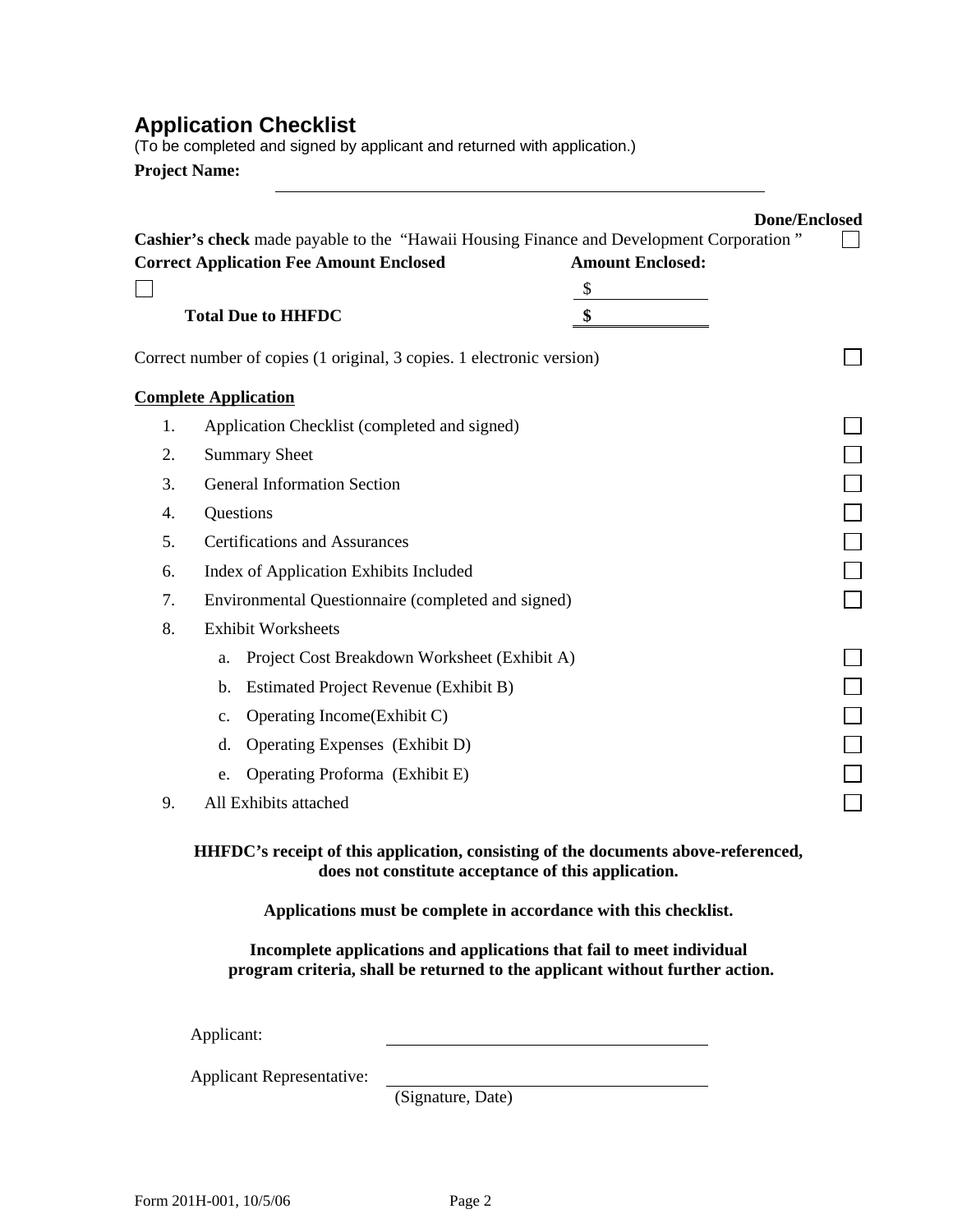#### **State of Hawaii Hawaii Housing Finance and Development Corporation 201H Application Form**

**Section I - General Information** 

Project Name

### **1. APPLICANT INFORMATION**

#### **A) Applicant Information**

Applicant Name: Applicant Tax ID Number: Applicant Contact Name, Title: Phone Number: Applicant Address: Fax Number: E-Mail Address:

Fill in the information below if application was prepared by a person or entity different from the applicant.

Application Preparer Name: Application Preparer Contact Name, Title: Phone Number: Applicant Address: Fax Number: Fax Number: E-Mail Address: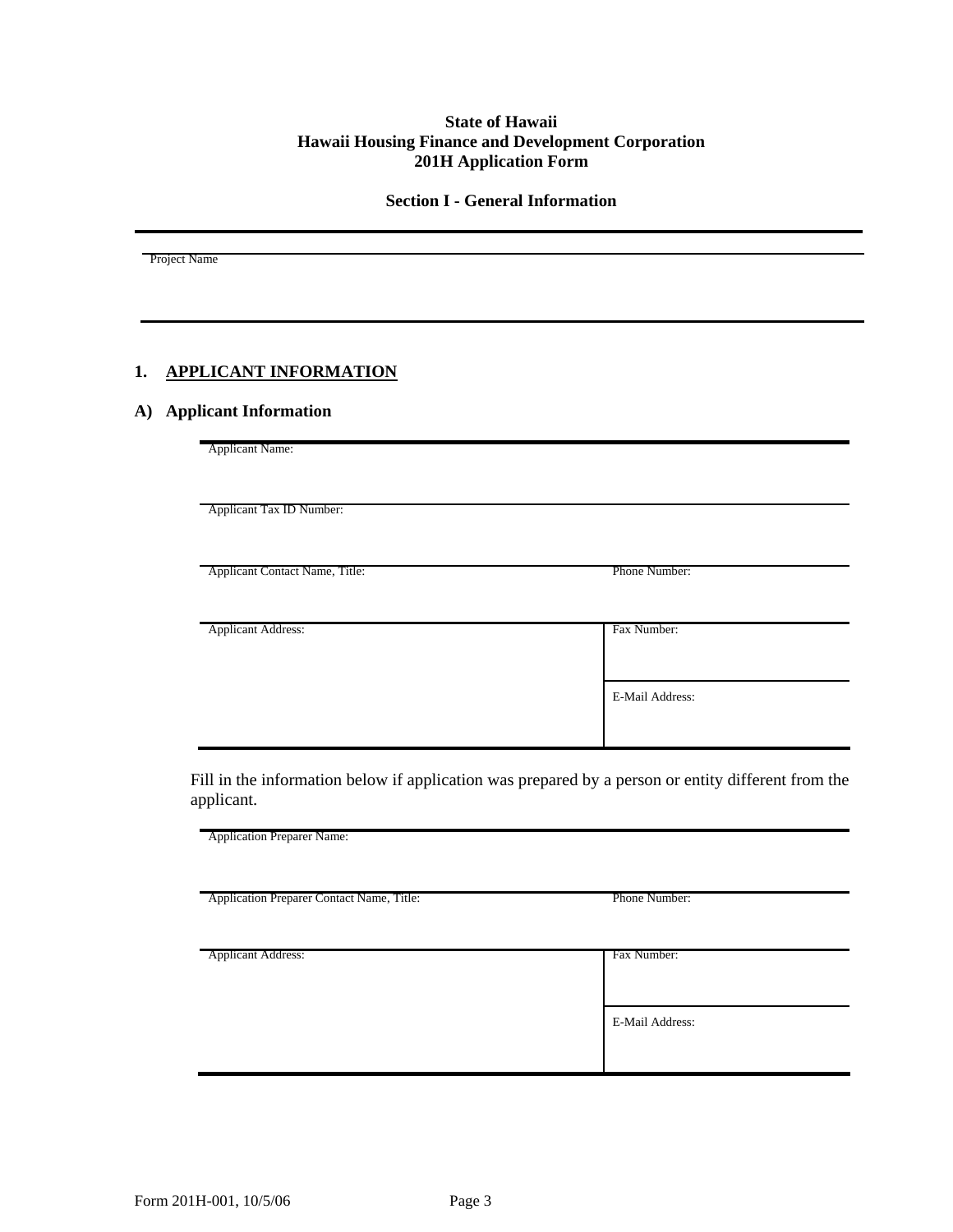### **B) Applicant Organization / Entity** (Check the appropriate box)

|                                                                               | Non-profit organization<br>determined by the Internal Revenue Service) | (Qualified, existing $501(c)(3)$ or (4) organization, as                       |  |
|-------------------------------------------------------------------------------|------------------------------------------------------------------------|--------------------------------------------------------------------------------|--|
|                                                                               |                                                                        |                                                                                |  |
|                                                                               |                                                                        | If the applicant is a Non-profit organization include Exhibit 1 and Exhibit 2. |  |
|                                                                               |                                                                        |                                                                                |  |
|                                                                               | <b>Private developer</b>                                               |                                                                                |  |
|                                                                               | Limited Partnership                                                    | General Partnership                                                            |  |
|                                                                               | Corporation                                                            | <b>Limited Liability Corporation</b>                                           |  |
|                                                                               | Other:                                                                 |                                                                                |  |
|                                                                               |                                                                        |                                                                                |  |
|                                                                               | Government                                                             | Identify (Level of Government and Department)                                  |  |
|                                                                               | <b>County Government:</b>                                              |                                                                                |  |
|                                                                               | <b>State Government:</b>                                               |                                                                                |  |
|                                                                               | Department:                                                            |                                                                                |  |
|                                                                               |                                                                        |                                                                                |  |
| All applicants must submit Exhibit 3, Exhibit 4, and Exhibit 5 as applicable. |                                                                        |                                                                                |  |

### **C) Applicant Experience**

Check the appropriate box:

- Applicant has no prior experience in developing or owning housing.  $\Box$
- $\Box$ Applicant has prior experience in developing or owning housing.

*If the Applicant has experience in developing or owning housing, please complete Exhibit 6.*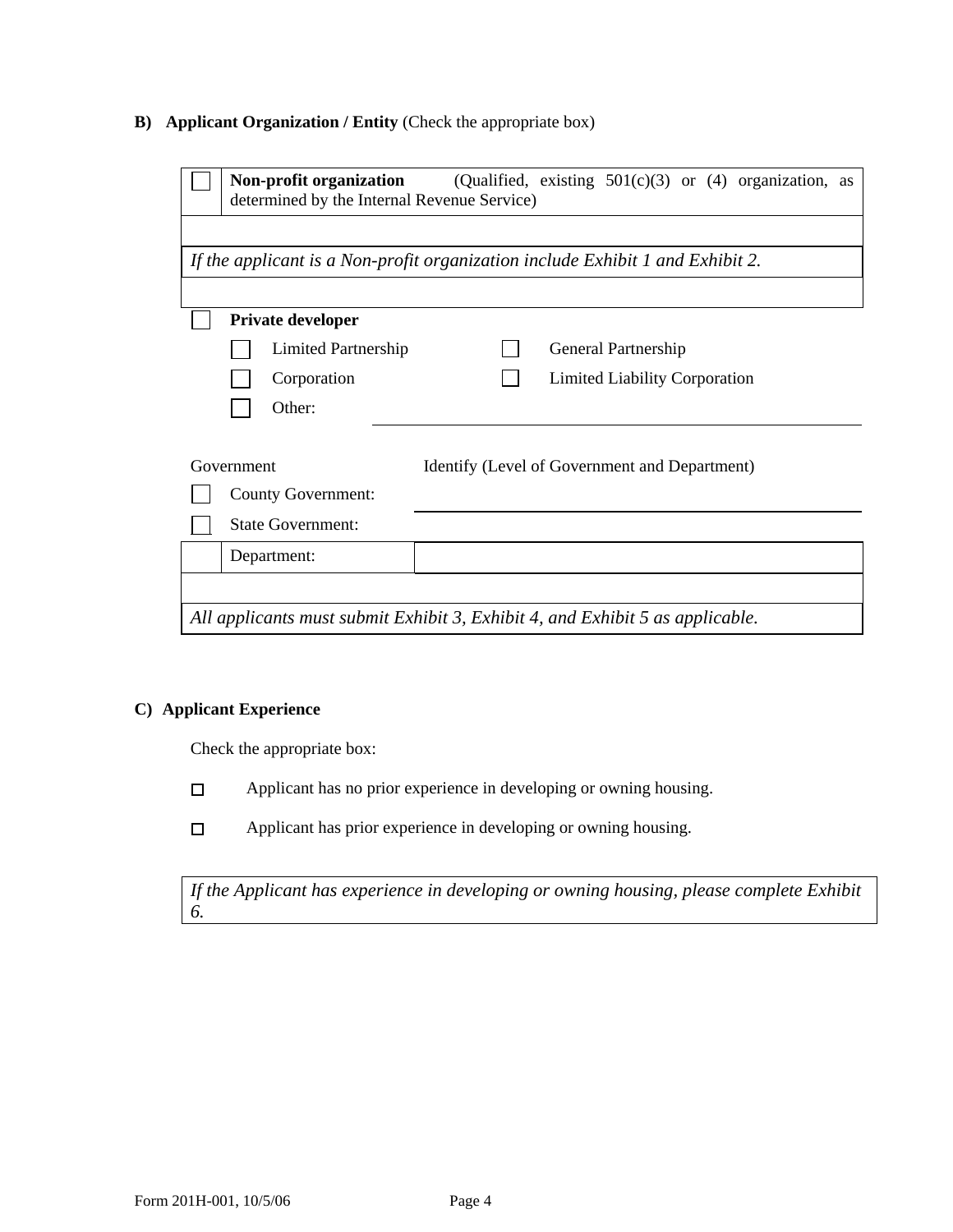### **D) Project Team Information (Complete with name, address and phone number)**

*Complete Exhibit 7 for each Project Team member* 

| Developer:               |                                                                                          |
|--------------------------|------------------------------------------------------------------------------------------|
| Contact:                 |                                                                                          |
| Address:                 |                                                                                          |
|                          |                                                                                          |
| Phone:                   | Fax:                                                                                     |
| E: Mail:                 |                                                                                          |
| Role/<br>Responsibility: |                                                                                          |
| 6.                       | If the Developer has experience in developing or owning housing, please complete Exhibit |

| <b>Consultant:</b>       |      |
|--------------------------|------|
| Contact:                 |      |
| Address:                 |      |
| Phone:                   | Fax: |
| E: Mail:                 |      |
| Role/<br>Responsibility: |      |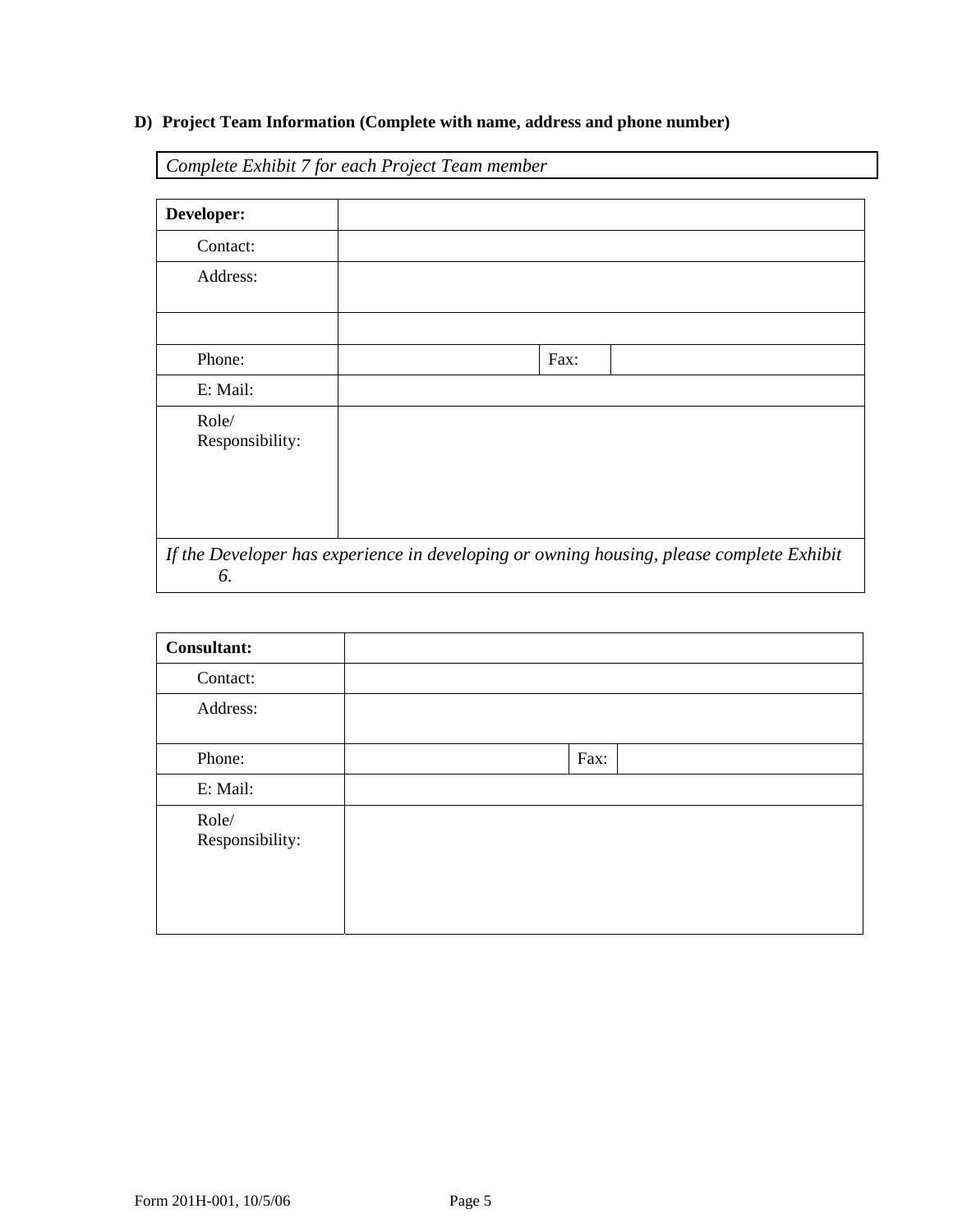| <b>General Contractor:</b> |      |
|----------------------------|------|
| Contact:                   |      |
| Address:                   |      |
| Phone:                     | Fax: |
| E: Mail:                   |      |
| Role/<br>Responsibility:   |      |

| Architect:               |      |
|--------------------------|------|
| Contact:                 |      |
| Address:                 |      |
| Phone:                   | Fax: |
| E: Mail:                 |      |
| Role/<br>Responsibility: |      |

| <b>Management Agent:</b>                                                                   |      |  |
|--------------------------------------------------------------------------------------------|------|--|
| Contact:                                                                                   |      |  |
| Address:                                                                                   |      |  |
| Phone:                                                                                     | Fax: |  |
| E: Mail:                                                                                   |      |  |
| Role/<br>Responsibility:                                                                   |      |  |
| If Management Agent is selected or proposed as part of this application, submit Exhibit 8. |      |  |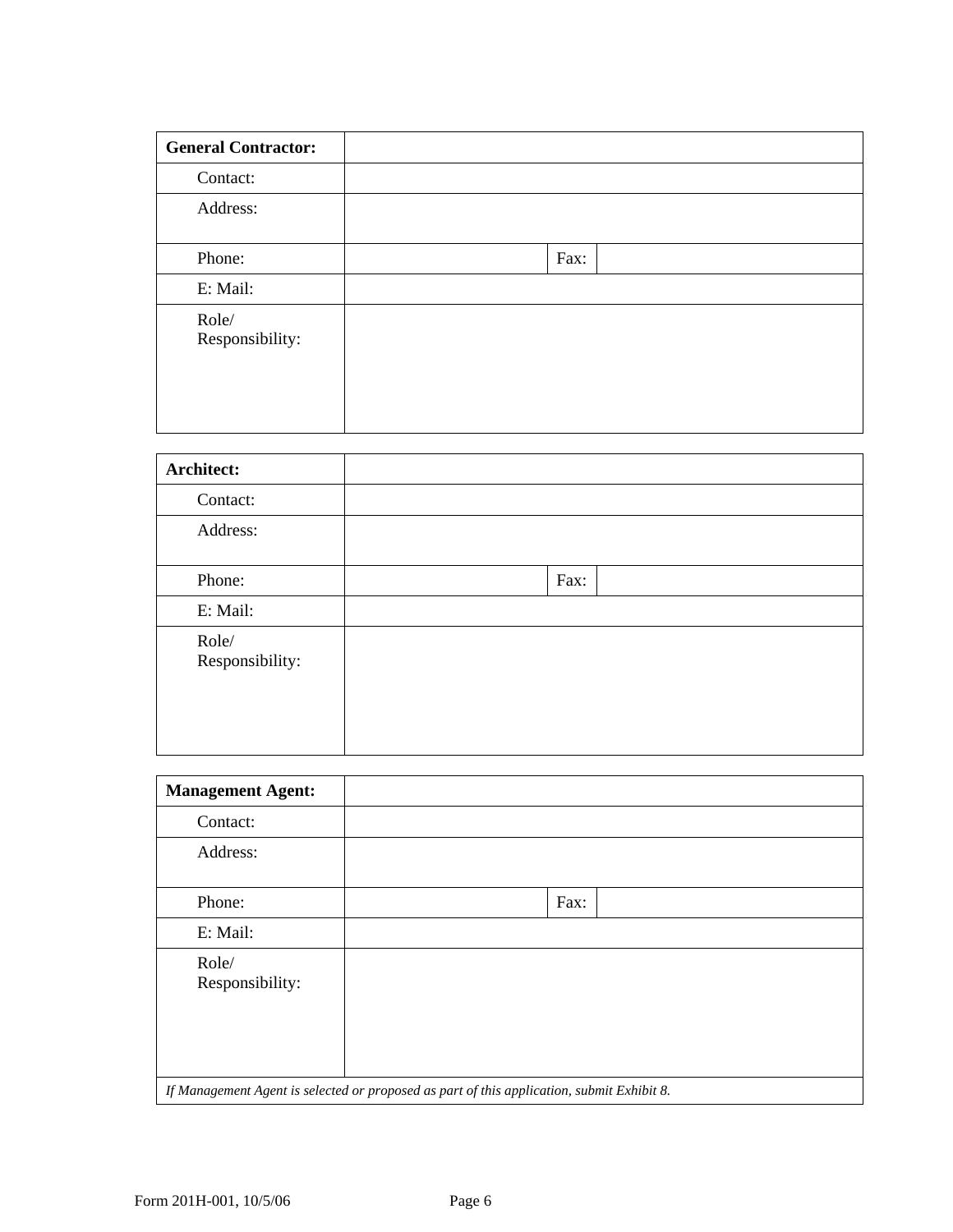| <b>Legal Counsel:</b>    |      |
|--------------------------|------|
| Contact:                 |      |
| Address:                 |      |
| Phone:                   | Fax: |
| E: Mail:                 |      |
| Role/<br>Responsibility: |      |

| <b>Tax Counsel:</b>      |      |  |
|--------------------------|------|--|
| Contact:                 |      |  |
| Address:                 |      |  |
| Phone:                   | Fax: |  |
| E: Mail:                 |      |  |
| Role/<br>Responsibility: |      |  |

| <b>Certified Public</b><br>Accountant: |      |
|----------------------------------------|------|
| Contact:                               |      |
| Address:                               |      |
| Phone:                                 | Fax: |
| E: Mail:                               |      |
| Role/<br>Responsibility:               |      |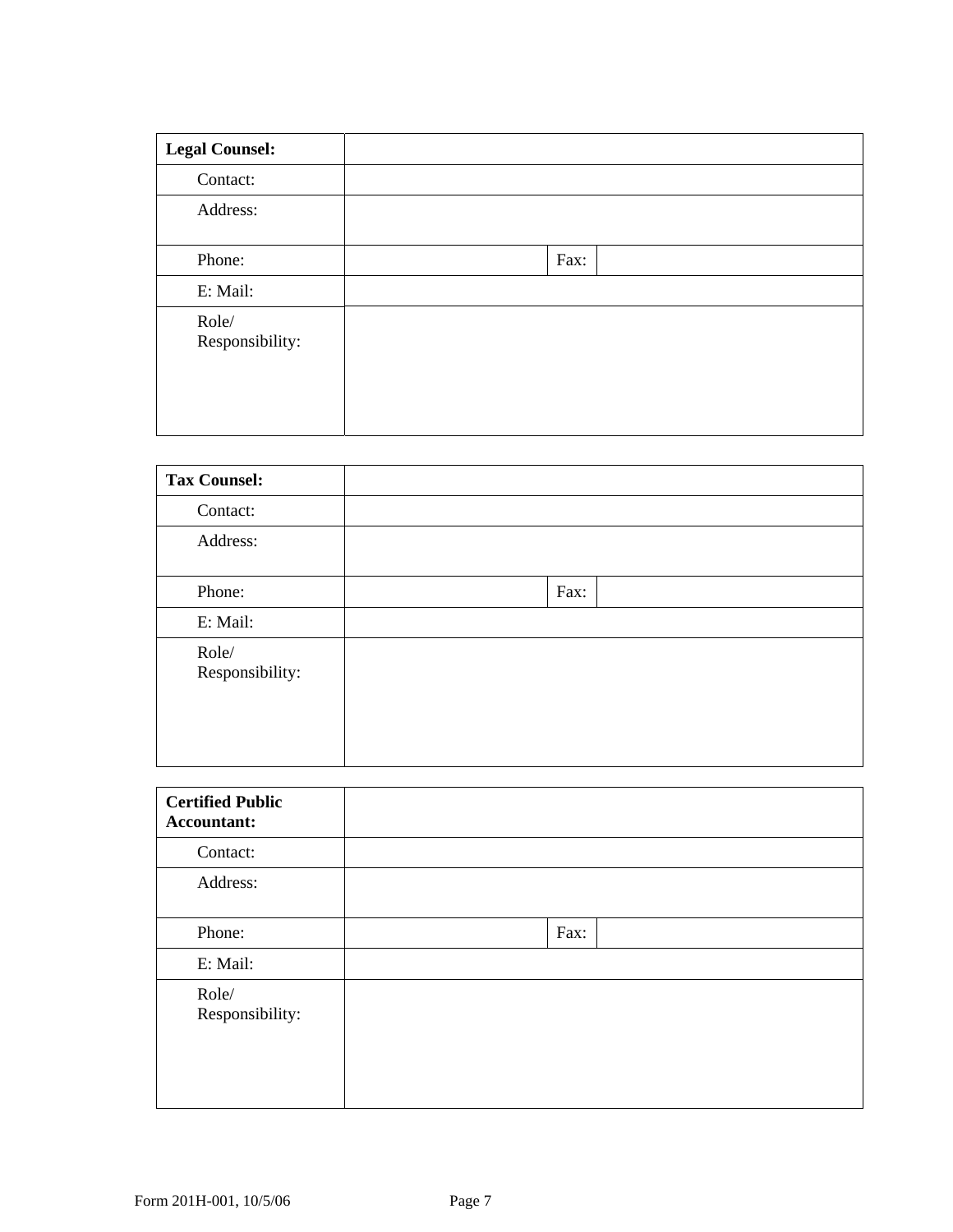### **2. SITE INFORMATION**

#### **A) Location**

| Address                                      |                     |
|----------------------------------------------|---------------------|
|                                              |                     |
|                                              |                     |
|                                              |                     |
|                                              |                     |
|                                              |                     |
|                                              |                     |
| City                                         | Tax Map Keys (TMK): |
|                                              |                     |
|                                              |                     |
|                                              |                     |
|                                              |                     |
| State                                        |                     |
|                                              |                     |
|                                              |                     |
|                                              |                     |
| Island                                       |                     |
|                                              |                     |
|                                              |                     |
|                                              |                     |
| Zip Code                                     |                     |
|                                              |                     |
|                                              |                     |
|                                              |                     |
| Legislative District (for Neighbor Islands)  | Census Tract(s)     |
|                                              |                     |
|                                              |                     |
|                                              |                     |
|                                              |                     |
| Neighborhood Board (for Oahu)                |                     |
|                                              |                     |
|                                              |                     |
| Special design or management districts       |                     |
|                                              |                     |
|                                              |                     |
|                                              |                     |
| Submit Exhibit 9, Exhibit 10 and Exhibit 11. |                     |
|                                              |                     |

### **B) Site Size**

Acres \_\_\_\_\_\_\_Square Feet

### **C) Present legal owner of the project site**

| Name    |       |     |
|---------|-------|-----|
|         |       |     |
| Address |       |     |
|         |       |     |
| City    | State | Zip |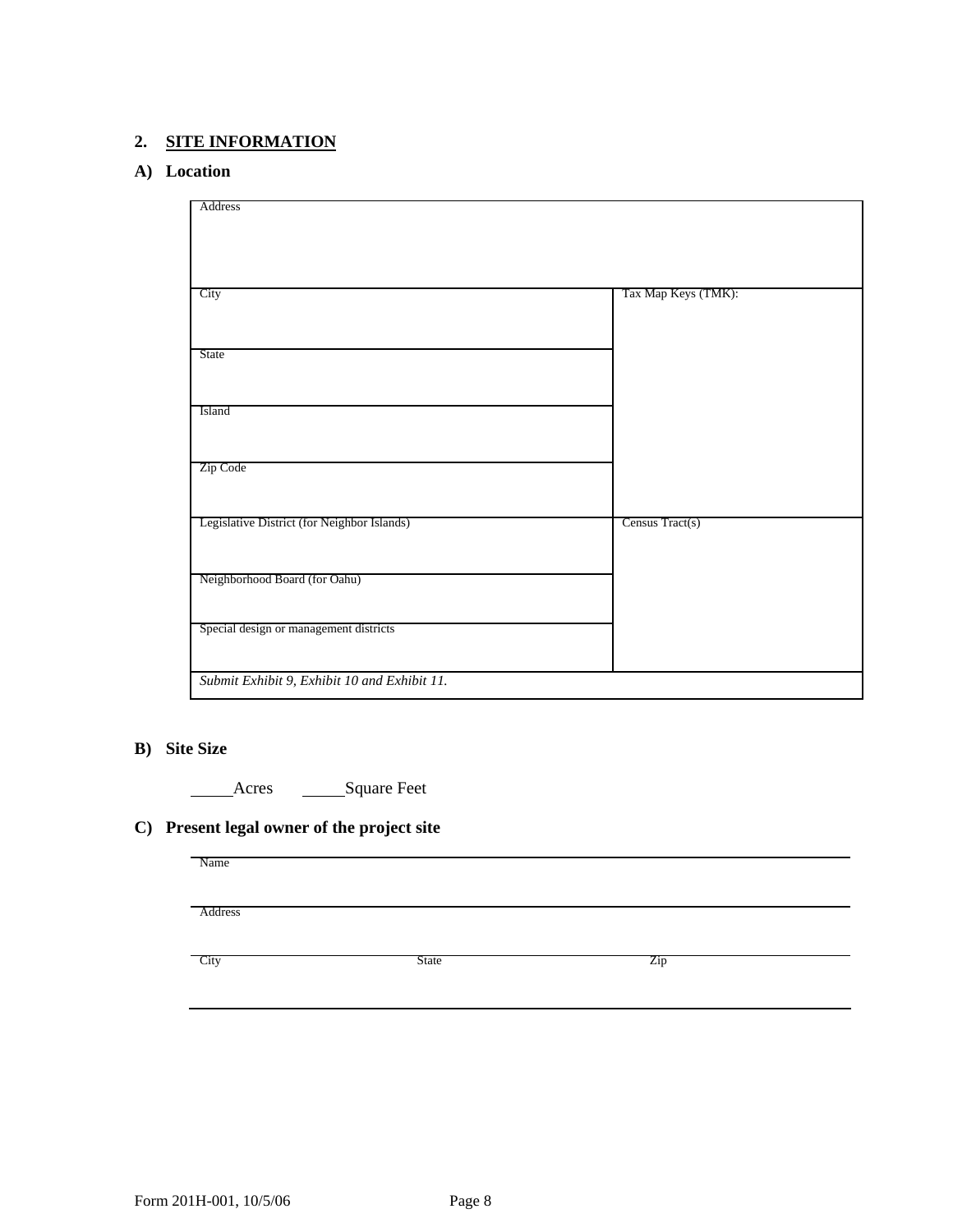### **D) Site Control Status**

| Own site - fee simple |             |
|-----------------------|-------------|
| Executed ground lease | Expires on: |
| Option to purchase    | Expires on: |
| Option to lease       | Expires on: |
| Other                 | Describe:   |
|                       | Expires on: |

*Submit Exhibit 12 and 14. Submit Exhibit 13, if applicable.* 

### **E) Special Site Classification**

|   |                                   | Identify: |
|---|-----------------------------------|-----------|
| П | Flood Zone                        |           |
| П | Tsunami (Intertidal Area)         |           |
|   | Special Management Area           |           |
| П | Special or Historic District      |           |
| П | <b>Shoreline Protection Area</b>  |           |
| П | Other (wetlands, volcano, etc.)   |           |
|   |                                   |           |
|   | Submit Exhibit 15, if applicable. |           |

### **F) Zoning**

| <b>Current Zoning Designation:</b>                                                                                                                                                                                                                                                                                |  |            |           |
|-------------------------------------------------------------------------------------------------------------------------------------------------------------------------------------------------------------------------------------------------------------------------------------------------------------------|--|------------|-----------|
| Land Use Classification:                                                                                                                                                                                                                                                                                          |  |            |           |
| Will your project conform to the existing zoning for the property?                                                                                                                                                                                                                                                |  | $\Box$ Yes | $\Box$ No |
| If no, explain why you are submitting to HHFDC rather than to the county for 210H processing.<br>List the variances and/or special use permits required and attach as Exhibit 17.<br>Describe your consultation with the surrounding community, particularly in the past six months,<br>and attach as Exhibit 18. |  |            |           |
| Submit Exhibits 16, 17 and 18.                                                                                                                                                                                                                                                                                    |  |            |           |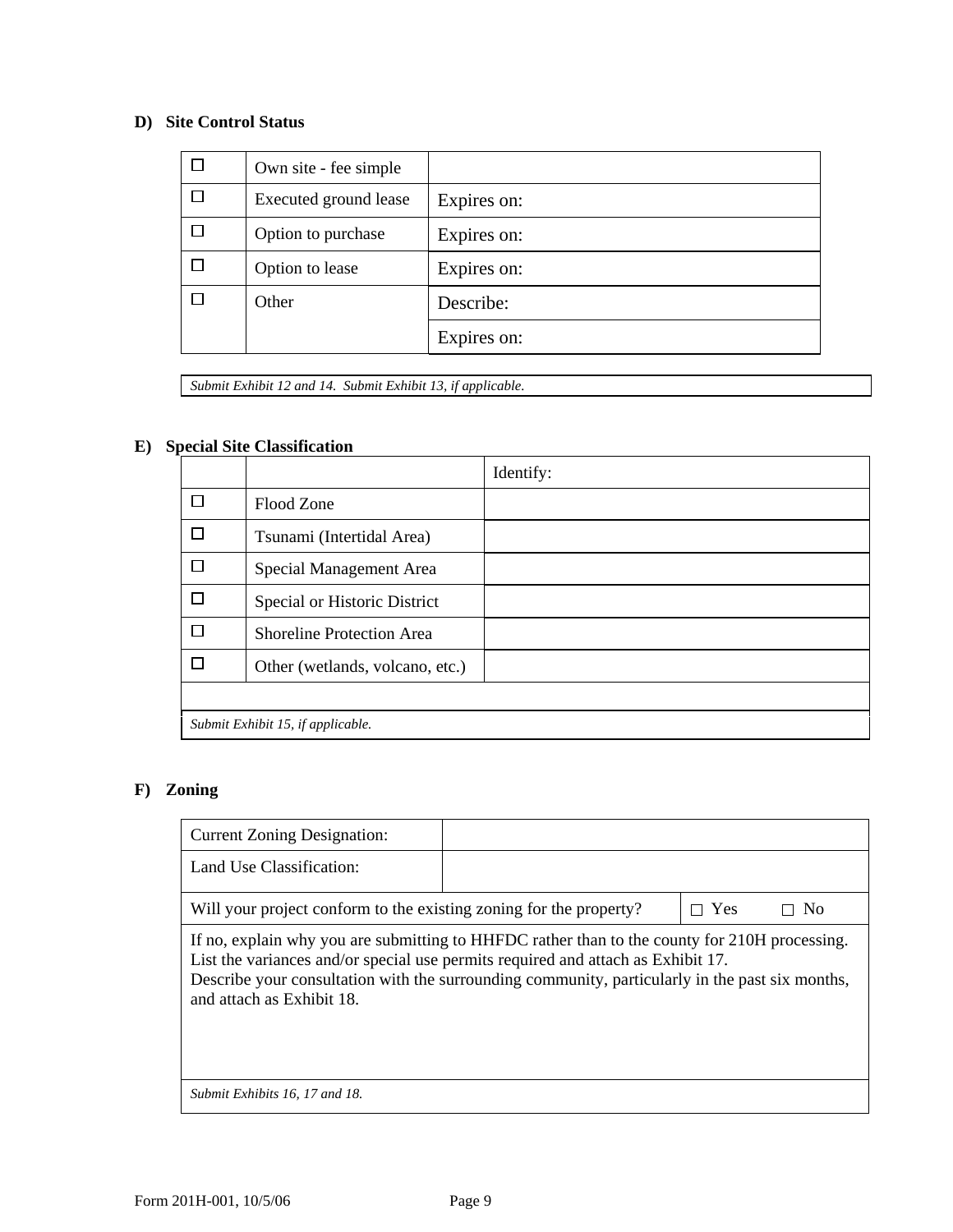#### **G) Does this project involve any relocation of tenants or existing homeowners?**

 $\Box$  Yes  $\Box$  No

If yes, please describe any proposed relocation assistance:

#### **H) Environmental Assessment**

Please check the appropriate box below. HRS Chapter 343 requirements must be followed, if applicable. If an Environmental Assessment (EA) or Environmental Impact Statement (EIS) has been published or will be published please identify the date of publication in the Office of Environmental Quality Control (OEQC) Bulletin**.** Please identify the accepting agency.

#### **Accepting Agency:**

| Check if applicable |                                            | Date of publication or estimated<br>completion date. |  |
|---------------------|--------------------------------------------|------------------------------------------------------|--|
| $\Box$              | No EA or EIS is required                   |                                                      |  |
| □                   | <b>EA</b> In Progress                      |                                                      |  |
| $\Box$              | <b>EA</b> Published                        |                                                      |  |
| П                   | Finding of No Significant Impact Published |                                                      |  |
|                     | <b>EIS</b> In Progress                     |                                                      |  |
|                     | <b>EIS</b> Published                       |                                                      |  |
| П                   | Federal EA or EIS Required                 |                                                      |  |
|                     |                                            |                                                      |  |
|                     | Submit Exhibit 19.                         |                                                      |  |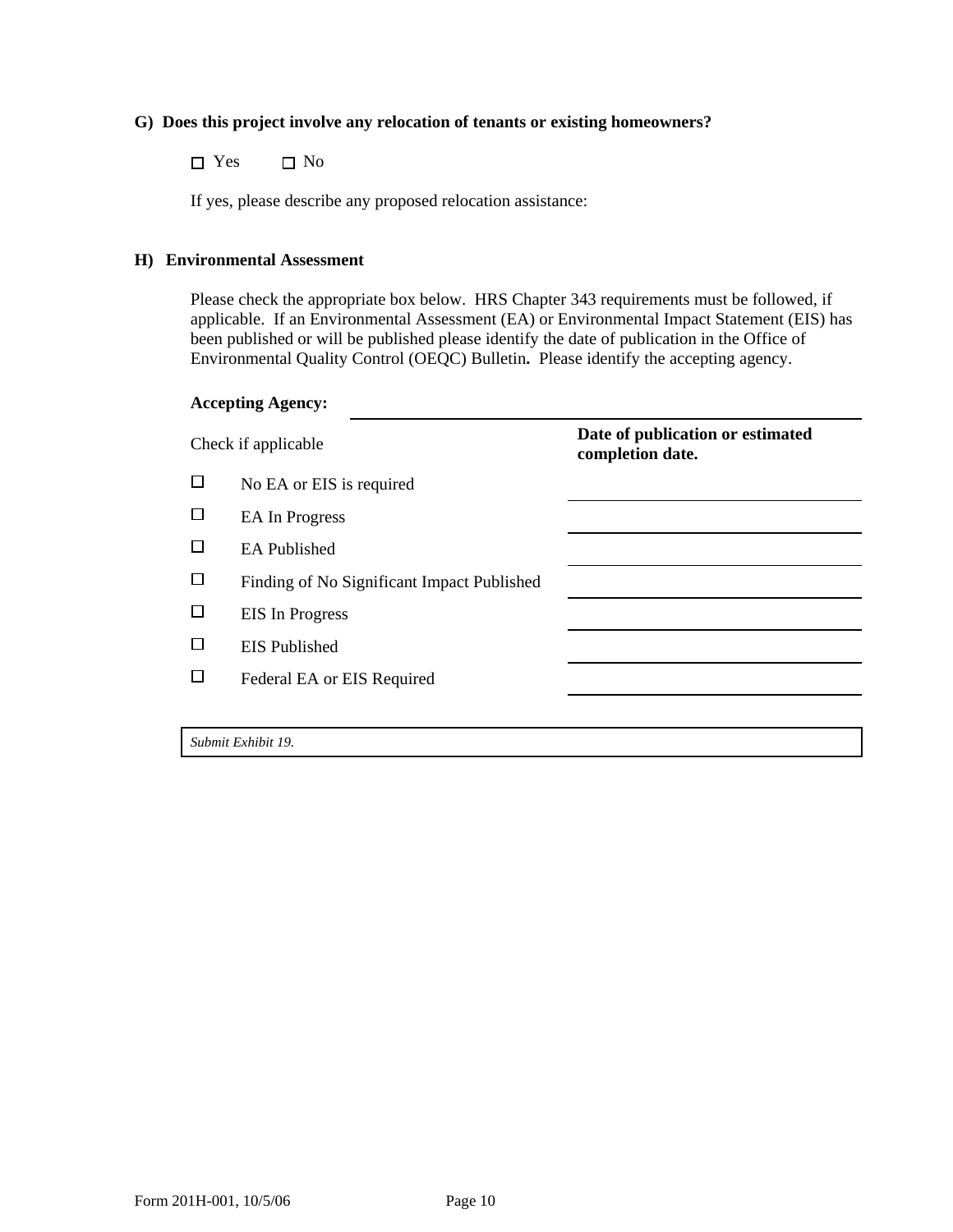### **I) Site Feasibility**

Identify the benefits in use or disclose any potential problems associated with your proposed site.

| Submit Exhibit 20.                                                                                    |     |                |
|-------------------------------------------------------------------------------------------------------|-----|----------------|
| <b>Questions</b>                                                                                      | Yes | N <sub>0</sub> |
| Will the project utilize gas for cooking or water heating?                                            |     |                |
| If yes, is gas service currently available to the site?                                               |     |                |
| Will the project utilize solar water heating?                                                         |     |                |
| Is electricity service currently available to the site?                                               |     |                |
| Sewer/Septic service is currently available to the site for the number<br>and type of units proposed. |     |                |
| Water is currently available for the proposed number of units and type of units<br>for this project.  |     |                |
| Does the site have a hook-up to telephone service?                                                    |     |                |
| Does the site have a hook-up to cable or internet service?                                            |     |                |
| Are there any environmental concerns associated with site?                                            |     |                |
| Is the project located on or near a Brownfield?                                                       |     |                |
|                                                                                                       |     |                |
|                                                                                                       |     |                |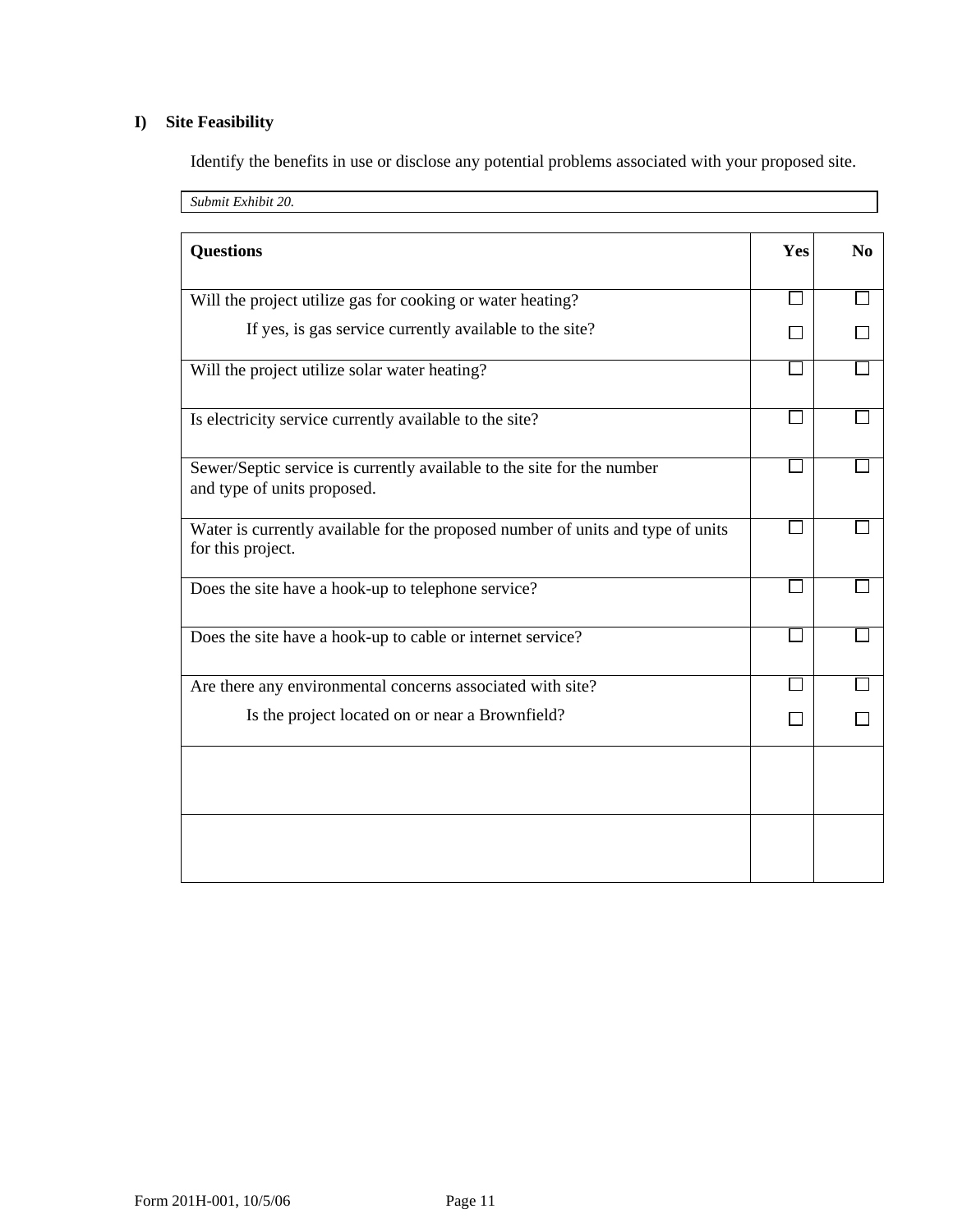Identify the benefits in use or disclose any potential problems associated with your proposed site.

| Access to site:             |                      |
|-----------------------------|----------------------|
|                             |                      |
|                             |                      |
|                             |                      |
| Site improvements:          |                      |
|                             |                      |
|                             |                      |
| Availability of utilities   | (Submit exhibit 20.) |
|                             |                      |
|                             |                      |
|                             |                      |
| Topography and soils        |                      |
|                             |                      |
|                             |                      |
|                             |                      |
| <b>Environmental Issues</b> | (Submit Exhibit 21.) |
|                             |                      |
|                             |                      |
|                             |                      |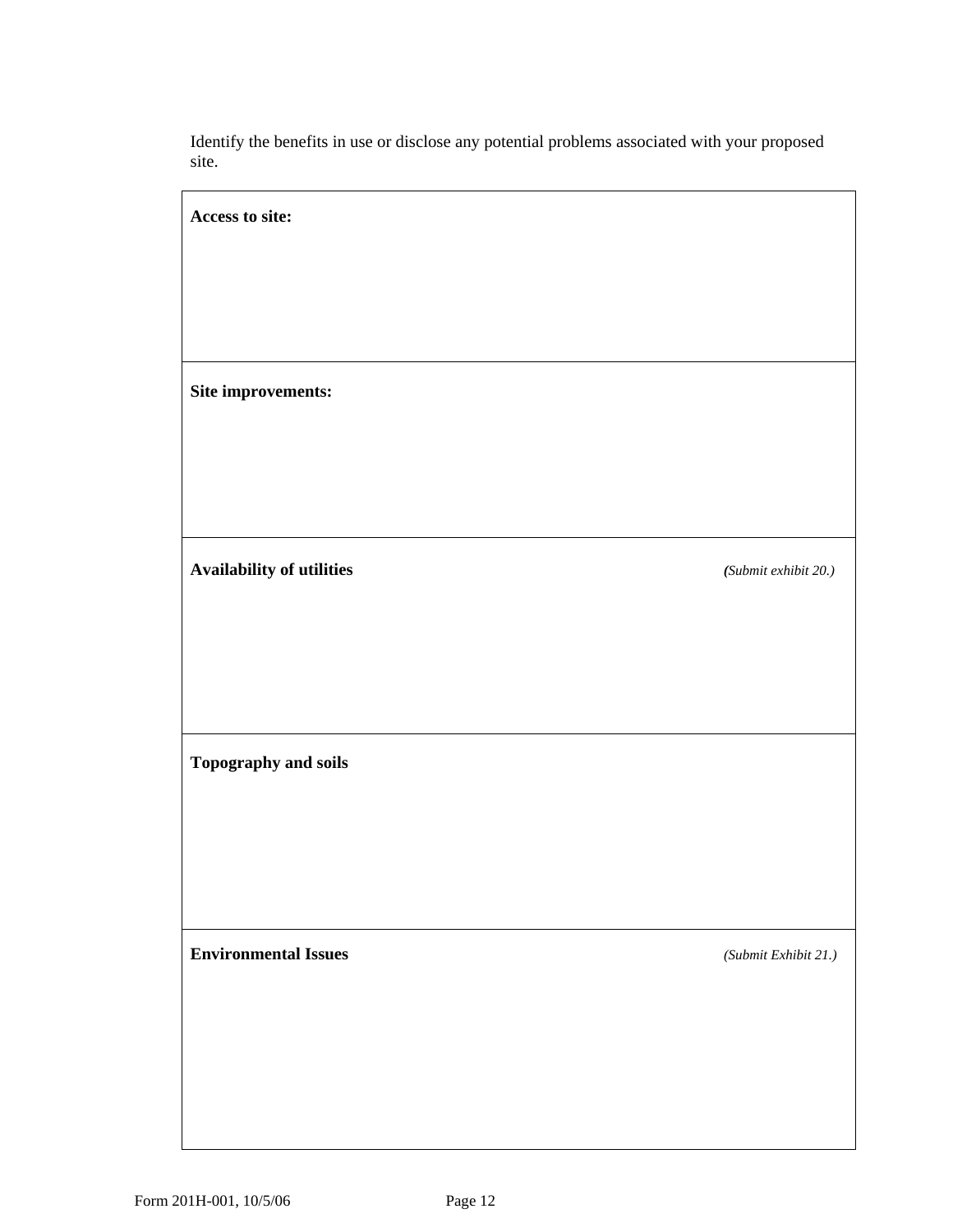### **J) Off-Site Improvements**

Please provide information on the availability of utilities and site access for the proposed project. Please include information on existing infrastructure capabilities and any planned or potential expansion of infrastructure needed to develop this project.

| Water           |  |
|-----------------|--|
| Existing:       |  |
|                 |  |
|                 |  |
|                 |  |
|                 |  |
| Planned:        |  |
|                 |  |
|                 |  |
|                 |  |
|                 |  |
| <b>Sewer</b>    |  |
| Existing:       |  |
|                 |  |
|                 |  |
|                 |  |
| Planned:        |  |
|                 |  |
|                 |  |
|                 |  |
|                 |  |
|                 |  |
| <b>Drainage</b> |  |
| Existing:       |  |
|                 |  |
|                 |  |
|                 |  |
| Planned:        |  |
|                 |  |
|                 |  |
|                 |  |
|                 |  |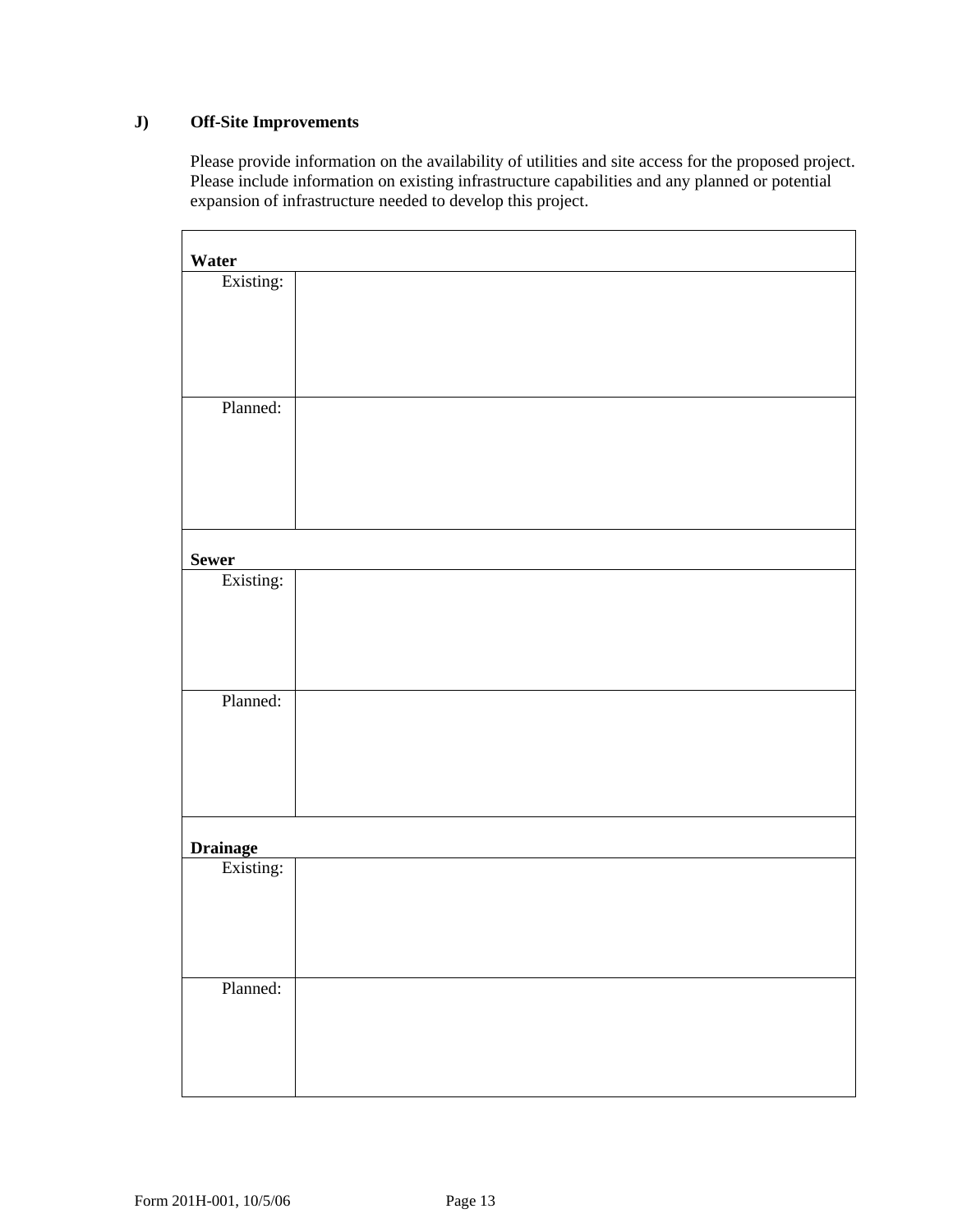| <b>Roads</b>                     |  |
|----------------------------------|--|
| Existing:                        |  |
|                                  |  |
|                                  |  |
|                                  |  |
|                                  |  |
| Planned:                         |  |
|                                  |  |
|                                  |  |
|                                  |  |
|                                  |  |
| <b>Electrical</b>                |  |
| Existing:                        |  |
|                                  |  |
|                                  |  |
|                                  |  |
|                                  |  |
| Planned:                         |  |
|                                  |  |
|                                  |  |
|                                  |  |
|                                  |  |
|                                  |  |
| $G_{\underline{a}\underline{s}}$ |  |
| Existing:                        |  |
|                                  |  |
|                                  |  |
|                                  |  |
| Planned:                         |  |
|                                  |  |
|                                  |  |
|                                  |  |
|                                  |  |
|                                  |  |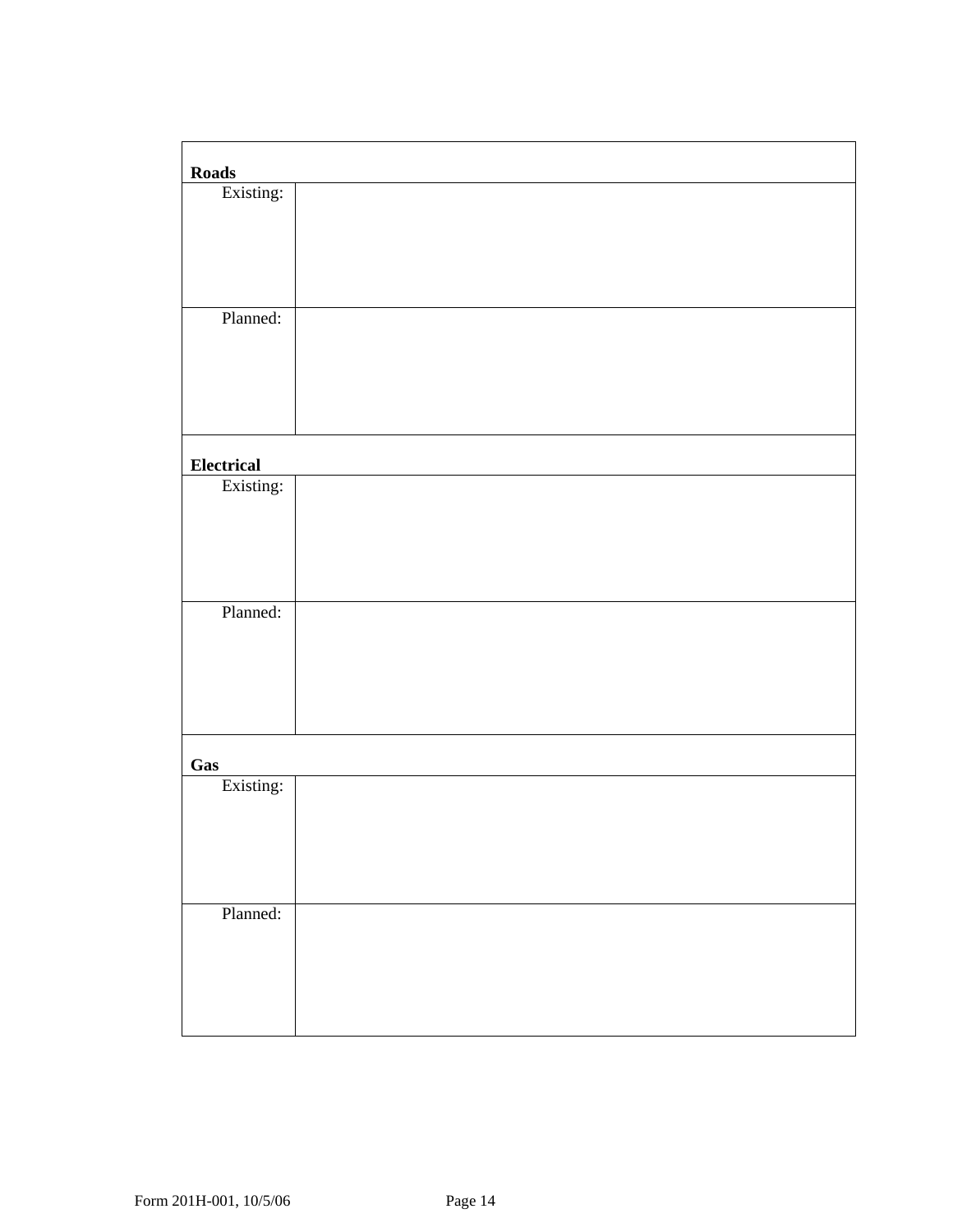|           | <b>Telephone, Television and Data</b> |
|-----------|---------------------------------------|
| Existing: |                                       |
|           |                                       |
|           |                                       |
|           |                                       |
|           |                                       |
|           |                                       |
| Planned:  |                                       |
|           |                                       |
|           |                                       |
|           |                                       |
|           |                                       |
|           |                                       |
|           |                                       |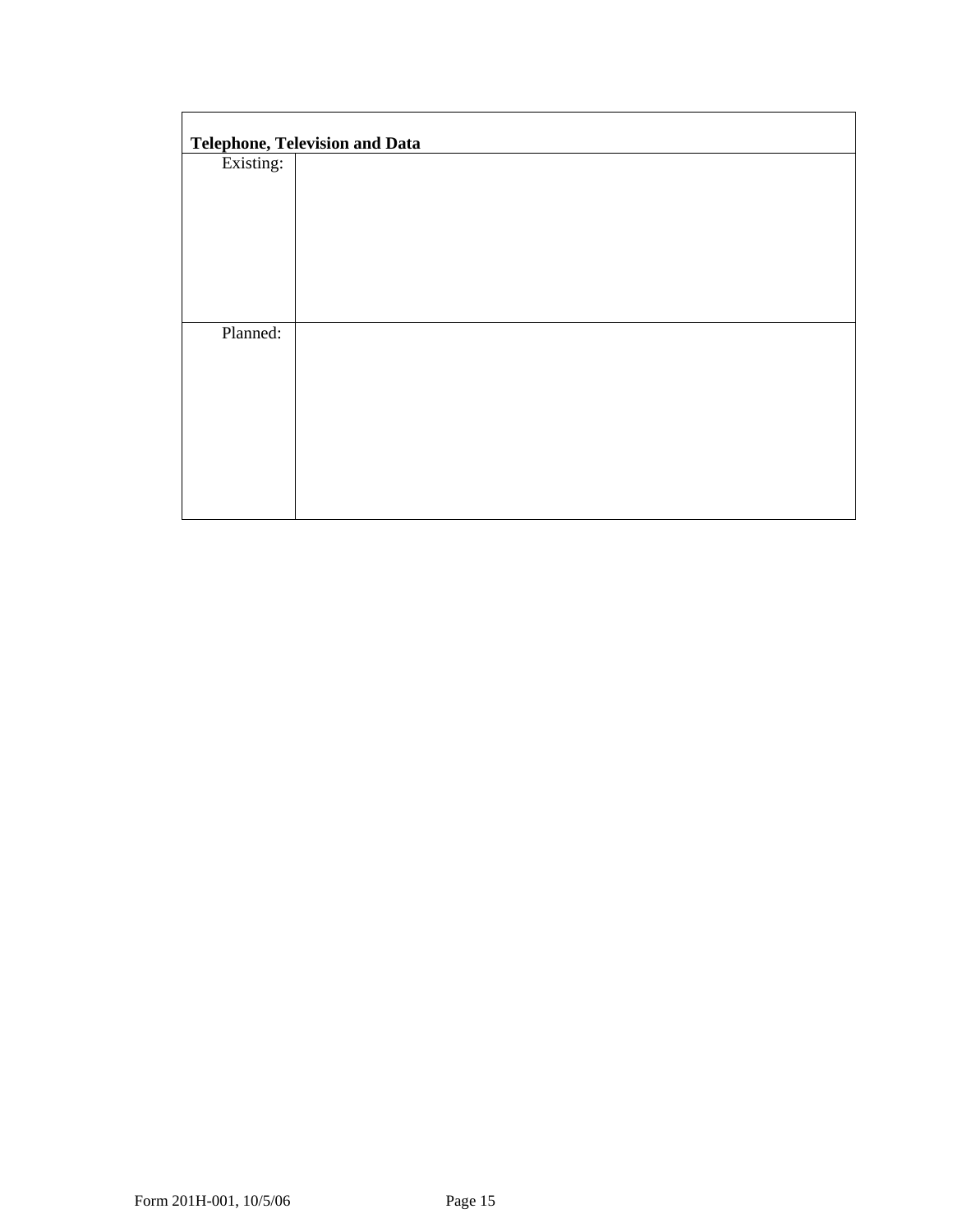### **3. PROJECT DESCRIPTION**

### **A) Project Classification**

What type of project are you planning? (Check all that apply)

|              |                  | Apartment building |              |                              |  |             |  |  |
|--------------|------------------|--------------------|--------------|------------------------------|--|-------------|--|--|
|              |                  | Garden Style       |              | Mid-rise                     |  | High-rise   |  |  |
|              | Cluster          |                    |              | Single-family dwelling units |  |             |  |  |
| $\mathbf{I}$ | Townhouse        |                    | $\mathbf{1}$ | Duplex, triplex, fourplex    |  |             |  |  |
|              | New Construction |                    | $\mathsf{L}$ | Rehabilitation               |  | Acquisition |  |  |
|              |                  |                    |              |                              |  |             |  |  |

| Type of construction?        |  |
|------------------------------|--|
| Number of Buildings:         |  |
| <b>Building Description:</b> |  |
| Submit Exhibit 22.           |  |

### **B) Project Unit Mix**

Fill in the appropriate number in the table below.

| No. of Buildings                  | Studios   | 1 BR      | 2 BR      | 3 BR      | 4 BR      | Total units            |
|-----------------------------------|-----------|-----------|-----------|-----------|-----------|------------------------|
|                                   |           |           |           |           |           |                        |
|                                   |           |           |           |           |           |                        |
| Gross Building Area               | SF / unit | SF / unit | SF / unit | SF / unit | SF / unit | Gross Residential Area |
| in square feet                    |           |           |           |           |           |                        |
|                                   |           |           |           |           |           |                        |
|                                   |           |           |           |           |           |                        |
| Common Area (in square feet)      |           |           |           |           |           |                        |
| Commercial Space (in square feet) |           |           |           |           |           |                        |
| <b>Total Area</b>                 |           |           |           |           |           |                        |

*If you need more space, attach a separate sheet with the information requested above.*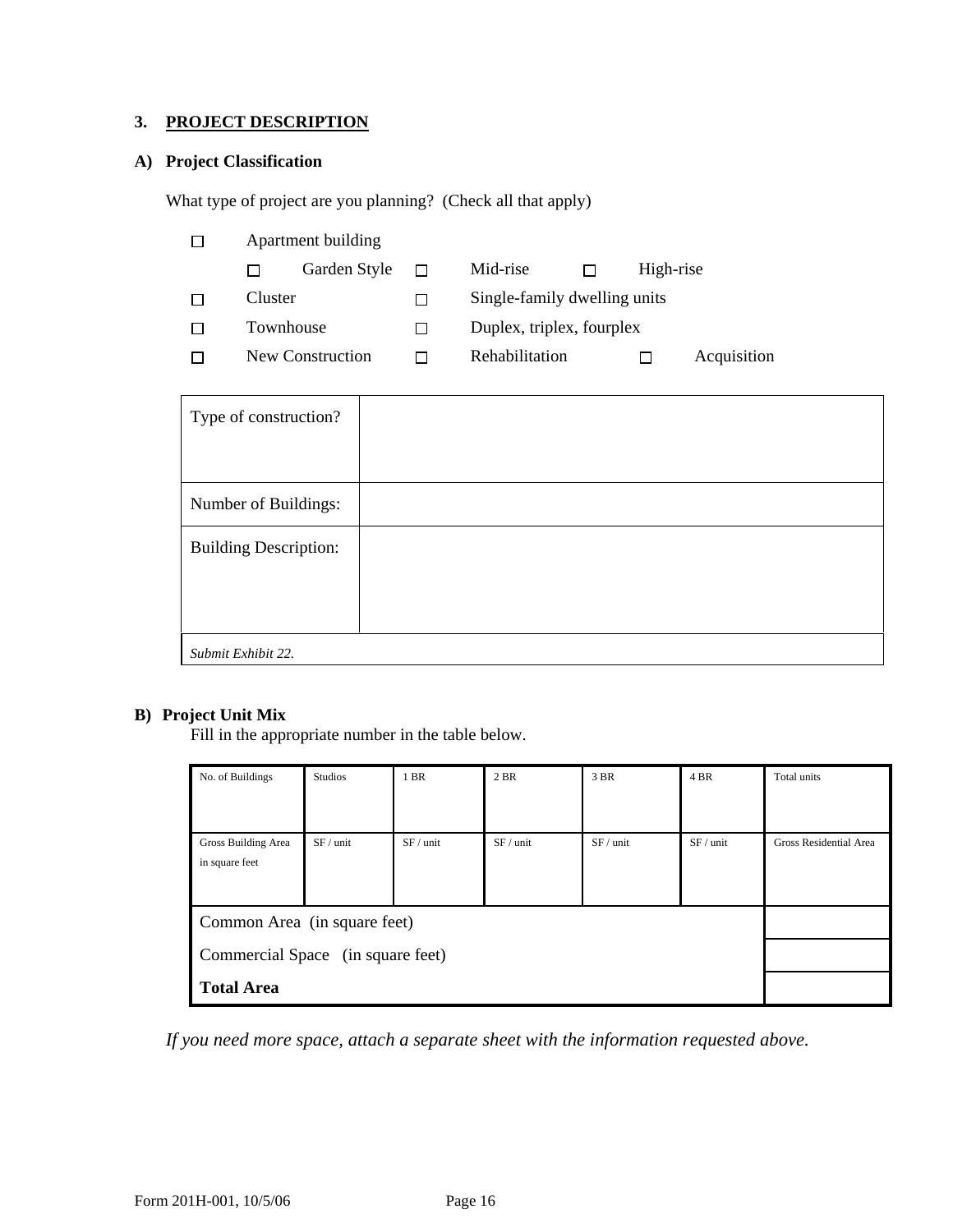### **C) Project Amenities**

The Project will include the following amenities:

|    | П                     | Playground/Tot lot                                                    |   |              | П |          | Picnic Area                                                                   |   | <b>Swimming Pool</b> |
|----|-----------------------|-----------------------------------------------------------------------|---|--------------|---|----------|-------------------------------------------------------------------------------|---|----------------------|
|    | □                     | <b>Community Meeting Room</b>                                         |   |              | П |          | Elevator                                                                      |   | Transportation       |
|    | П                     | <b>Laundry Room</b>                                                   |   |              | П |          | Computer with high-speed internet access                                      |   |                      |
|    | $\Box$                | Other (describe) $\overline{\phantom{a}}$                             |   |              |   |          |                                                                               |   |                      |
|    |                       |                                                                       |   |              |   |          |                                                                               |   |                      |
|    | □                     | Project will utilize solar water heating.                             |   |              |   |          |                                                                               |   |                      |
|    | $\Box$                |                                                                       |   |              |   |          | Project will install Energy Star certified appliances throughout the project. |   |                      |
|    | $\Box$                | Project will install low flow plumbing fixtures which conserve water. |   |              |   |          |                                                                               |   |                      |
|    |                       |                                                                       |   |              |   |          |                                                                               |   |                      |
| D) | <b>Unit Amenities</b> |                                                                       |   |              |   |          |                                                                               |   |                      |
|    |                       | What equipment/furnishings will be available in each unit?            |   |              |   |          |                                                                               |   |                      |
|    | П                     | Range                                                                 | П | Refrigerator |   | П        | Air Conditioning                                                              | П | Disposal             |
|    | П                     | Dishwasher                                                            | П | Washer       |   | П        | Dryer                                                                         |   | Carpet               |
|    | $\Box$                | Drapes                                                                |   | Furniture    |   | <b>I</b> | Heating                                                                       |   | Cable TV             |

□ High speed internet access □ Other (describe) \_\_\_\_\_\_\_\_\_\_\_\_\_\_\_\_\_\_\_\_\_\_\_\_\_\_\_\_\_\_\_\_

### **E) Parking**

How many parking spaces will be provided at the project site? Please complete the table below.

|                     | Number of spaces | Ratio of Spaces/Units |
|---------------------|------------------|-----------------------|
| Tenant              |                  |                       |
| Guest               |                  |                       |
| Handicap Accessible |                  |                       |
| Commercial          |                  |                       |
| Total               |                  |                       |

| Will a fee be charged to tenants for parking in addition to rent? $\square$ | Yes | N <sub>0</sub> |
|-----------------------------------------------------------------------------|-----|----------------|
|                                                                             |     |                |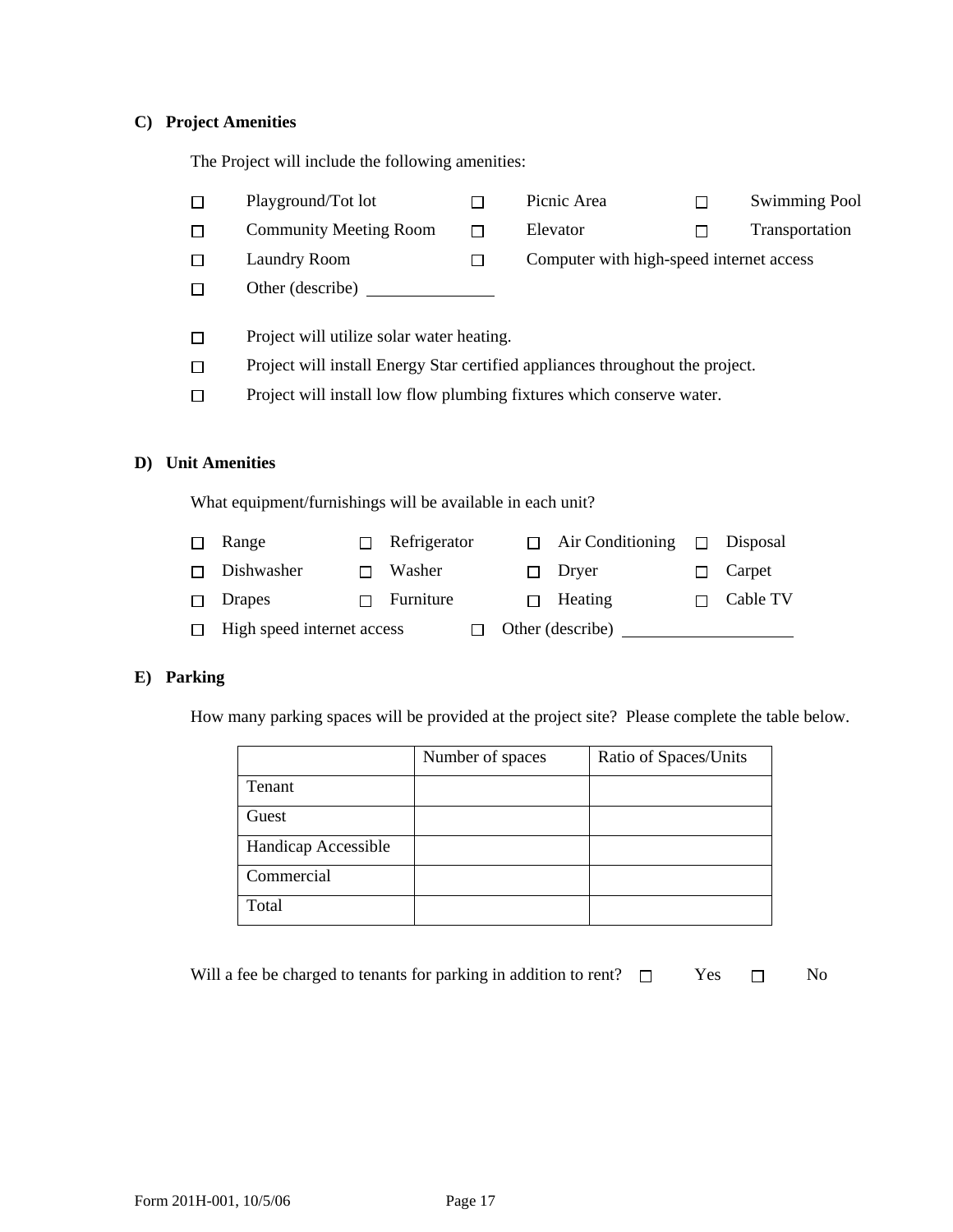### **F) Proximity to Services, Schools, Shopping and Recreational Opportunities**

Please identify schools, recreational facilities, and shopping facilities are located in the immediate vicinity of the project site (i.e., within walking distance for occupants or accessible by mass transit).

|                                                |            | <b>Identify</b> | Distance: |
|------------------------------------------------|------------|-----------------|-----------|
| <b>Super Market/ Grocery Store</b>             |            |                 |           |
| <b>Schools:</b><br>(family                     | Elementary |                 |           |
| project)                                       | Middle     |                 |           |
|                                                | High       |                 |           |
| <b>Child care:</b><br>(family project)         |            |                 |           |
| <b>Public Library:</b>                         |            |                 |           |
| <b>Healthcare:</b>                             |            |                 |           |
| <b>Community Center/</b><br><b>Activities:</b> |            |                 |           |
| Park/Playground:                               |            |                 |           |
| <b>Bank/Financial Services:</b>                |            |                 |           |
| <b>Public Transportation:</b>                  |            |                 |           |
| <b>Employment:</b>                             |            |                 |           |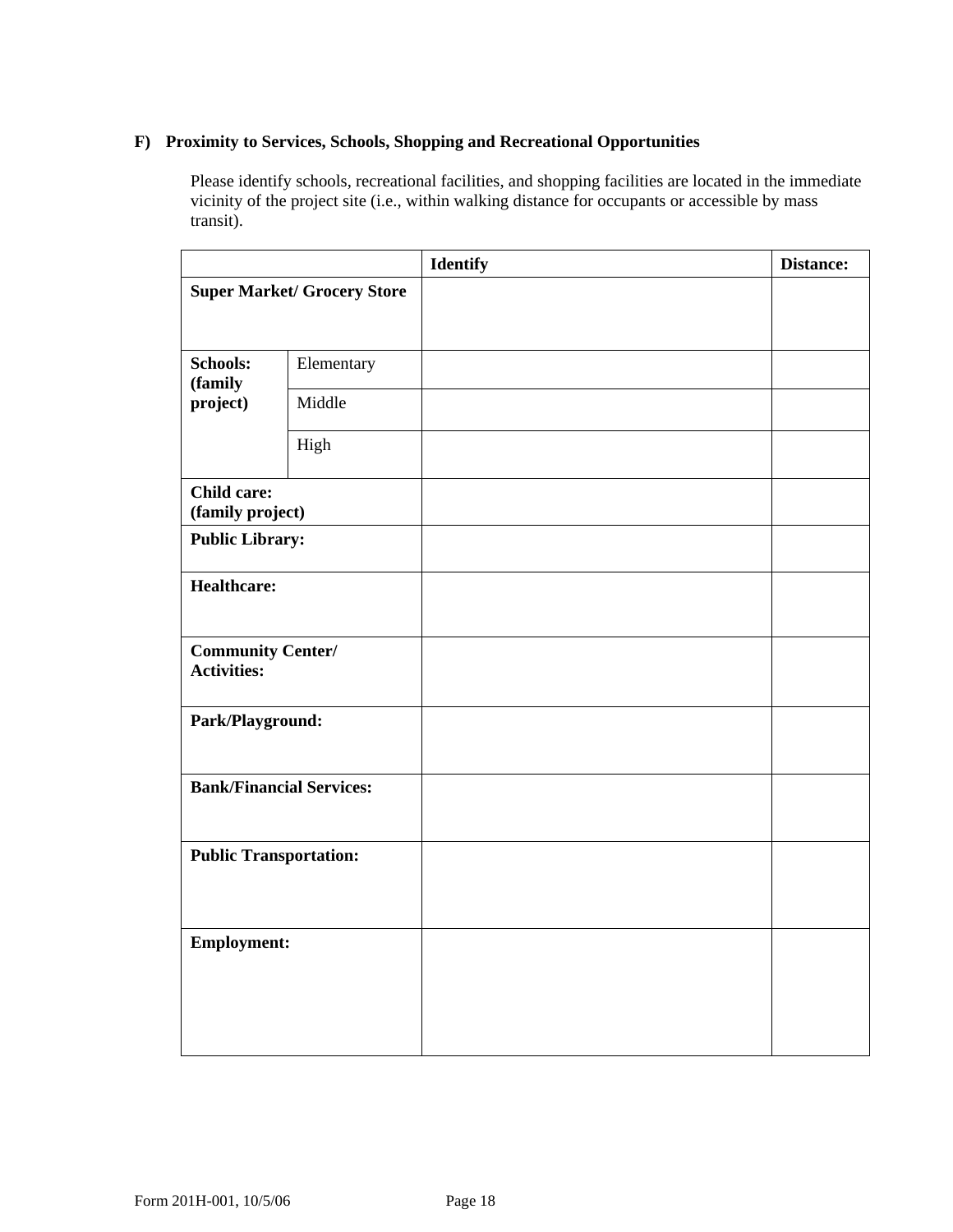#### **G) Project Schedule**

Indicate the approximate dates for the following:

| Milestones:                                                 | Date |
|-------------------------------------------------------------|------|
| Approval of 201 (G) Variances                               |      |
| Projected Building Permit Date:                             |      |
| Closing of Construction Financing:                          |      |
| <b>Construction Start Date:</b>                             |      |
| Projected Occupancy Permit Date:                            |      |
| Placed in service date <sup>1</sup> :                       |      |
| Achievement of occupancy for 100% of the units <sup>2</sup> |      |
| Achievement of 95% stabilized occupancy <sup>3</sup>        |      |
| Submit Exhibit 22.                                          |      |

### **H) Market Demand**

Please include a justification of market demand in Exhibit 23. HHFDC may, at its discretion, require a market analysis.

#### **I) Management/Sales Plan**

Provide a detailed description of how the project will be managed, if "Rental Project." If "For Sale Project" detailed description of sales force and plan. Include anticipated staffing, programs, etc.

 $\overline{a}$ 

<span id="page-30-0"></span> $1$  If project consists of multiple buildings or phases, please include the date on which each building or phase will be placed in service.<br><sup>2</sup> Deta et upich the

<span id="page-30-1"></span> $\frac{2}{3}$  Date at which the project shall have leased 100% of the units in the project at least once.

<span id="page-30-2"></span>Back at which the project shall have 95% of the project occupied for 90 consecutive days.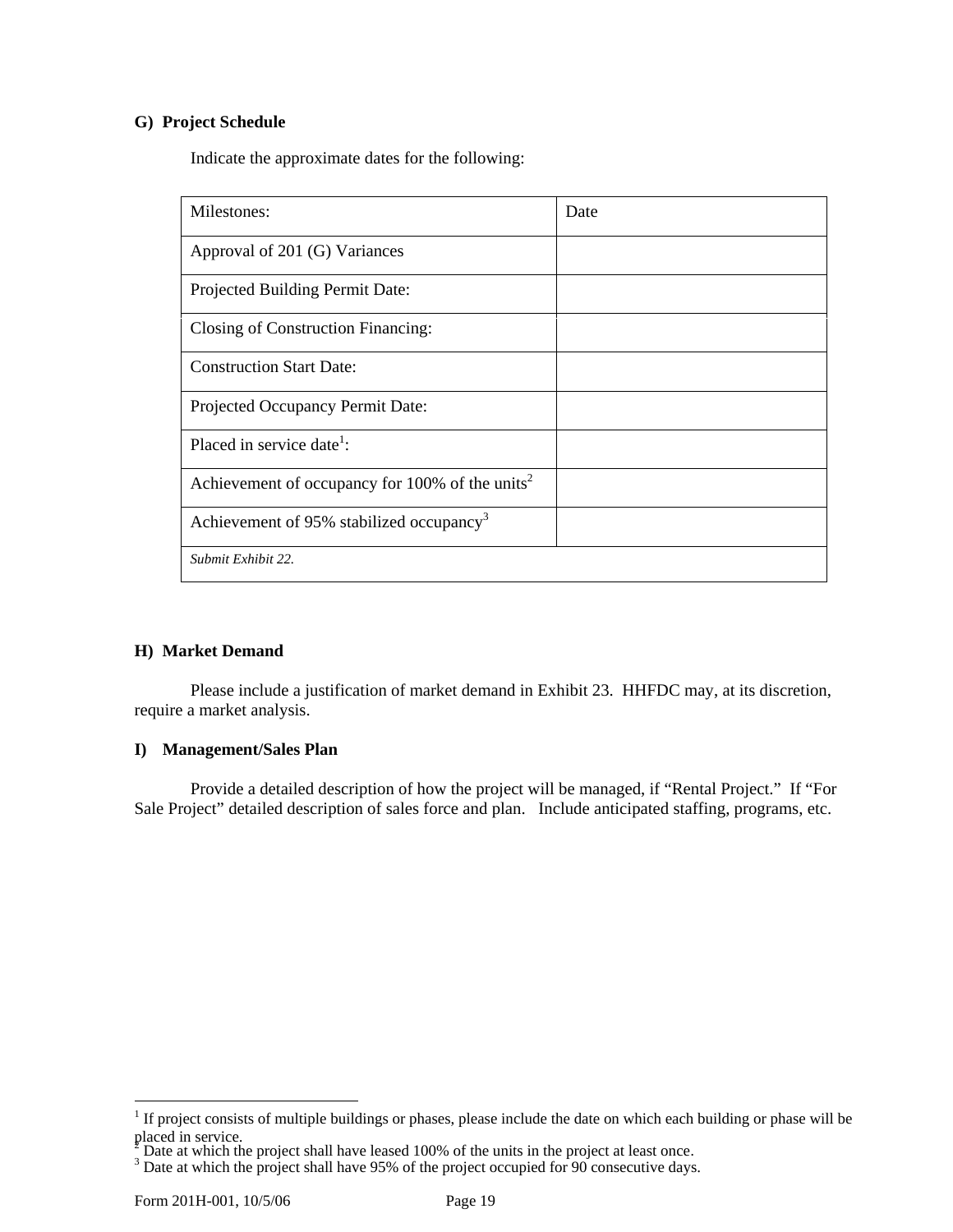#### **4. TARGET POPULATION**

#### **A) Occupancy Type**

Indicate the number of units allotted for each of the following:

Family <u>Conserversion</u> Elderly <u>Conserversion</u> Handicapped Homeless Mentally Ill

#### **B) Accessible units**

| Number of Accessible units |  |
|----------------------------|--|
| Number of Adaptable units  |  |

#### **C) Availability**

Will all of the residential units be available to the general public?  $\Box$  Yes  $\Box$  No

If you answered no, please qualify which populations the units will be made available to.

### **5. SOURCES AND USES**

#### **A) Sponsor Equity**

 Indicate the TOTAL AMOUNT of funds that your organization is contributing to the project. Only list project resources that will remain permanently in the project.

| Cash.                                      |
|--------------------------------------------|
| Land, (Please provide an explanation)      |
| "In kind," (Please provide an explanation) |
| <b>Total Sponsor Equity</b>                |

**Land Value** 

#### **In Kind**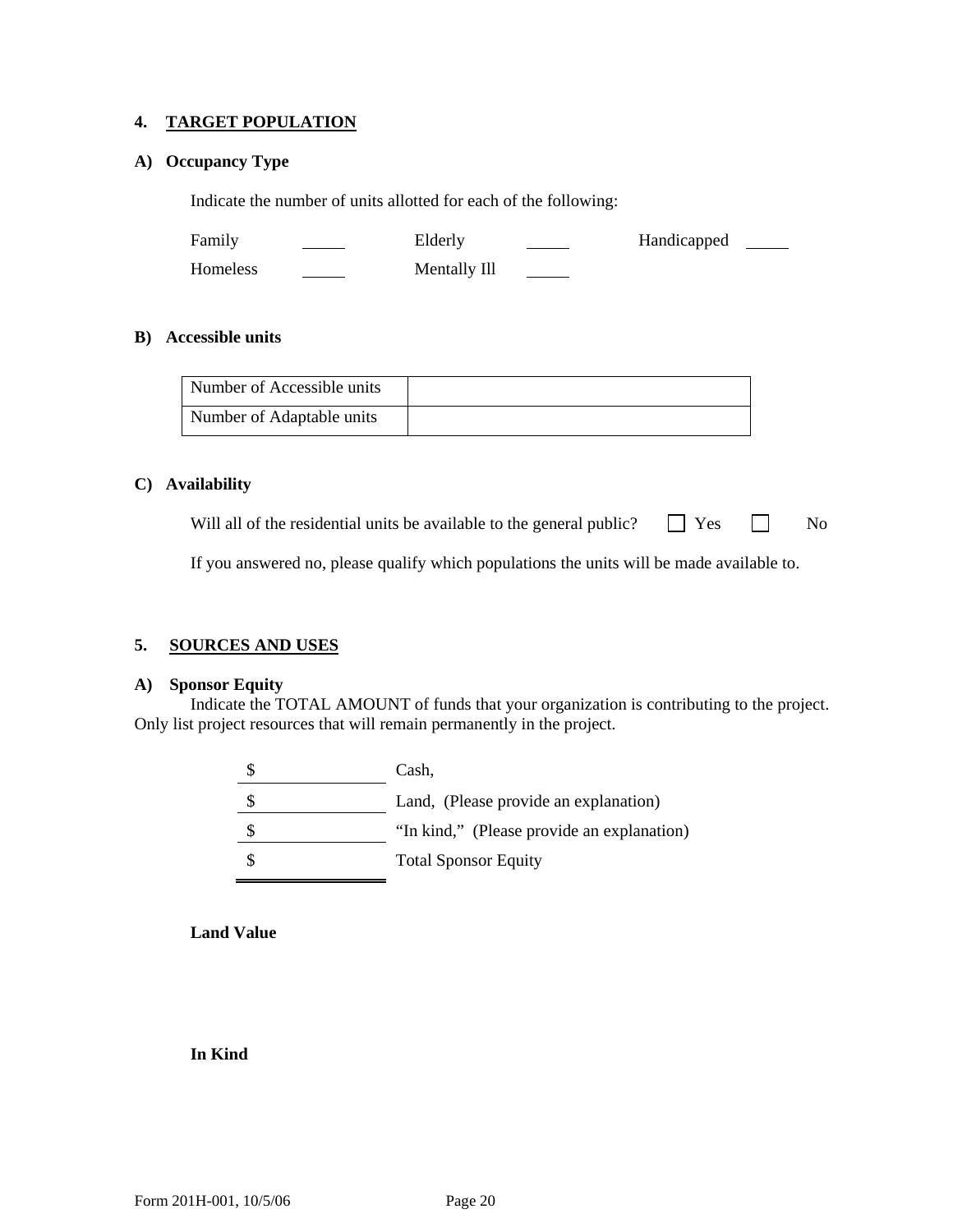### **B) Financing Plan**

# <span id="page-32-1"></span>**Construction Financing**: List sources of construction financing.

| Source                | Amount | Form<br>(Loan or<br>Equity) | Secured <sup>4</sup><br>Unsecured | Recourse <sup>5</sup><br>Non-recourse<br><b>Related Party</b> | Committed<br>(Yes or No) | Int. Rate/<br>Term |
|-----------------------|--------|-----------------------------|-----------------------------------|---------------------------------------------------------------|--------------------------|--------------------|
| <b>Sponsor Equity</b> |        | Equity                      |                                   |                                                               | Yes                      |                    |
|                       |        |                             |                                   |                                                               |                          |                    |
|                       |        |                             |                                   |                                                               |                          |                    |
|                       |        |                             |                                   |                                                               |                          |                    |
|                       |        |                             |                                   |                                                               |                          |                    |
|                       |        |                             |                                   |                                                               |                          |                    |
|                       |        |                             |                                   |                                                               |                          |                    |
| Total                 |        |                             |                                   |                                                               |                          |                    |

<span id="page-32-0"></span><sup>&</sup>lt;sup>4</sup> If the financing is secured by a mortgage, please indicate the position of the mortgage relative to all financing.

 $<sup>5</sup>$  If the financing is recourse, identify who the guarantor is and the terms of the guaranty.</sup>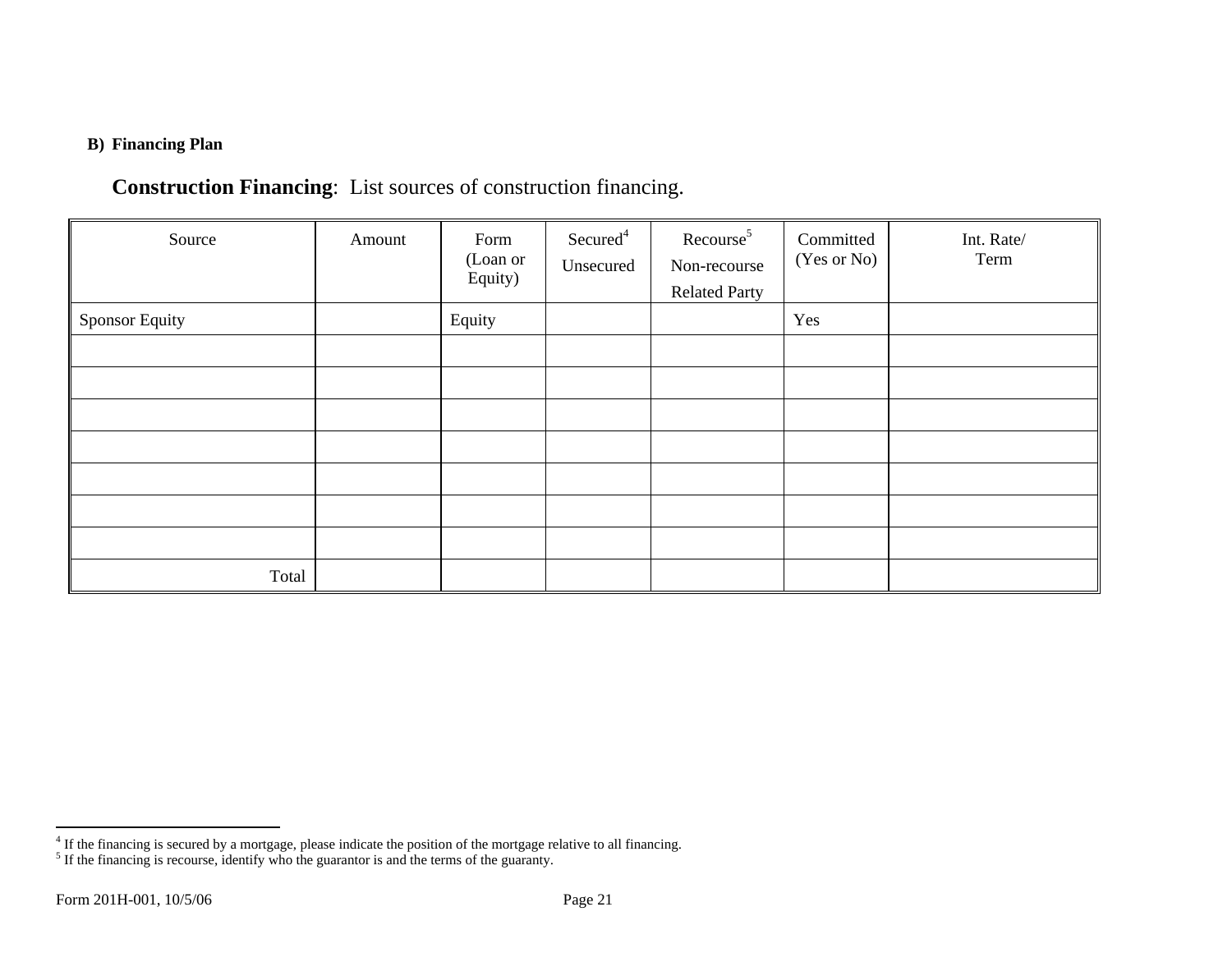| <b>Permanent Financing:</b> List sources of permanent financing. |  |  |
|------------------------------------------------------------------|--|--|
|------------------------------------------------------------------|--|--|

| Source                | Amount | Form<br>(Loan or<br>Equity) | Secured <sup>6</sup><br>Unsecured | Recourse <sup>7</sup><br>Non-recourse<br><b>Related Party</b> | Committed<br>(Yes or No) | Int. Rate/<br>Term |
|-----------------------|--------|-----------------------------|-----------------------------------|---------------------------------------------------------------|--------------------------|--------------------|
| <b>Sponsor Equity</b> |        | Equity                      |                                   |                                                               | Yes                      |                    |
|                       |        |                             |                                   |                                                               |                          |                    |
|                       |        |                             |                                   |                                                               |                          |                    |
|                       |        |                             |                                   |                                                               |                          |                    |
|                       |        |                             |                                   |                                                               |                          |                    |
|                       |        |                             |                                   |                                                               |                          |                    |
|                       |        |                             |                                   |                                                               |                          |                    |
|                       |        |                             |                                   |                                                               |                          |                    |
| Total                 |        |                             |                                   |                                                               |                          |                    |

<span id="page-33-1"></span>*Note:Total Permanent Sources must equal Total Development Cost* 

<span id="page-33-0"></span>*Submit Exhibit 24.*

 $<sup>6</sup>$  If the financing is secured by a mortgage, please indicate the position of the mortgage relative to all financing.</sup>

 $<sup>7</sup>$  If the financing is recourse, identify who the guarantor is and the terms of the guaranty.</sup>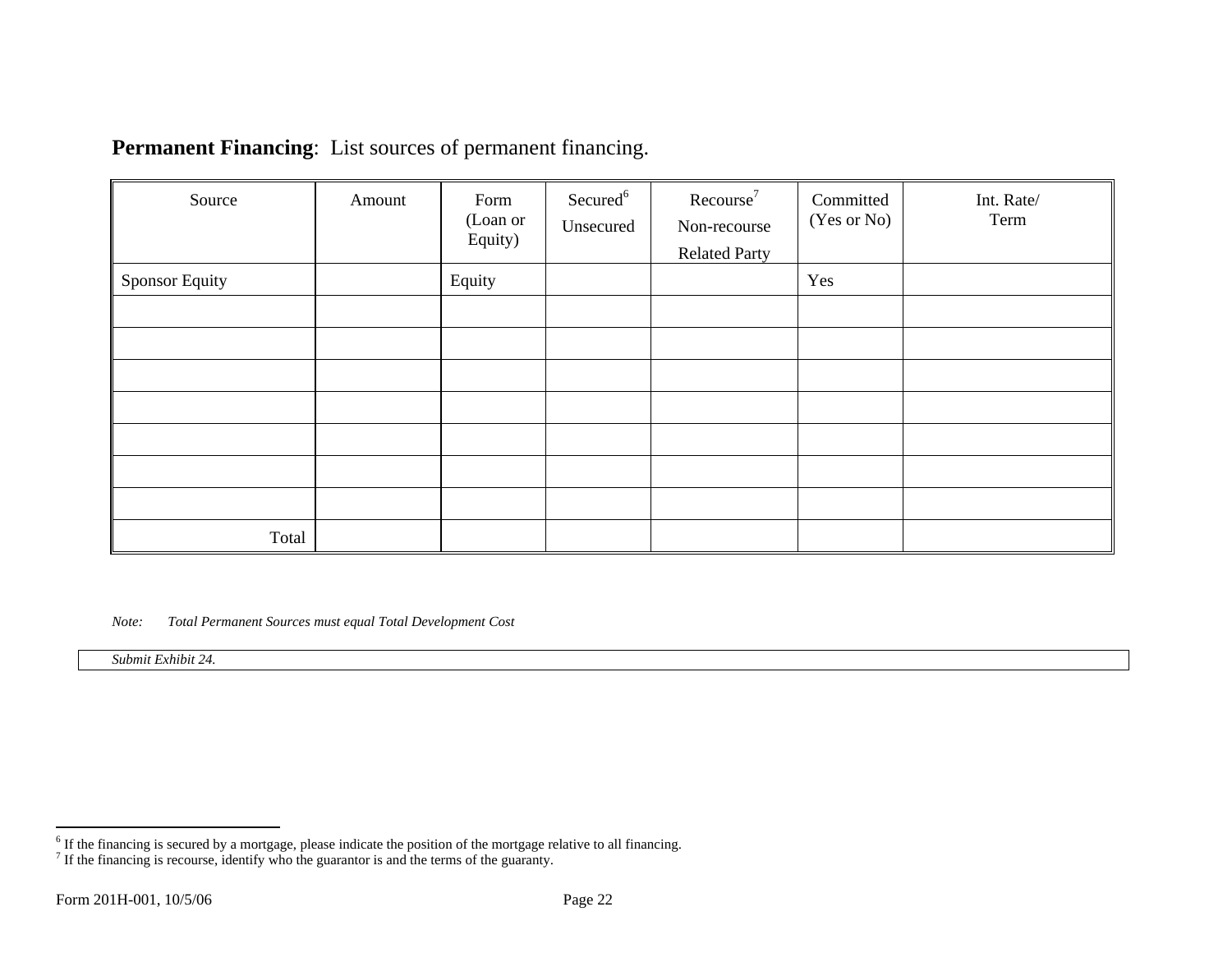#### **C) Operational Subsidies**

Will any low-income units receive Rental Subsidies?  $\Box$  Yes  $\Box$  No

If the Project will receive rental subsidies, please fill out the following chart.

| <b>Subsidy Program</b> | # of Units   Term of Commitment   Status |  |
|------------------------|------------------------------------------|--|
|                        |                                          |  |
|                        |                                          |  |
|                        |                                          |  |
|                        |                                          |  |
|                        |                                          |  |
|                        |                                          |  |

Please summarize each subsidy program that will be utilized by the project. Include the source of the project, terms of the subsidy, the population served and any other pertinent information below. Also include any restrictions imposed on the project by using the subsidy. If the subsidy has not yet been awarded, please provide status on the application including a project award date and a projected date the subsidy will be available.

*If project will be receiving operating subsidy, submit Exhibit 25.* 

#### **6. PLANS, SPECIFICATIONS AND REQUESTED EXEMPTIONS**

#### **A) Plans and Specifications**

Provide sets of half-size plans and specifications, as described in Exhibit 26.

#### **B) Required Exemptions**

Provide a comprehensive and detailed list of all exemptions required and citations in Exhibit 19.

#### **7. QUESTIONS**

#### **Please address one question per page.**

- 1. How does the project fit into state, regional, and local housing plans? Where does the project fit in relation to community development, land use, and zoning plans?
- 2. Describe the design features (i.e., larger bedrooms, wider hallways, etc.) you are including in your project. How will these features address the health and safety concerns of the owners/tenants? How will these features enhance the project's ability to meet the target population's needs?
- 3. Describe any associated community facilities or social or special services that will be provided, if applicable.
- 4. What are the main contingencies to the project?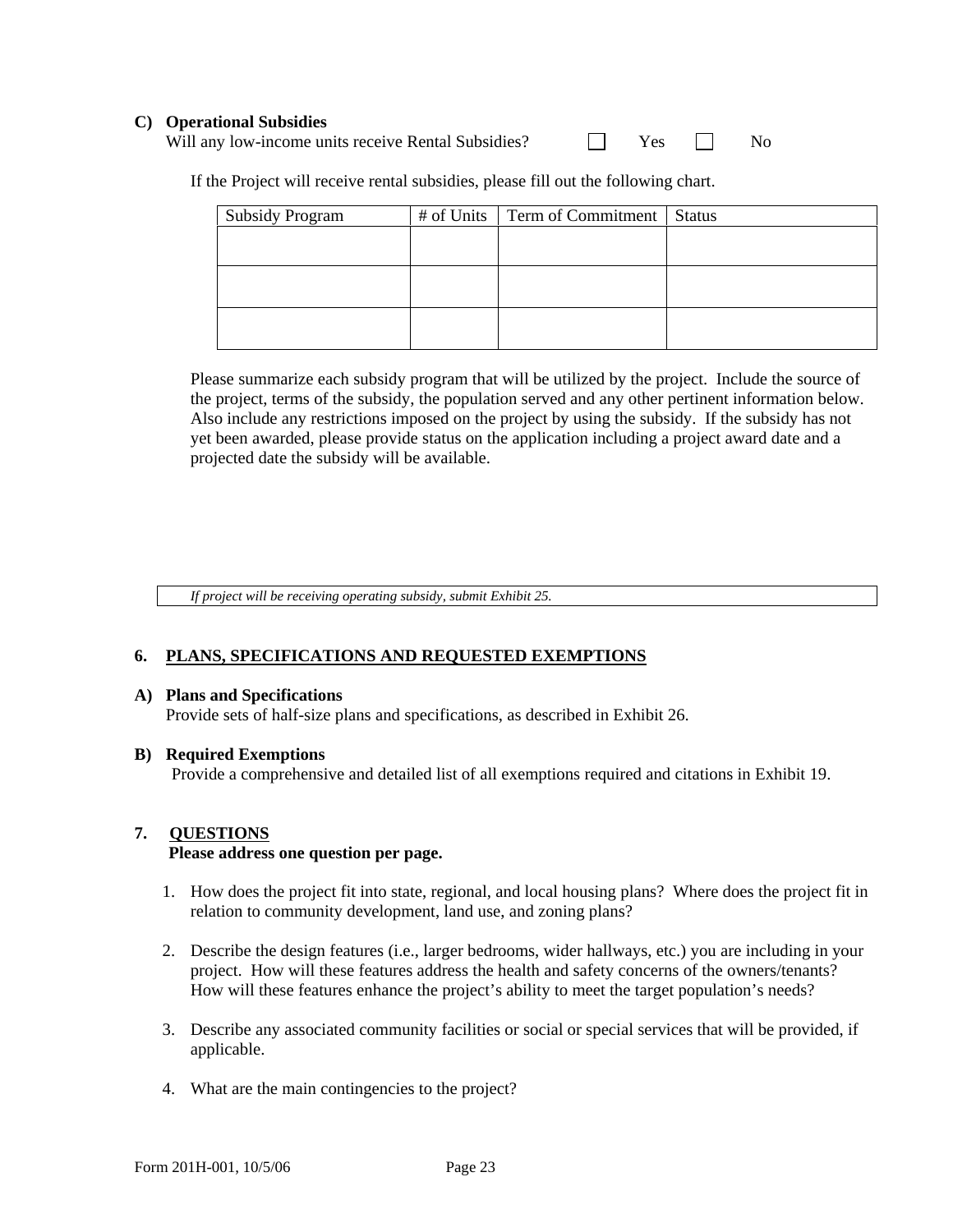#### **Certifications and Assurances**

Whereas,  $(the "Applicant")$  is applying to the State of Hawaii – Hawaii Housing Finance and Development Corporation (the "Corporation") for assistance in the 201H process.

Whereas, the Applicant understands that it is necessary that certain conditions be satisfied as part of the Application requirements.

Therefore, the Applicant certifies as follows:

1. The Applicant is eligible for assistance under state statute and guidelines for the Program.

 2. The Applicant will minimize displacement as a result of activities assisted with the 201H expedited processing and assist persons displaced as a result of such activities.

 3. The Applicant will actively market in an ongoing manner all housing units and services expedited through the Program.

 4. The Applicant is prepared and has the authority within its charter, bylaws, or through statutory regulations to enter into a development agreement with the Corporation for acceptance and use of 201H expedited processing assistance. The Applicant makes this Application and certification with full cognizance of its governing body.

 5. The Applicant agrees that the Corporation will at all times be indemnified and held harmless against all losses, costs, damages, expenses and liabilities whatsoever in nature or kind (including, but not limited to attorney's fees, litigation and court costs, amounts paid in settlement, and amounts paid to discharge judgment, any loss from judgment from the Internal Revenue Service) directly and indirectly resulting from, arising out of, or related to acceptance, consideration and approval or disapproval of such 201H expedited processing request.

 6. The Applicant understands and agrees that the Corporation retains the right to contact local government officials, representatives of other funding programs, or other individuals to verify or obtain additional information about Applicant's proposals. The undersigned hereby agrees and allows the release of any and all information to the Corporation in regards to the representations made within this Application. Such information may include credit history and ratings verifications, confirmation of involvement in past developments, and all other information, on the Applicant entity and principals, thereof, as may be required by the Corporation. This information will be used solely by the Corporation to aid in making a determination as to the awarding of financing assistance offered by the Programs to the Applicant and will not be disclosed outside the Corporation, except as required and permitted under law.

 7. The Applicant has received, reviewed and accepts all the documents (e.g. Explanation, Instructions, etc.) that are attached to the Application and made a part hereof.

 8. The Applicant understands and agrees that the Corporation's receipt of an Application does not constitute acceptance of the Application. The Corporation reserves the right to return an Application at any time without taking further action on the Application due to, but not limited to, the following:

 a. Failure to meet Application submittal requirements (e.g., correct application fee, cashier's check, correct number of copies).

 b. Failure to meet 201H program criteria (e.g., applicant eligibility and affordability requirements, etc).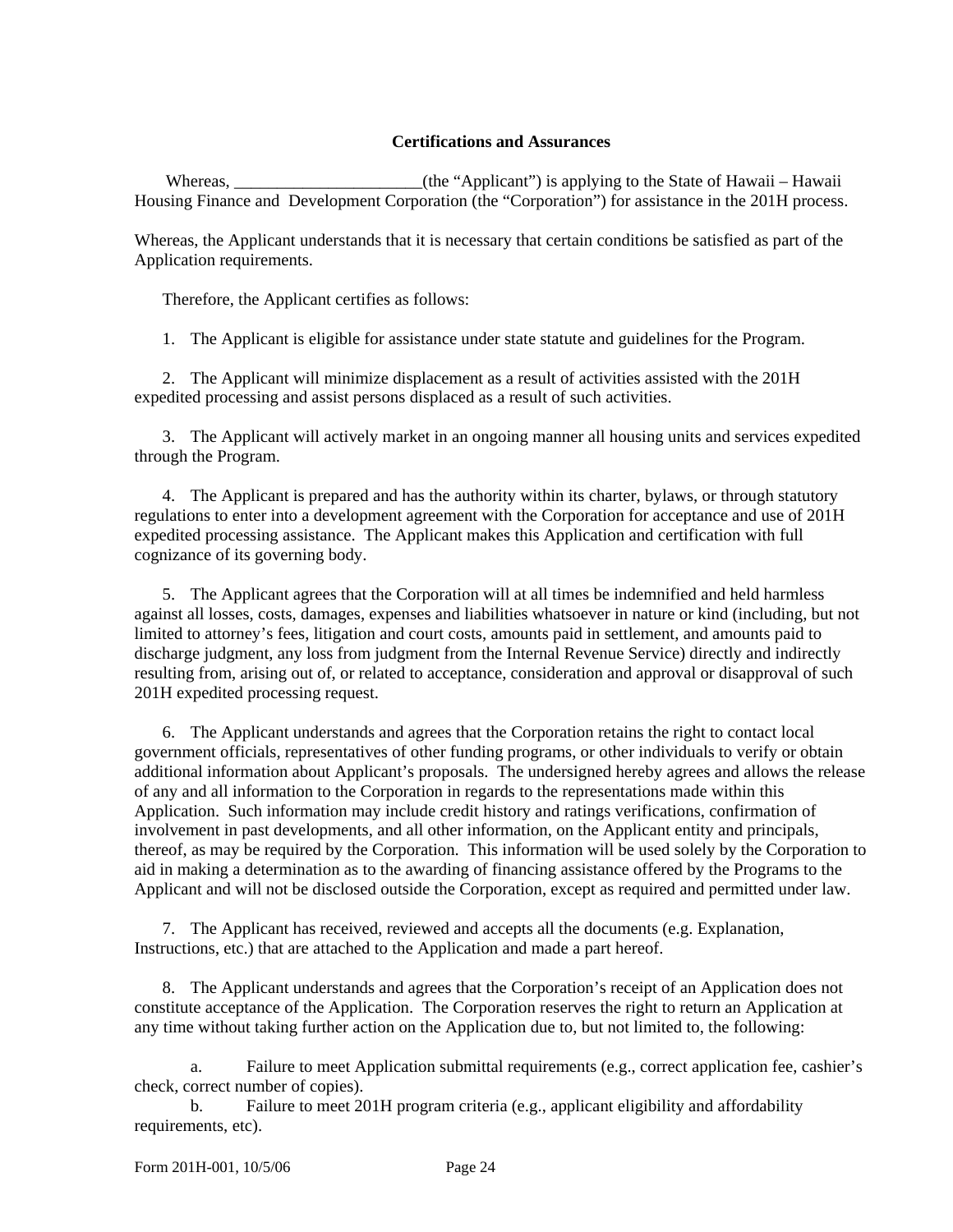c. Failure to disclose in the Application any known material defects about the development of the Project, any misrepresentation or fraud.

9. The Applicant further understands and agrees that:

 a. The Corporation reserves the right to reject any Application submitted and may exercise such right without notice and without liability to any Applicant or other parties for their expenses incurred in the preparation of an Application.

 b. Applications are prepared at the sole risk and expense of the Applicant. The completion, receipt, or acceptance of an Application does not commit the Corporation to pay any costs incurred in preparation of the Application. The Corporation shall not be responsible for any costs incurred by the Applicant due to the rejection of any Application.

 10. The Applicant understands and agrees that the Corporation in no way represents or warrants to any party which may include, but is not limited to, any developer, project owner, investor, or lender that the Project is, in fact, feasible or viable. No director, commissioner, officer, agent, staff or employee shall be personally liable concerning any matters arising out of, or in relation to, the disapproval or the making of awards from the Programs.

 11. The Applicant is responsible to review the applicable federal/state laws to ensure compliance with current regulations.

 12. That the foregoing information and the statements made in this Application are true, complete, accurate and correct to the best of the Applicant's knowledge, and hereby authorizes the Corporation to obtain further information and to verify any statement made as it deems necessary.

 13. The Applicant understands that the completed and accepted Application is subject to Chapter 92F, Hawaii Revised Statutes, the Uniform Information Practices Act of the State of Hawaii.

In Witness Whereof, the Applicant has caused the document to be executed in its name on the \_\_\_\_\_\_\_\_ day of  $\qquad \qquad .20$ 

Applicant

| . н |  |  |  |
|-----|--|--|--|

\_\_\_\_\_\_\_\_\_\_\_\_\_\_\_\_\_\_\_\_\_\_\_\_\_\_\_\_\_\_\_\_\_\_\_

| B        | ________________ |  |  |
|----------|------------------|--|--|
| т<br>-11 |                  |  |  |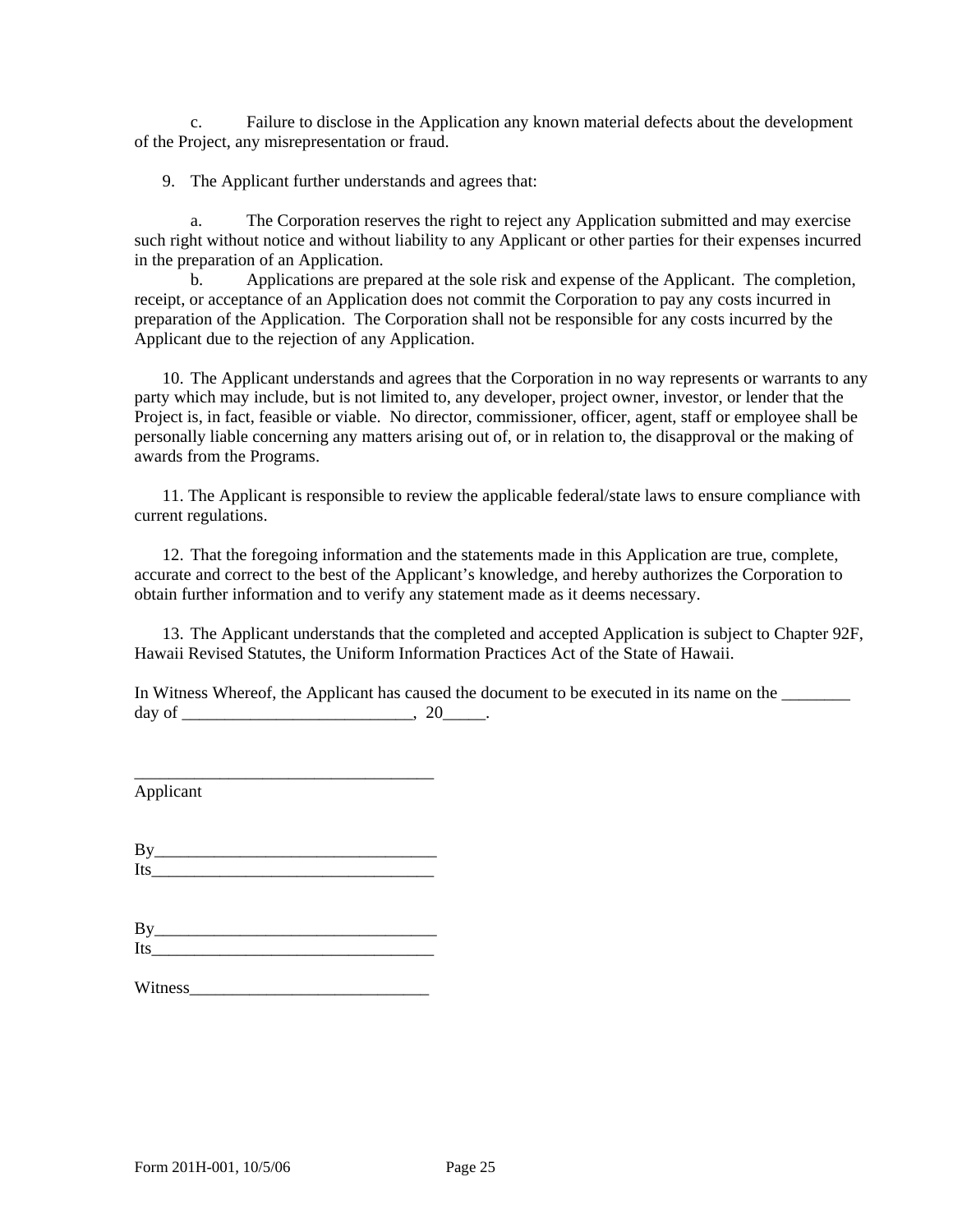### **INDEX OF APPLICATION EXHIBITS**

### **DUE AT TIME OF APPLICATION**

| Exhibit A. | (Excel Worksheets)<br>Project Cost Breakdown Worksheet                                                                                                                                                                                                                                                                                                                                                          |
|------------|-----------------------------------------------------------------------------------------------------------------------------------------------------------------------------------------------------------------------------------------------------------------------------------------------------------------------------------------------------------------------------------------------------------------|
| Exhibit B. | <b>Estimated Project Revenues</b>                                                                                                                                                                                                                                                                                                                                                                               |
|            | Complete this Exhibit if the proposed Project is a FOR SALE PROJECT.                                                                                                                                                                                                                                                                                                                                            |
| Exhibit C. | Operating Income, if applicable                                                                                                                                                                                                                                                                                                                                                                                 |
| Exhibit D. | Operating Expenses, if applicable                                                                                                                                                                                                                                                                                                                                                                               |
| Exhibit E  | Operating Proforma, if applicable                                                                                                                                                                                                                                                                                                                                                                               |
| Exhibit 1  | Copy of a current IRS Tax Exemption Letter, if non-profit                                                                                                                                                                                                                                                                                                                                                       |
| Exhibit 2  | Most recent Treasury Form 990 with all supporting documentation, as filed with the IRS,<br>if non-profit.                                                                                                                                                                                                                                                                                                       |
| Exhibit 3  | Certified copies of the organizational documents of the applicant, including its articles of<br>incorporation and bylaws, declaration of trust, partnership or limited partnership<br>agreement, including any amendments thereto. Include a signature resolution if not<br>encompassed within corporation bylaws.                                                                                              |
| Exhibit 4  | Copy of applicant's most recent financial statements and reports prepared in accordance<br>with generally accepted accounting principles. In the event the applicant is an entity not<br>yet formed, submit federal and state tax returns and financial statements for the previous<br>year for the developer of the applicant entity. HHFDC may require additional financial<br>information at its discretion. |
| Exhibit 5  | Copy of an organizational chart for the sponsor and the owner of the project. If the<br>ownership structure will be different at anytime during the development process, provide a<br>separate organizational chart representing the ownership structure at such time.                                                                                                                                          |
| Exhibit 6  | Housing Development Experience form provided as part of this application, if applicable.<br>Please fill in all information requested on the sheet using the most current information.<br>(Sample of Exhibit 8 is attached.)                                                                                                                                                                                     |
| Exhibit 7  | Resume for each member of the project team.<br>Resume for key staff involved in the development ownership of this project from the<br>sponsor and developer.                                                                                                                                                                                                                                                    |
|            | In addition, please provide a list of construction projects and contracts completed by the<br>Developer, General Contractor, Consultant, Project Sponsor, and Architect for at least the<br>last five years. The list includes at minimum, the name of the project, address of the<br>project, beginning and ending date of the contract or project, the year project was placed                                |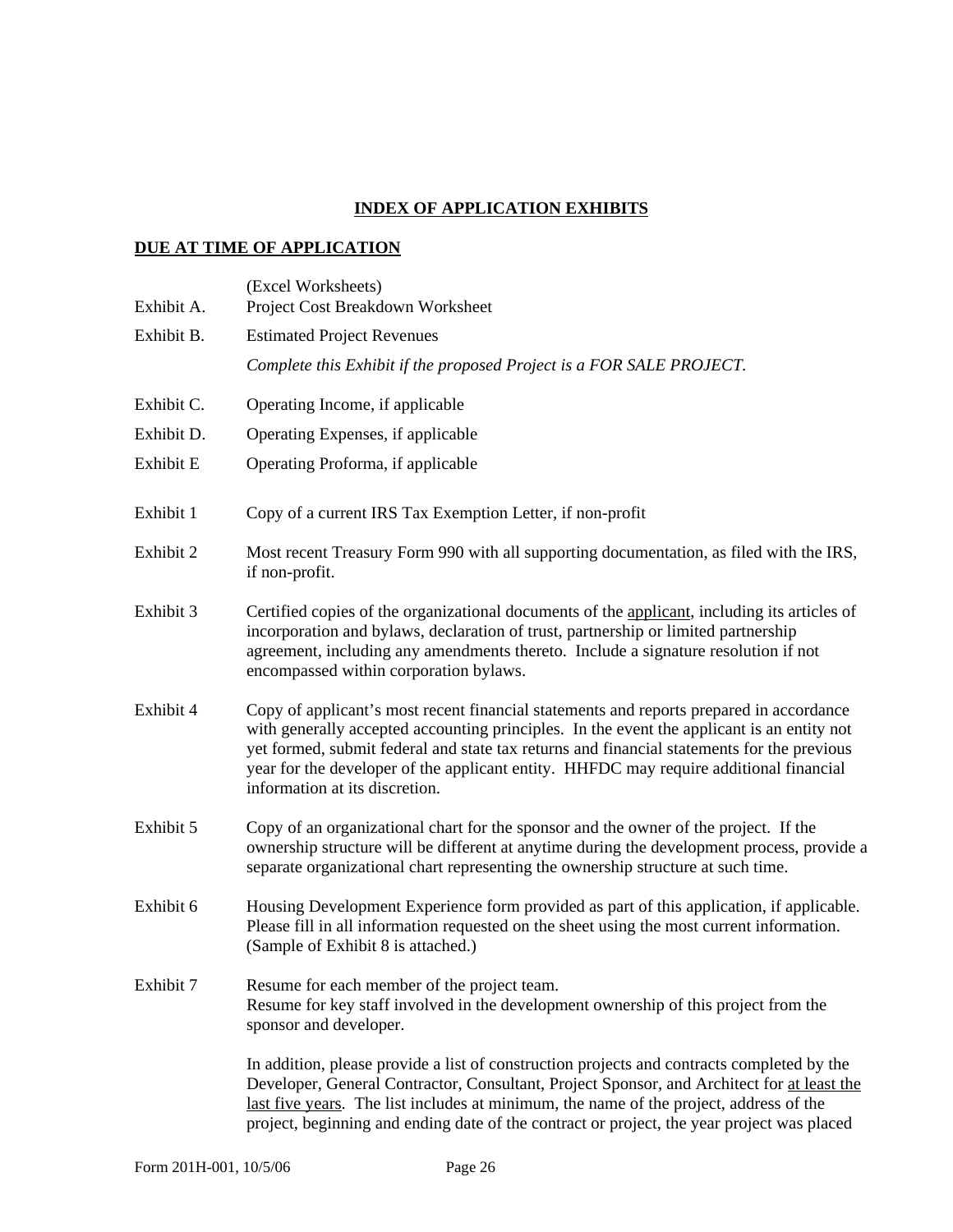in service, name of owner of project, owner contact information and list of any federal, state or local subsidy used in the project and a brief description of the project. Letters of reference are welcome in addition to the resumes.

- Exhibit 8 List of affordable housing projects managed by the agent for the past five years. Include name of property, address of property, number of units, name of state, federal and local subsidy program in which the project is participating in and the term of involvement and contact information for property owner.
- Exhibit 9 Location map of the project site. The map should identify the site, parks, schools, public transit routes and stops, shopping and business districts, and competitive developments.
- Exhibit 10 Photographs or renderings of the project and site.
- Exhibit 11 Survey, if available
- Exhibit 12 Evidence of site control for the project, e.g., deed, lease, agreement of sale, option agreement.
- Exhibit 13 Copy of any existing note, mortgage, or loan agreement encumbering the project site, if available.
- Exhibit 14 Preliminary title report.
- Exhibit 15 Documentation regarding the applicable Special Site Classification.
- Exhibit 16 Explanation as to why the developer is requesting 201H processing through HFDC, rather than through the county. If your site is being rezoned, please attach a letter from the appropriate County Planning Office which describes the status of the rezoning process.
- Exhibit 17 List of variances and/or special use permits required.
- Exhibit 18 Record of consultation with the surrounding community within the past 6 months.
- Exhibit 19 Copy of the most recent Draft Environmental Assessment, Finding of No Significant Impact or Environmental Impact Statement. If not required, provide explanation.
- Exhibit 20 Water: Attach a copy of Board of Water Supply or Department of Water Supply letter confirming adequacy of existing water system and availability of water.
	- Sewer: Attach a copy of the sewer application indicating adequacy of existing sewer system capacity.
	- Electricity: Attach a copy of letter from local electricity provider confirming the availability of electricity to the site.
- Exhibit 21 Complete the attached Environmental Questionnaire and attach a copy of Phase 1 Environmental Site Assessment, if available. Attach a copy of Phase 2 Environmental Site Assessment and any mitigation plan, if necessary.
- Exhibit 22 Proposed construction timetable.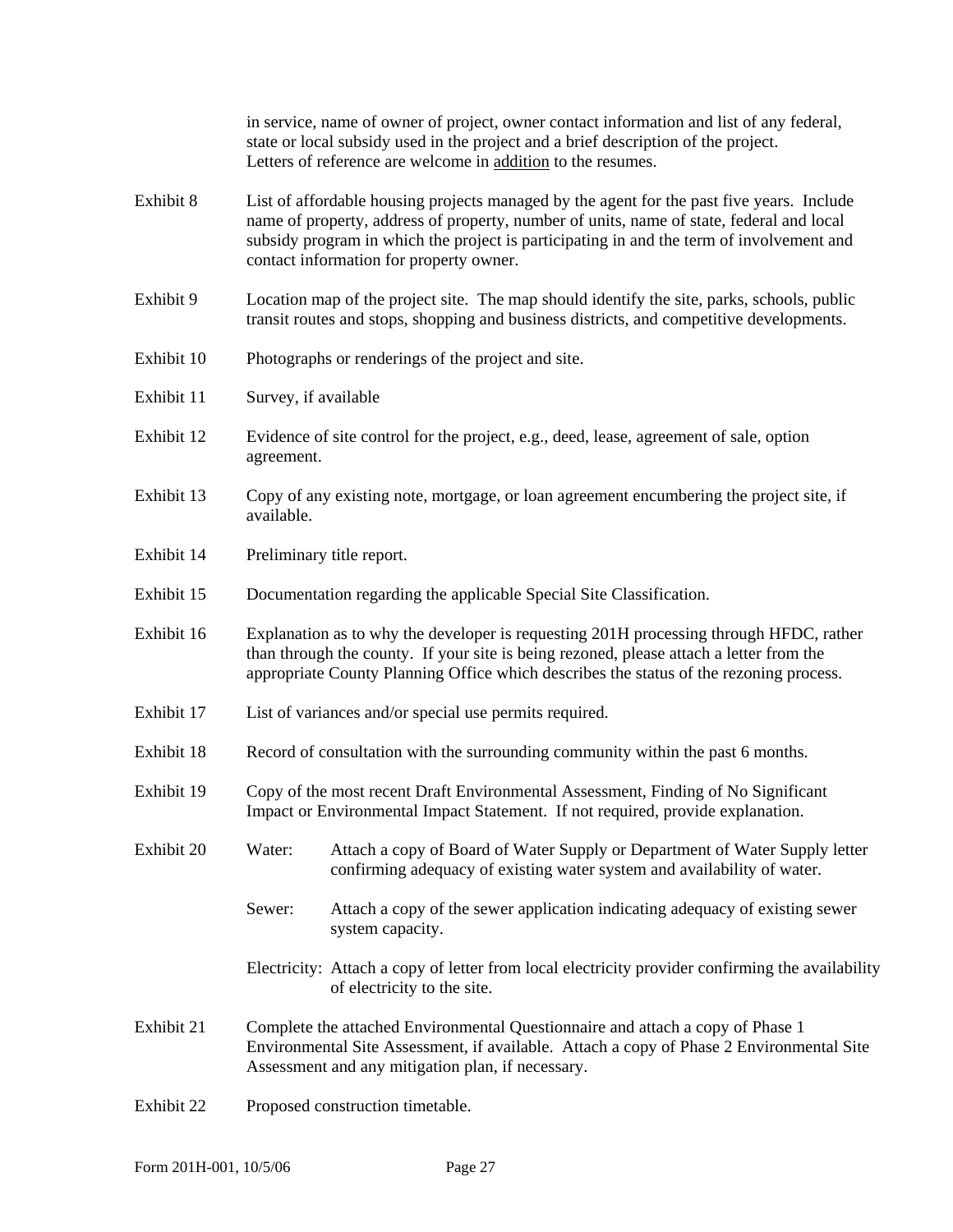- Exhibit 23 Justification of market demand for the project. HHFDC may, at its discretion, request a market analysis prepared by an independent firm, not affiliated with the developer, as to present and projected demand for the proposed development in the market area.
- Exhibit 24 Terms and conditions of the proposed financing, including commitment letters, from all financing sources and/or tax credit syndicators.
- Exhibit 25 Provide commitment letters or executed contracts for operating subsidy.
- Exhibit 26 Include one half size set of plans for each original or copy of the application under Exhibit 26 of each application.

Plans and specifications to include a) site plan at a minimum scale of  $1" = 40'$  which delineates the building types, common elements and parking (including handicapped designations). Project Data must be included on the site plan sheet: zoning and building code information, both allowable and proposed, under which the project was designed (e.g., parking, height limits, floor area ratio, lot coverage, setbacks, type of construction, etc.; b) floor plans of each building type at a minimum scale of  $1/8$ " =  $1'0$ ". Handicapped clear spaces shall be shown dashed on the plans and reference shall be made to the code from which it was derived (e.g., UBC, FFHAA, UFAS, etc.); c) exterior elevations of each building type at a minimum scale of  $1/8$ " = 1'0". Indicate finish materials; and d) unit plans.

### **PRIOR TO DEVELOPMENT AGREEMENT**

The following documents are required prior to execution of the development agreement. These items are not due with this application.

- 1. State of Hawaii and Federal Tax Clearance Certificate
- 2. State of Hawaii Certificate of Good Standing
- 3. Certification of Compliance with Labor and Industrial Relations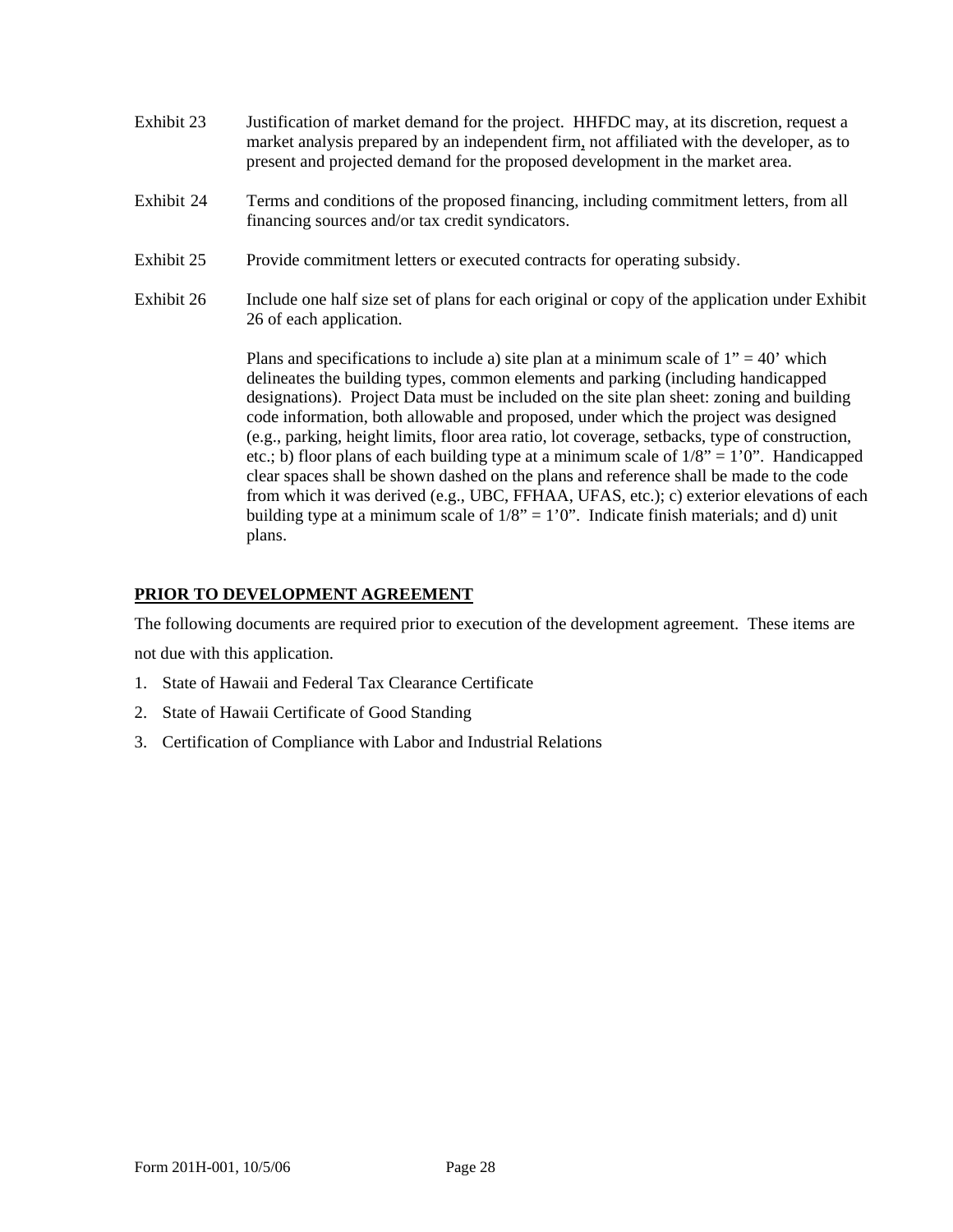#### HAWAII HOUSING FINANCE AND DEVELOPMENT CORPORATION ENVIRONMENTAL QUESTIONNAIRE (TO BE COMPLETED BY APPLICANT)

The purpose of this questionnaire is to identify environmental issues to the Hawaii Housing Finance and Development Corporation (HHFDC), related to the real estate or related to the operations onsite, either past or present. This information will be considered as part of the application. Please answer all questions. If the site has operations or improvements which are not residential, retail or office uses, additional reports or attachment forms may be required. This questionnaire is a transmittal and informational document and is to be signed by the applicant.

| Applicant: |                                                                                                          |
|------------|----------------------------------------------------------------------------------------------------------|
| Project:   |                                                                                                          |
|            | Project Address:                                                                                         |
|            |                                                                                                          |
|            |                                                                                                          |
|            | <b>LAND USE/OWNERSHIP</b>                                                                                |
| 1.         | Current property owner, if different from the applicant:                                                 |
| 2.         | Current and past site use(s): (Please check appropriate box)                                             |
|            | Multi-family residential<br>Office<br>Retail                                                             |
|            | Warehouse<br>Restaurant<br>Vacant                                                                        |
|            | Manufacturing                                                                                            |
|            | Other<br>the contract of the contract of the contract of the contract of the contract of the contract of |
|            | If manufacturing or other, describe specific business activity:                                          |
| 3.         |                                                                                                          |
|            | Are any land use changes intended? $Yes$<br>No                                                           |
|            | If yes, to what use?                                                                                     |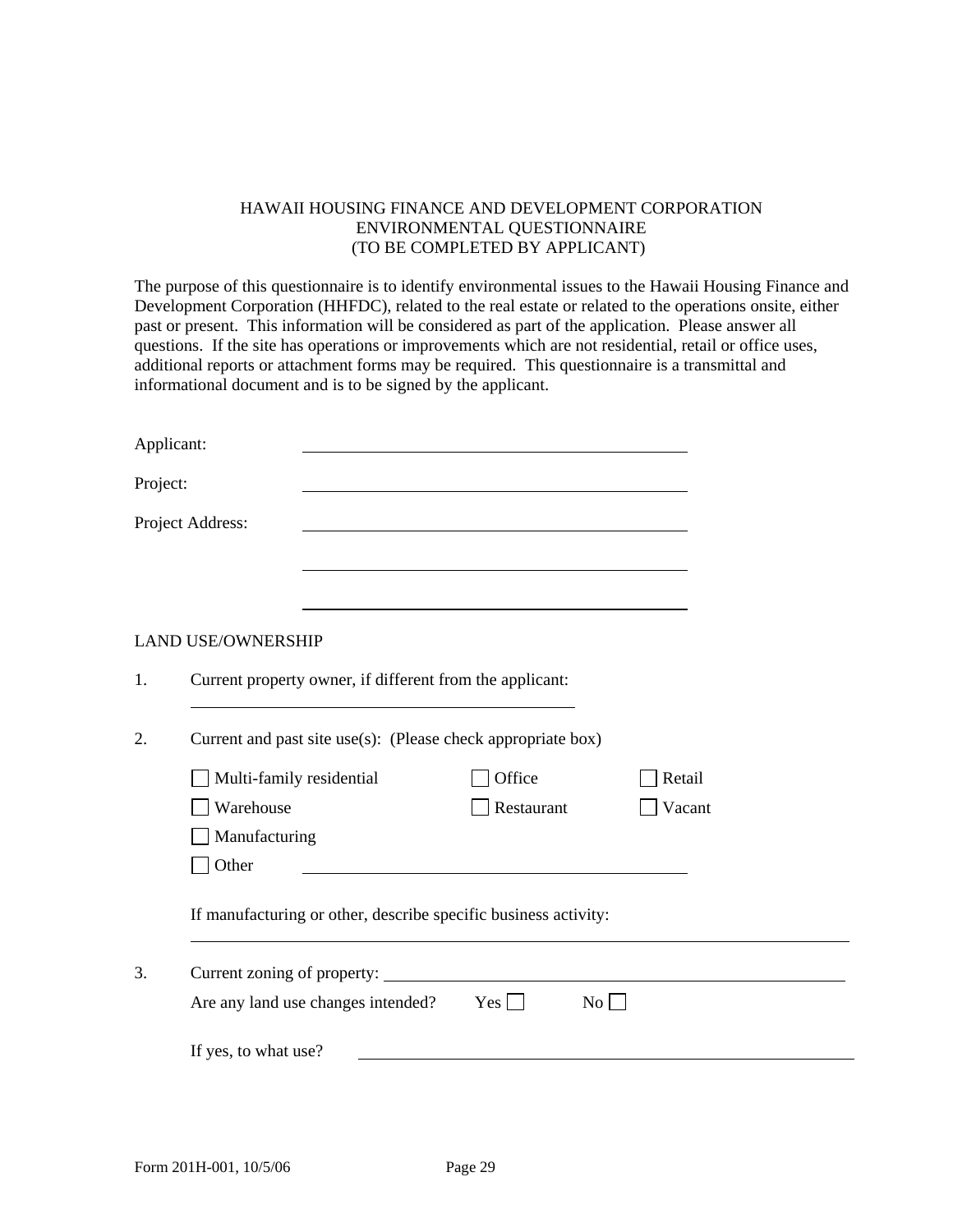| 4. | Is site contiguous to any lakes, rivers or a coastal zone, or located on either a former or current |            |                  |  |
|----|-----------------------------------------------------------------------------------------------------|------------|------------------|--|
|    | wetland area or endangered species habitat?                                                         | $Yes \Box$ | $\overline{N_0}$ |  |

| If yes, describe: |
|-------------------|
|                   |

- 5. If the site is residential, provide a copy of any standard tenant environmental notification/disclosure. Check box if attached  $\Box$
- 6. If the site is not residential and is not entirely owner-occupied, or has tenants, please attach a current tenant list, including a description of the services or operations performed by each. Check box, if attached  $\Box$

#### UNDERGROUND STORAGE TANKS

1. Has there ever been or is there currently a gas station or underground storage tanks (USTs) of any sort located on the site?  $V_{\alpha s} \Box$  No  $\Box$ 

| I CO I | 1 I V J |  |
|--------|---------|--|
|        |         |  |

If Yes, when and for how long?

- 2. If yes, describe ownership and identify the operator of the gas station or USTs:
- 3. If yes, attach any environmental investigation reports that reflect conditions of the current of former USTs. Check box if attached  $\Box$

#### DRY CLEANERS

l

|            |                | Has any dry cleaner operation been or is one currently located onsite? |
|------------|----------------|------------------------------------------------------------------------|
| $Yes \Box$ | N <sub>0</sub> |                                                                        |

If yes, when and for how long?  $\qquad \qquad \qquad$ 

2. If yes, what type of dry cleaning unit is current in use? Transfer Dry to Dry  $\Box$ 

Other (please specify):

How old is current equipment? \_\_\_\_\_Years.

Primary cleaning solvent and quantity used? gallons/mo.

How is the solvent disposed? (Describe the waste handling and disposal procedures):

l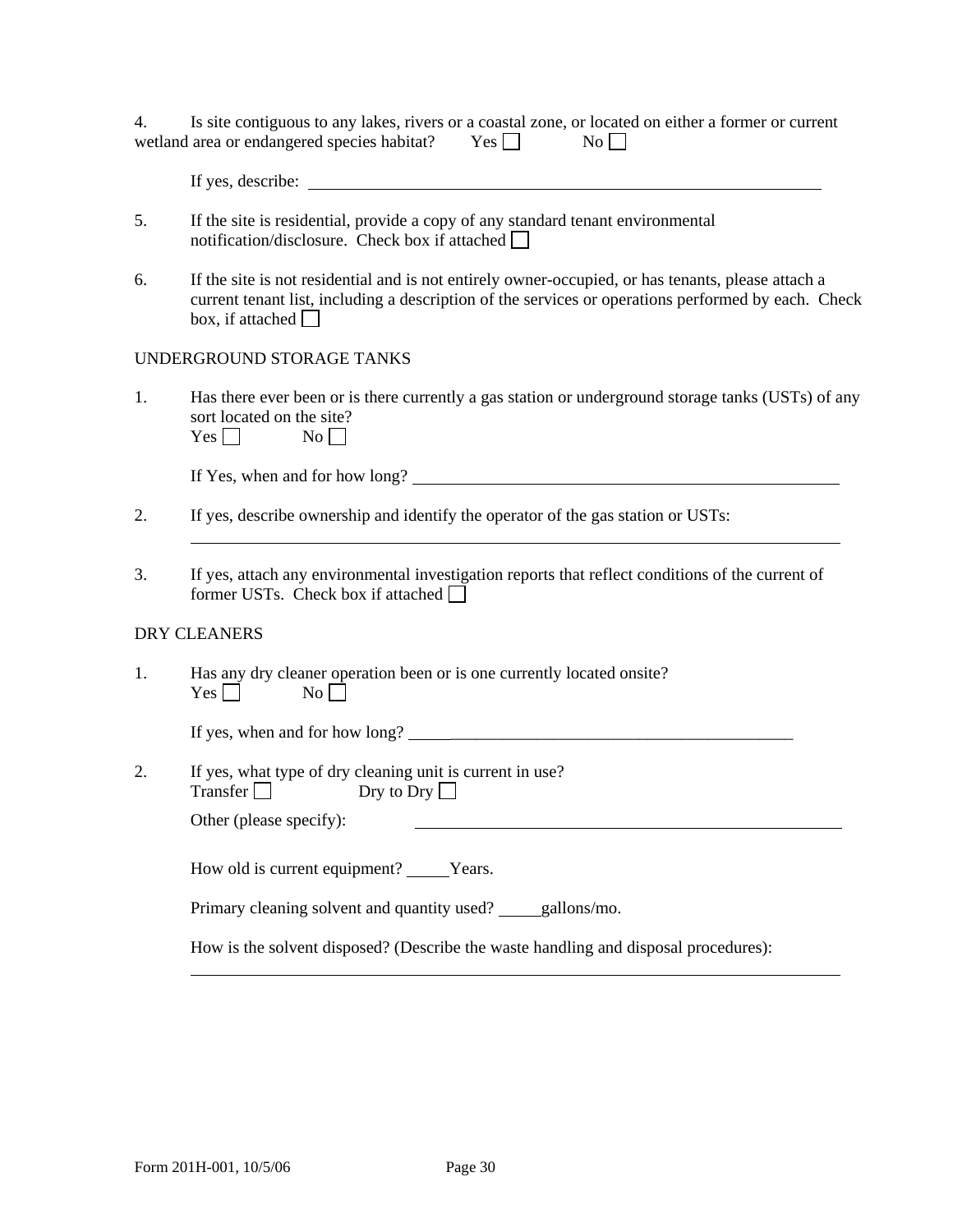#### BUILDING IMPROVEMENTS

| 1. |                                                                                         | No<br>Were any improvements constructed prior to 1981? Yes $\Box$                                                                |
|----|-----------------------------------------------------------------------------------------|----------------------------------------------------------------------------------------------------------------------------------|
|    |                                                                                         | If yes, describe type of building, square footage, and construction date(s):                                                     |
| 2. | work performed since 1981?<br>$Yes \Box$<br>$No \Box$                                   | For any of the buildings constructed prior to 1981, has there been any major internal renovation<br>Do Not Know                  |
|    | If yes, describe:                                                                       |                                                                                                                                  |
| 3. | No<br>$Yes \mid \mid$                                                                   | Are any improvements on the property known to contain asbestos?<br>Do Not Know $\Box$                                            |
|    |                                                                                         | If yes, attach any available survey or the test result documentation; check box, if attached $\Box$                              |
| 4. | may contain PCBs, present on the site?<br>$Yes \Box$<br>No                              | Are any electrical transformers, capacitors, or other equipment, not owned by a utility, but which                               |
|    |                                                                                         | If yes, attach any survey or test result; check box, if attached $\Box$                                                          |
| 5. | No<br>$Yes \Box$                                                                        | Do any improvements onsite include hydraulic hoists or elevator?                                                                 |
|    | If yes, describe:                                                                       |                                                                                                                                  |
| 6. | What is the source of water supply for the site?<br>Public $\lceil$<br>Other (describe) | On-site drinking well $\Box$<br>On-site irrigation well                                                                          |
| 7. | Storm sewer $\Box$                                                                      | What are the destinations of wastewater and surface drainage discharge?<br>Dry well<br>Sanitary sewer $\square$<br>Septic $\Box$ |
|    | Leach Field $\Box$                                                                      | Above-ground tank $\Box$ Underground tank $\Box$<br>Vats $\Box$                                                                  |
|    | Ditches or Bodies of Water $\Box$                                                       | Sumps $\Box$<br>Clarifiers $\Box$                                                                                                |
|    | Trenches                                                                                | Ponds $\Box$<br>Wetlands $\Box$                                                                                                  |
|    | Treatment Systems (describe)                                                            |                                                                                                                                  |
|    | Other (describe)                                                                        | <u> 1989 - Johann Harry Barn, mars and de Branch and de Branch and de Branch and de Branch and de Branch and de B</u>            |

8. Attach copies of any wastewater treatment and/or wastewater or storm water (non-point source) discharge permits pertaining to the property. Check box, if attached  $\square$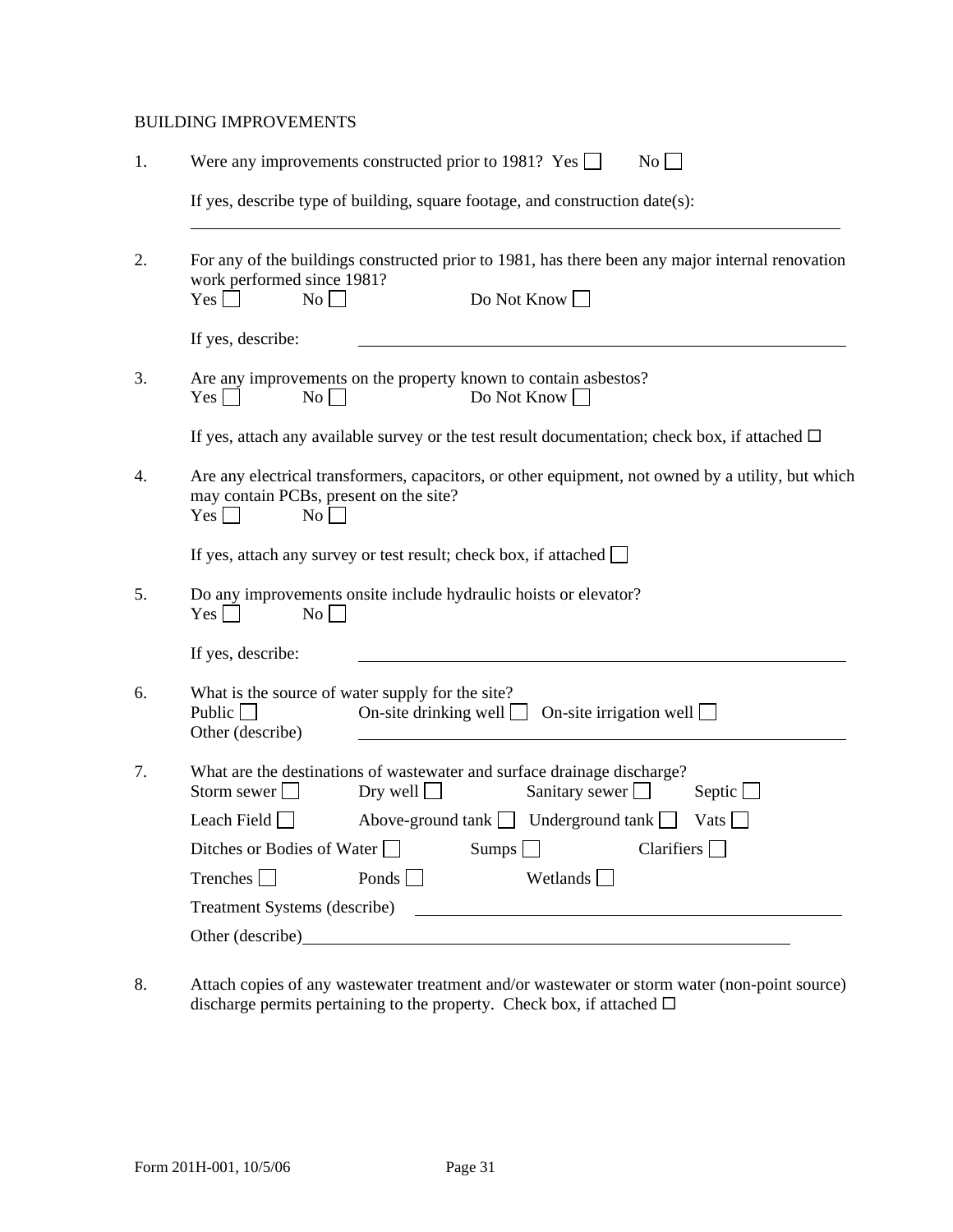#### REGULATORY ACTIONS

1. Have there been any spills, leaks, or other reportable releases of chemicals on the property or migration of chemicals onto the property from an off-site source?  $Yes \Box$  No  $\Box$ 

If yes, describe the chemicals and quantities released, any cleanup measures taken and the results of any related air, soil, or groundwater investigations:

2. Is the site adjacent to or within 2,000 feet of a governmental agency listed toxic waste treatment or disposal site, landfill, or contaminated drinking water well?  $Yes \Box$  No  $\Box$ 

If yes, explain:

3. Has any public agency ever investigated or cited the property for violation or possible violation of any environmental law, or any third party including a public agency, commenced enforcement or cleanup action under environmental law with respect to the property?  $Yes \Box$  No

If yes, describe:

4. Has any public agency ever listed the property as a waste disposal site or a site potentially qualifying for cleanup under any environmental law?  $Yes \Box$  No

If yes, describe:

5. Has the applicant or any of its partners, joint venture(s), corporate officers, or guarantors ever been named in any governmental or private injunctive, preventive or other administrative proceedings, actions, or litigations involving hazardous waste, toxic substances, hazardous materials, or any other environmental issues?

| I<br>۲.<br>∽<br>N<br>es<br>$\sim$<br>-<br>$\sim$ |
|--------------------------------------------------|
|--------------------------------------------------|

If yes, attach an explanation. Check box, if attached  $\Box$ .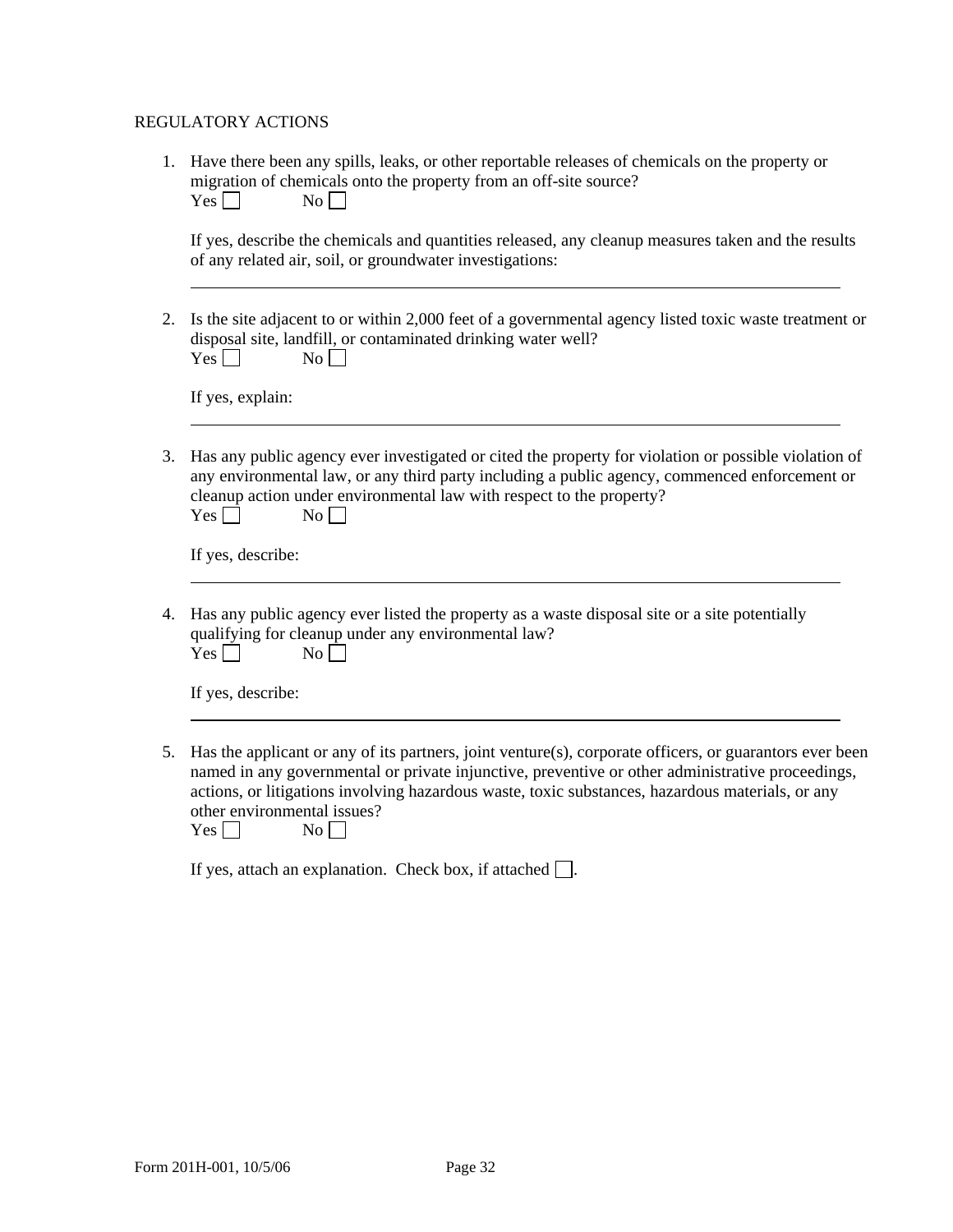#### INSURANCE/INDEMNIFICATION ARRANGEMENTS

| Does the property owner have any form of either environmental or pollution insurance or other |           |
|-----------------------------------------------------------------------------------------------|-----------|
| coverage under an indemnification agreement? Yes $\Box$                                       | $No \Box$ |

If yes, describe or attach the indemnification. Check box, if attached  $\Box$ .

- 2. Does the insurance or indemnification agreement cover environmental damages to the property caused by tenants?<br>Yes  $\Box$  $No \Box$  Not applicable  $\Box$ .
- 3. Do tenants have insurance to cover environmental impairment?  $Yes \Box$  No  $\Box$  Not applicable  $\Box$ .

If yes, attach a copy of the relevant lease clause and/or binder and describe the conditions and limits of the coverage. Check box, if attached  $\square$ .

4. If petroleum USTs are onsite, is the owner eligible for reimbursement of cleanup costs from a state cleanup fund?

 $Yes \Box$  No  $\Box$ 

If not eligible, describe the form of financial assurance (cash, bonds, insurance) that is provided to comply with federal regulations

#### EXISTING ENVIRONMENTAL INVESTIGATION REPORTS

Attach any environmental site assessment(s), audits, investigations, or asbestos/lead surveys, or disclosures that are available to you. Check box, if attached  $\square$ .

If applicant is an individual:

l l

I, \_\_\_\_\_\_\_\_\_\_\_\_\_\_\_\_\_\_\_\_\_\_\_\_\_\_\_\_, state to the best of my knowledge, information (print name) and belief that all of the facts stated in response to the questions and requests for information contained in the foregoing Environmental Questionnaire are true.

Signature: \_\_\_\_\_\_\_\_\_\_\_\_\_\_\_\_\_\_\_\_\_\_\_\_\_\_\_\_\_\_\_ Date: \_\_\_\_\_\_\_\_\_\_\_\_\_\_\_\_\_\_\_\_\_\_\_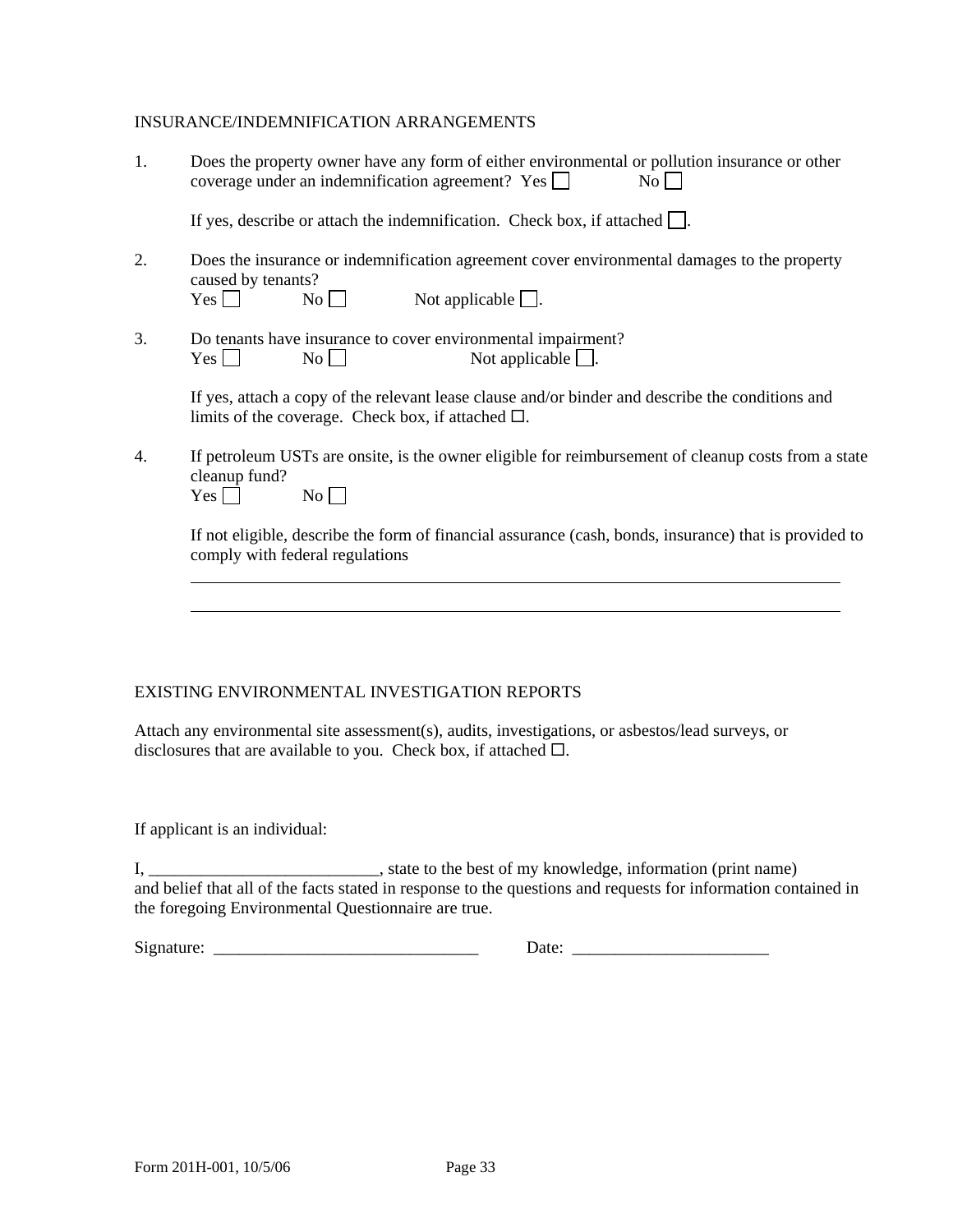If applicant is a corporation, partnership, or limited liability company:

|                                                                                                                                                                                                                                                                                                                                                                                                           | $\frac{1}{2}$ , state that I am the $\frac{1}{2}$ , of |  |  |  |  |  |  |  |
|-----------------------------------------------------------------------------------------------------------------------------------------------------------------------------------------------------------------------------------------------------------------------------------------------------------------------------------------------------------------------------------------------------------|--------------------------------------------------------|--|--|--|--|--|--|--|
| (Print name)                                                                                                                                                                                                                                                                                                                                                                                              | (Title or Position)                                    |  |  |  |  |  |  |  |
|                                                                                                                                                                                                                                                                                                                                                                                                           | (Applicant) and that                                   |  |  |  |  |  |  |  |
| (Applicant's name)                                                                                                                                                                                                                                                                                                                                                                                        |                                                        |  |  |  |  |  |  |  |
| I am authorized to execute this document on behalf of Applicant. I further state based in part upon my<br>personal knowledge and in part on the business records of the Applicant, that to the best of my knowledge,<br>information and belief that all of the facts stated in response to the questions and requests for information<br>contained in the foregoing Environmental Questionnaire are true. |                                                        |  |  |  |  |  |  |  |
|                                                                                                                                                                                                                                                                                                                                                                                                           | Date: $\qquad \qquad$                                  |  |  |  |  |  |  |  |
|                                                                                                                                                                                                                                                                                                                                                                                                           |                                                        |  |  |  |  |  |  |  |